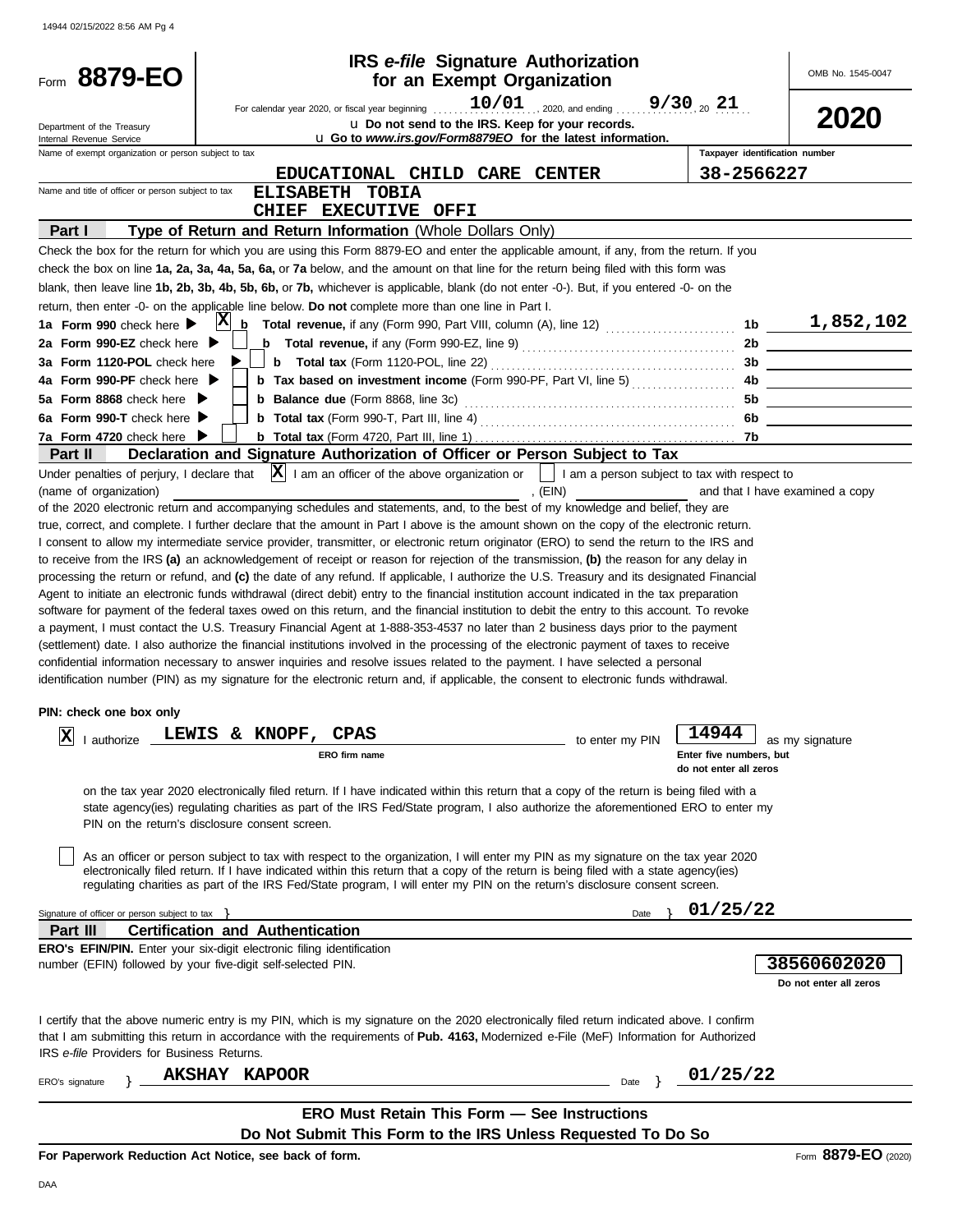Form 990

# **Return of Organization Exempt From Income Tax**<br>section 501(c), 527, or 4947(a)(1) of the Internal Revenue Code (except private foundations) 2020

u **Do not enter social security numbers on this form as it may be made public. Open to Public Under section 501(c), 527, or 4947(a)(1) of the Internal Revenue Code (except private foundations)**

OMB No. 1545-0047

|                                | Internal Revenue Service                        | Department of the Treasury    |                                       |                                          |                                                                                 |                      | U Do not enter social security numbers on this form as it may be made public.<br>La Go to www.irs.gov/Form990 for instructions and the latest information.                                                                                                                                                               |                           |                                     |                          |                                               | Open to Public<br><b>Inspection</b> |          |
|--------------------------------|-------------------------------------------------|-------------------------------|---------------------------------------|------------------------------------------|---------------------------------------------------------------------------------|----------------------|--------------------------------------------------------------------------------------------------------------------------------------------------------------------------------------------------------------------------------------------------------------------------------------------------------------------------|---------------------------|-------------------------------------|--------------------------|-----------------------------------------------|-------------------------------------|----------|
|                                |                                                 |                               |                                       |                                          | For the 2020 calendar year, or tax year beginning $10/01/20$ , and ending       |                      |                                                                                                                                                                                                                                                                                                                          | 09/30/21                  |                                     |                          |                                               |                                     |          |
| в                              | Check if applicable:                            |                               |                                       | C Name of organization                   |                                                                                 |                      |                                                                                                                                                                                                                                                                                                                          |                           |                                     |                          | D Employer identification number              |                                     |          |
|                                | EDUCATIONAL CHILD CARE CENTER<br>Address change |                               |                                       |                                          |                                                                                 |                      |                                                                                                                                                                                                                                                                                                                          |                           |                                     |                          |                                               |                                     |          |
|                                | 38-2566227<br>Doing business as                 |                               |                                       |                                          |                                                                                 |                      |                                                                                                                                                                                                                                                                                                                          |                           |                                     |                          |                                               |                                     |          |
|                                | Name change                                     |                               |                                       |                                          | Number and street (or P.O. box if mail is not delivered to street address)      |                      |                                                                                                                                                                                                                                                                                                                          | Room/suite                |                                     |                          | E Telephone number                            |                                     |          |
|                                | Initial return                                  |                               |                                       |                                          | 1715 WEST MALCOLM X STREET                                                      |                      |                                                                                                                                                                                                                                                                                                                          |                           |                                     |                          | 517-485-6825                                  |                                     |          |
|                                | Final return/<br>terminated                     |                               |                                       |                                          | City or town, state or province, country, and ZIP or foreign postal code        |                      |                                                                                                                                                                                                                                                                                                                          |                           |                                     |                          |                                               |                                     |          |
|                                | Amended return                                  |                               | LANSING                               |                                          |                                                                                 | MI 48915             |                                                                                                                                                                                                                                                                                                                          |                           |                                     | G Gross receipts \$      |                                               | 1,855,514                           |          |
|                                |                                                 |                               |                                       | F Name and address of principal officer: |                                                                                 |                      |                                                                                                                                                                                                                                                                                                                          |                           |                                     |                          | H(a) Is this a group return for subordinates? | Yes                                 | X No     |
|                                | Application pending                             |                               |                                       | ELISABETH TOBIA                          |                                                                                 |                      |                                                                                                                                                                                                                                                                                                                          |                           |                                     |                          |                                               |                                     |          |
|                                |                                                 |                               |                                       |                                          | 1715 W MALCOLM X ST                                                             |                      |                                                                                                                                                                                                                                                                                                                          |                           | H(b) Are all subordinates included? |                          |                                               | Yes                                 | No       |
|                                |                                                 |                               |                                       | <b>LANSING</b>                           |                                                                                 | MI                   | 48915                                                                                                                                                                                                                                                                                                                    |                           |                                     |                          | If "No," attach a list. See instructions      |                                     |          |
|                                | Tax-exempt status:                              |                               |                                       | $\overline{\mathbf{X}}$ 501(c)(3)        | 501(c)                                                                          | $t$ (insert no.)     | 527<br>4947(a)(1) or                                                                                                                                                                                                                                                                                                     |                           |                                     |                          |                                               |                                     |          |
|                                | Website: U                                      |                               |                                       | WWW.EC3KIDS.ORG                          |                                                                                 |                      |                                                                                                                                                                                                                                                                                                                          |                           | H(c) Group exemption number U       |                          |                                               |                                     |          |
|                                | Form of organization:                           |                               | $ \mathbf{\overline{X}} $ Corporation | Trust                                    | Association                                                                     | Other $\mathbf u$    |                                                                                                                                                                                                                                                                                                                          | L Year of formation: 1984 |                                     |                          | M State of legal domicile:                    |                                     | МI       |
|                                | Part I                                          |                               | <b>Summary</b>                        |                                          |                                                                                 |                      |                                                                                                                                                                                                                                                                                                                          |                           |                                     |                          |                                               |                                     |          |
|                                |                                                 |                               |                                       |                                          | 1 Briefly describe the organization's mission or most significant activities:   |                      |                                                                                                                                                                                                                                                                                                                          |                           |                                     |                          |                                               |                                     |          |
|                                |                                                 |                               |                                       |                                          |                                                                                 |                      | EDUCATIONAL CHILD CARE CENTER (EC3) PROVIDES DEVELOPMENTALLY APPROPRIATE                                                                                                                                                                                                                                                 |                           |                                     |                          |                                               |                                     |          |
| Governance                     |                                                 |                               |                                       |                                          |                                                                                 |                      | CHILD CARE IN A NURTURING ENVIRONMENT THAT PROMOTES GROWTH OF THE WHOLE                                                                                                                                                                                                                                                  |                           |                                     |                          |                                               |                                     |          |
|                                |                                                 |                               |                                       |                                          |                                                                                 |                      | CHILD WHILE RESPONDING TO THE NEEDS OF THE FAMILY.                                                                                                                                                                                                                                                                       |                           |                                     |                          |                                               |                                     |          |
|                                |                                                 | 2 Check this box $\mathbf{u}$ |                                       |                                          |                                                                                 |                      | if the organization discontinued its operations or disposed of more than 25% of its net assets.                                                                                                                                                                                                                          |                           |                                     |                          |                                               |                                     |          |
| ೲ                              |                                                 |                               |                                       |                                          | 3 Number of voting members of the governing body (Part VI, line 1a)             |                      |                                                                                                                                                                                                                                                                                                                          |                           |                                     | 3                        | 10<br>10                                      |                                     |          |
| Activities                     |                                                 |                               |                                       |                                          |                                                                                 |                      |                                                                                                                                                                                                                                                                                                                          |                           |                                     |                          | 96                                            |                                     |          |
|                                |                                                 |                               |                                       |                                          |                                                                                 |                      |                                                                                                                                                                                                                                                                                                                          |                           |                                     | 6                        | 0                                             |                                     |          |
|                                |                                                 |                               |                                       |                                          | 6 Total number of volunteers (estimate if necessary)                            |                      |                                                                                                                                                                                                                                                                                                                          |                           |                                     |                          |                                               |                                     | 0        |
|                                |                                                 |                               |                                       |                                          |                                                                                 |                      |                                                                                                                                                                                                                                                                                                                          |                           |                                     | 7a<br>7b                 |                                               |                                     | 0        |
|                                |                                                 |                               |                                       |                                          |                                                                                 |                      |                                                                                                                                                                                                                                                                                                                          |                           | Prior Year                          |                          |                                               | Current Year                        |          |
|                                |                                                 |                               |                                       |                                          |                                                                                 |                      |                                                                                                                                                                                                                                                                                                                          |                           |                                     | 398,240                  |                                               | 804,661                             |          |
| Revenue                        |                                                 |                               |                                       |                                          |                                                                                 |                      |                                                                                                                                                                                                                                                                                                                          |                           | 1,291,455                           |                          |                                               | 1,044,457                           |          |
|                                |                                                 |                               |                                       |                                          |                                                                                 |                      |                                                                                                                                                                                                                                                                                                                          |                           |                                     | 62                       |                                               |                                     | $-3,247$ |
|                                |                                                 |                               |                                       |                                          |                                                                                 |                      | 11 Other revenue (Part VIII, column (A), lines 5, 6d, 8c, 9c, 10c, and 11e) [[[[[[[[[[[[[[[[[[[[[[[[[[[[[[[[[                                                                                                                                                                                                            |                           |                                     | 14,325                   |                                               |                                     | 6,231    |
|                                |                                                 |                               |                                       |                                          |                                                                                 |                      | 12 Total revenue – add lines 8 through 11 (must equal Part VIII, column (A), line 12)                                                                                                                                                                                                                                    |                           | 1,704,082                           |                          |                                               | 1,852,102                           |          |
|                                |                                                 |                               |                                       |                                          | 13 Grants and similar amounts paid (Part IX, column (A), lines 1–3)             |                      |                                                                                                                                                                                                                                                                                                                          |                           |                                     | 1,042                    |                                               |                                     | 0        |
|                                |                                                 |                               |                                       |                                          | 14 Benefits paid to or for members (Part IX, column (A), line 4)                |                      |                                                                                                                                                                                                                                                                                                                          |                           |                                     |                          |                                               |                                     |          |
|                                |                                                 |                               |                                       |                                          |                                                                                 |                      | 15 Salaries, other compensation, employee benefits (Part IX, column (A), lines 5-10)                                                                                                                                                                                                                                     |                           | 1,629,405                           |                          |                                               | 1,188,285                           |          |
| ses                            |                                                 |                               |                                       |                                          | 16a Professional fundraising fees (Part IX, column (A), line 11e)               |                      |                                                                                                                                                                                                                                                                                                                          |                           |                                     |                          |                                               |                                     | 0        |
| Exper                          |                                                 |                               |                                       |                                          | <b>b</b> Total fundraising expenses (Part IX, column (D), line 25) $\mathbf{u}$ |                      | 14,360                                                                                                                                                                                                                                                                                                                   |                           |                                     |                          |                                               |                                     |          |
|                                |                                                 |                               |                                       |                                          |                                                                                 |                      |                                                                                                                                                                                                                                                                                                                          |                           |                                     | 321,009                  |                                               | 305,773                             |          |
|                                |                                                 |                               |                                       |                                          |                                                                                 |                      | 18 Total expenses. Add lines 13-17 (must equal Part IX, column (A), line 25) [                                                                                                                                                                                                                                           |                           | 1,951,456                           |                          |                                               | 1,494,058                           |          |
|                                |                                                 |                               |                                       |                                          |                                                                                 |                      |                                                                                                                                                                                                                                                                                                                          |                           |                                     | $-247,374$               |                                               | 358,044                             |          |
| Net Assets or<br>Fund Balances |                                                 |                               |                                       |                                          |                                                                                 |                      |                                                                                                                                                                                                                                                                                                                          |                           | Beginning of Current Year           |                          |                                               | End of Year                         |          |
|                                |                                                 |                               |                                       |                                          |                                                                                 |                      |                                                                                                                                                                                                                                                                                                                          |                           |                                     | 478,631                  |                                               | 532,654                             |          |
|                                |                                                 |                               |                                       |                                          |                                                                                 |                      |                                                                                                                                                                                                                                                                                                                          |                           |                                     | 786,178                  |                                               | 482,157                             |          |
|                                |                                                 |                               |                                       |                                          |                                                                                 |                      |                                                                                                                                                                                                                                                                                                                          |                           |                                     | $-307,547$               |                                               |                                     | 50,497   |
|                                | Part II                                         |                               |                                       | <b>Signature Block</b>                   |                                                                                 |                      |                                                                                                                                                                                                                                                                                                                          |                           |                                     |                          |                                               |                                     |          |
|                                |                                                 |                               |                                       |                                          |                                                                                 |                      | Under penalties of perjury, I declare that I have examined this return, including accompanying schedules and statements, and to the best of my knowledge and belief, it is<br>true, correct, and complete. Declaration of preparer (other than officer) is based on all information of which preparer has any knowledge. |                           |                                     |                          |                                               |                                     |          |
|                                |                                                 |                               |                                       |                                          |                                                                                 |                      |                                                                                                                                                                                                                                                                                                                          |                           |                                     |                          |                                               |                                     |          |
| <b>Sign</b>                    |                                                 |                               | Signature of officer                  |                                          |                                                                                 |                      |                                                                                                                                                                                                                                                                                                                          |                           |                                     | Date                     |                                               |                                     |          |
| Here                           |                                                 |                               |                                       | <b>ELISABETH</b>                         | <b>TOBIA</b>                                                                    |                      |                                                                                                                                                                                                                                                                                                                          | <b>CHIEF</b>              | <b>EXECUTIVE</b>                    |                          | <b>OFFI</b>                                   |                                     |          |
|                                |                                                 |                               |                                       | Type or print name and title             |                                                                                 |                      |                                                                                                                                                                                                                                                                                                                          |                           |                                     |                          |                                               |                                     |          |
|                                |                                                 | Print/Type preparer's name    |                                       |                                          |                                                                                 | Preparer's signature |                                                                                                                                                                                                                                                                                                                          |                           | Date                                | Check                    | PTIN                                          |                                     |          |
| Paid                           |                                                 | <b>AKSHAY KAPOOR</b>          |                                       |                                          |                                                                                 | <b>AKSHAY KAPOOR</b> |                                                                                                                                                                                                                                                                                                                          |                           |                                     | $02/15/22$ self-employed |                                               | P01393935                           |          |
|                                | Preparer                                        | Firm's name                   |                                       |                                          | LEWIS & KNOPF,                                                                  | <b>CPAS</b>          |                                                                                                                                                                                                                                                                                                                          |                           |                                     | Firm's $EIN$ }           |                                               | 38-3205662                          |          |
|                                | <b>Use Only</b>                                 |                               |                                       |                                          | 5206 GATEWAY CENTRE, SUITE 100                                                  |                      |                                                                                                                                                                                                                                                                                                                          |                           |                                     |                          |                                               |                                     |          |
|                                |                                                 | Firm's address                |                                       | FLINT, MI                                | 48507                                                                           |                      |                                                                                                                                                                                                                                                                                                                          |                           |                                     | Phone no.                | 810-238-4617                                  |                                     |          |
|                                |                                                 |                               |                                       |                                          |                                                                                 |                      |                                                                                                                                                                                                                                                                                                                          |                           |                                     |                          |                                               | Yes                                 | No       |

| Sign     | Signature of officer                                                                            | Date                                     |  |  |  |  |  |  |  |  |  |
|----------|-------------------------------------------------------------------------------------------------|------------------------------------------|--|--|--|--|--|--|--|--|--|
| Here     | <b>ELISABETH</b><br><b>TOBIA</b>                                                                | <b>EXECUTIVE</b><br>OFFI<br><b>CHIEF</b> |  |  |  |  |  |  |  |  |  |
|          | Type or print name and title                                                                    |                                          |  |  |  |  |  |  |  |  |  |
|          | Preparer's signature<br>Print/Type preparer's name                                              | Date<br><b>PTIN</b><br>Check             |  |  |  |  |  |  |  |  |  |
| Paid     | <b>AKSHAY KAPOOR</b><br>AKSHAY KAPOOR                                                           | 02/15/22<br>self-employed<br>P01393935   |  |  |  |  |  |  |  |  |  |
| Preparer | & KNOPF,<br><b>CPAS</b><br>LEWIS<br>Firm's name                                                 | 38-3205662<br>Firm's $EIN$ $\}$          |  |  |  |  |  |  |  |  |  |
| Use Only | CENTRE, SUITE 100<br><b>GATEWAY</b><br>5206                                                     |                                          |  |  |  |  |  |  |  |  |  |
|          | 48507<br>МI<br>FLINT,<br>Firm's address                                                         | 810-238-4617<br>Phone no.                |  |  |  |  |  |  |  |  |  |
|          | May the IRS discuss this return with the preparer shown above? See instructions                 | l No<br><b>Yes</b>                       |  |  |  |  |  |  |  |  |  |
| DAA      | <b>990</b> (2020)<br>For Paperwork Reduction Act Notice, see the separate instructions.<br>Form |                                          |  |  |  |  |  |  |  |  |  |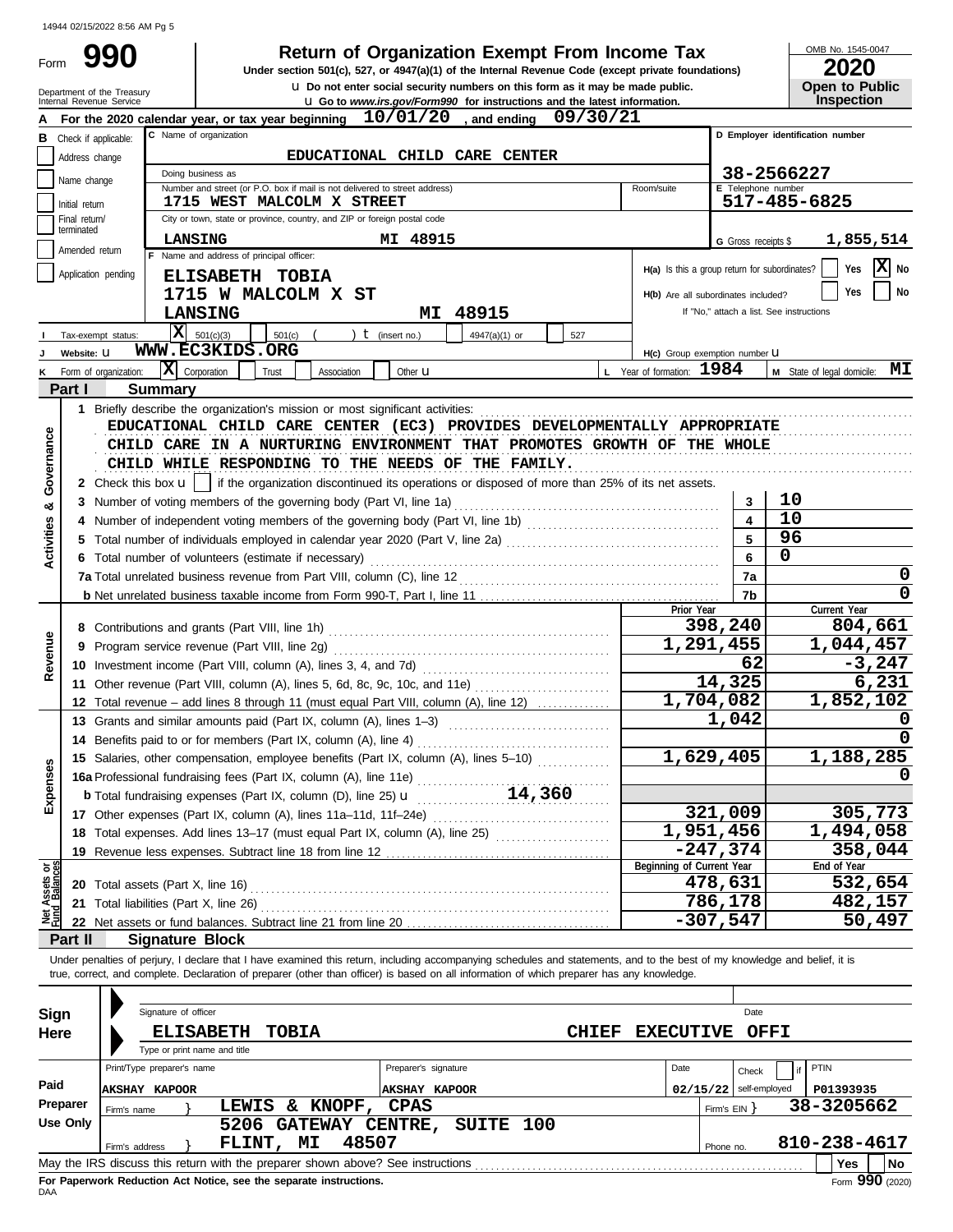|   | 38-2566227<br>Form 990 (2020) EDUCATIONAL CHILD CARE CENTER                                                                                                                                                                                                                                                                                                                                                                                                                                                                                                                                       | Page 2                                           |
|---|---------------------------------------------------------------------------------------------------------------------------------------------------------------------------------------------------------------------------------------------------------------------------------------------------------------------------------------------------------------------------------------------------------------------------------------------------------------------------------------------------------------------------------------------------------------------------------------------------|--------------------------------------------------|
|   | <b>Statement of Program Service Accomplishments</b><br>Part III                                                                                                                                                                                                                                                                                                                                                                                                                                                                                                                                   |                                                  |
|   |                                                                                                                                                                                                                                                                                                                                                                                                                                                                                                                                                                                                   |                                                  |
|   | 1 Briefly describe the organization's mission:                                                                                                                                                                                                                                                                                                                                                                                                                                                                                                                                                    |                                                  |
|   | EDUCATIONAL CHILD CARE CENTER (EC3) PROVIDES DEVELOPMENTALLY APPROPRIATE                                                                                                                                                                                                                                                                                                                                                                                                                                                                                                                          |                                                  |
|   | CHILD CARE IN A NURTURING ENVIRONMENT THAT PROMOTES GROWTH OF THE WHOLE                                                                                                                                                                                                                                                                                                                                                                                                                                                                                                                           |                                                  |
|   | CHILD WHILE RESPONDING TO THE NEEDS OF THE FAMILY.                                                                                                                                                                                                                                                                                                                                                                                                                                                                                                                                                |                                                  |
|   |                                                                                                                                                                                                                                                                                                                                                                                                                                                                                                                                                                                                   |                                                  |
|   | 2 Did the organization undertake any significant program services during the year which were not listed on the                                                                                                                                                                                                                                                                                                                                                                                                                                                                                    |                                                  |
|   | prior Form 990 or 990-EZ?                                                                                                                                                                                                                                                                                                                                                                                                                                                                                                                                                                         | Yes $\boxed{\mathbf{X}}$ No<br>$\vert \ \ \vert$ |
|   | If "Yes," describe these new services on Schedule O.                                                                                                                                                                                                                                                                                                                                                                                                                                                                                                                                              |                                                  |
| 3 | Did the organization cease conducting, or make significant changes in how it conducts, any program                                                                                                                                                                                                                                                                                                                                                                                                                                                                                                |                                                  |
|   | services?                                                                                                                                                                                                                                                                                                                                                                                                                                                                                                                                                                                         | $\Box$ Yes $\boxed{\text{X}}$ No                 |
|   |                                                                                                                                                                                                                                                                                                                                                                                                                                                                                                                                                                                                   |                                                  |
|   | If "Yes," describe these changes on Schedule O.                                                                                                                                                                                                                                                                                                                                                                                                                                                                                                                                                   |                                                  |
|   | Describe the organization's program service accomplishments for each of its three largest program services, as measured by                                                                                                                                                                                                                                                                                                                                                                                                                                                                        |                                                  |
|   | expenses. Section 501(c)(3) and 501(c)(4) organizations are required to report the amount of grants and allocations to others,                                                                                                                                                                                                                                                                                                                                                                                                                                                                    |                                                  |
|   | the total expenses, and revenue, if any, for each program service reported.                                                                                                                                                                                                                                                                                                                                                                                                                                                                                                                       |                                                  |
|   | ) (Expenses $\frac{1}{209,855}$ including grants of $\frac{1}{209,857}$ ) (Revenue $\frac{1}{2044,457}$ )<br>4a (Code:                                                                                                                                                                                                                                                                                                                                                                                                                                                                            |                                                  |
|   | EC3 ACHIEVED ITS MISSION OF PROVIDING DEVELOPMENTALLY APPROPRIATE CHILD<br>CARE IN A NURTURING ENVIRONMENT AS EVIDENCED BY ITS ENROLLMENT OF<br>CHILDREN (INFANTS THROUGH PRESCHOOLERS) THROUGHOUT THE FISCAL YEAR,<br>AVERAGING 85 CHILDREN FROM 80 FAMILIES. ITS NURTURING ENVIRONMENT WAS MADE<br>POSSIBLE BY TRAINED AND EXPERIENCED TEACHING STAFF, FOLLOWING A CO-TEACHING<br>MODEL AT ALL AGE LEVELS. EC3 ALSO ACHIEVED ITS MISSION OF RESPONDING TO THE<br>NEEDS OF THE FAMILY BY PROVIDING CENTER-WIDE AND COMMUNITY EVENTS AND<br>MEETINGS, AND ADDRESSING POLICY ISSUES AS THEY AROSE. |                                                  |
|   |                                                                                                                                                                                                                                                                                                                                                                                                                                                                                                                                                                                                   |                                                  |
|   |                                                                                                                                                                                                                                                                                                                                                                                                                                                                                                                                                                                                   |                                                  |
|   |                                                                                                                                                                                                                                                                                                                                                                                                                                                                                                                                                                                                   |                                                  |
|   |                                                                                                                                                                                                                                                                                                                                                                                                                                                                                                                                                                                                   |                                                  |
|   |                                                                                                                                                                                                                                                                                                                                                                                                                                                                                                                                                                                                   |                                                  |
|   | N/A                                                                                                                                                                                                                                                                                                                                                                                                                                                                                                                                                                                               |                                                  |
|   |                                                                                                                                                                                                                                                                                                                                                                                                                                                                                                                                                                                                   |                                                  |
|   |                                                                                                                                                                                                                                                                                                                                                                                                                                                                                                                                                                                                   |                                                  |
|   |                                                                                                                                                                                                                                                                                                                                                                                                                                                                                                                                                                                                   |                                                  |
|   |                                                                                                                                                                                                                                                                                                                                                                                                                                                                                                                                                                                                   |                                                  |
|   |                                                                                                                                                                                                                                                                                                                                                                                                                                                                                                                                                                                                   |                                                  |
|   |                                                                                                                                                                                                                                                                                                                                                                                                                                                                                                                                                                                                   |                                                  |
|   |                                                                                                                                                                                                                                                                                                                                                                                                                                                                                                                                                                                                   |                                                  |
|   |                                                                                                                                                                                                                                                                                                                                                                                                                                                                                                                                                                                                   |                                                  |
|   |                                                                                                                                                                                                                                                                                                                                                                                                                                                                                                                                                                                                   |                                                  |
|   |                                                                                                                                                                                                                                                                                                                                                                                                                                                                                                                                                                                                   |                                                  |
|   |                                                                                                                                                                                                                                                                                                                                                                                                                                                                                                                                                                                                   |                                                  |
|   | 4c (Code:<br>) (Revenue \$<br>$\sim$ (Expenses \$                                                                                                                                                                                                                                                                                                                                                                                                                                                                                                                                                 |                                                  |
|   | N/A                                                                                                                                                                                                                                                                                                                                                                                                                                                                                                                                                                                               |                                                  |
|   |                                                                                                                                                                                                                                                                                                                                                                                                                                                                                                                                                                                                   |                                                  |
|   |                                                                                                                                                                                                                                                                                                                                                                                                                                                                                                                                                                                                   |                                                  |
|   |                                                                                                                                                                                                                                                                                                                                                                                                                                                                                                                                                                                                   |                                                  |
|   |                                                                                                                                                                                                                                                                                                                                                                                                                                                                                                                                                                                                   |                                                  |
|   |                                                                                                                                                                                                                                                                                                                                                                                                                                                                                                                                                                                                   |                                                  |
|   |                                                                                                                                                                                                                                                                                                                                                                                                                                                                                                                                                                                                   |                                                  |
|   |                                                                                                                                                                                                                                                                                                                                                                                                                                                                                                                                                                                                   |                                                  |
|   |                                                                                                                                                                                                                                                                                                                                                                                                                                                                                                                                                                                                   |                                                  |
|   |                                                                                                                                                                                                                                                                                                                                                                                                                                                                                                                                                                                                   |                                                  |
|   |                                                                                                                                                                                                                                                                                                                                                                                                                                                                                                                                                                                                   |                                                  |
|   |                                                                                                                                                                                                                                                                                                                                                                                                                                                                                                                                                                                                   |                                                  |
|   |                                                                                                                                                                                                                                                                                                                                                                                                                                                                                                                                                                                                   |                                                  |
|   | 4d Other program services (Describe on Schedule O.)                                                                                                                                                                                                                                                                                                                                                                                                                                                                                                                                               |                                                  |
|   | (Expenses \$<br>including grants of \$<br>(Revenue \$                                                                                                                                                                                                                                                                                                                                                                                                                                                                                                                                             |                                                  |
|   | 1,209,855<br>4e Total program service expenses u                                                                                                                                                                                                                                                                                                                                                                                                                                                                                                                                                  |                                                  |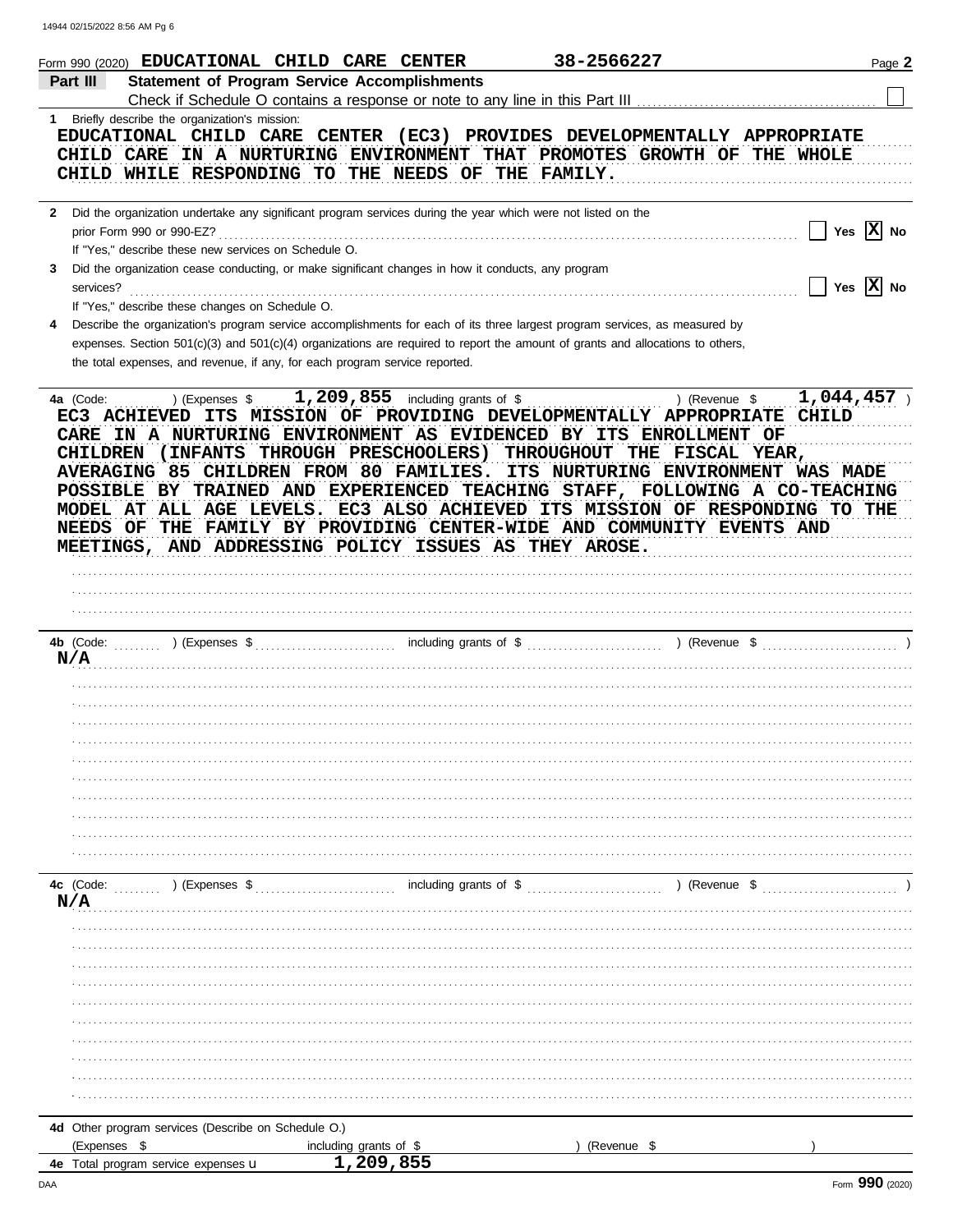| Form 990 (2020) | <b>EDUCATIONAL CHILD CARE</b>          |  | <b>CENTER</b> | 38-2566227 | $P$ aqe $\sim$ |
|-----------------|----------------------------------------|--|---------------|------------|----------------|
| Part IV         | <b>Checklist of Required Schedules</b> |  |               |            |                |

**Yes No**

| 1        | Is the organization described in section $501(c)(3)$ or $4947(a)(1)$ (other than a private foundation)? If "Yes,"                                                                               |                 | X |   |
|----------|-------------------------------------------------------------------------------------------------------------------------------------------------------------------------------------------------|-----------------|---|---|
|          | complete Schedule A                                                                                                                                                                             | 1               |   | X |
| 2        | Is the organization required to complete Schedule B, Schedule of Contributors (see instructions)?                                                                                               | $\mathbf{2}$    |   |   |
| 3        | Did the organization engage in direct or indirect political campaign activities on behalf of or in opposition to<br>candidates for public office? If "Yes," complete Schedule C, Part I         | 3               |   | X |
| 4        | Section 501(c)(3) organizations. Did the organization engage in lobbying activities, or have a section 501(h)                                                                                   |                 |   |   |
|          | election in effect during the tax year? If "Yes," complete Schedule C, Part II                                                                                                                  | 4               |   | X |
| 5        | Is the organization a section $501(c)(4)$ , $501(c)(5)$ , or $501(c)(6)$ organization that receives membership dues,                                                                            |                 |   |   |
|          | assessments, or similar amounts as defined in Revenue Procedure 98-19? If "Yes," complete Schedule C, Part III                                                                                  | 5               |   | X |
| 6        | Did the organization maintain any donor advised funds or any similar funds or accounts for which donors                                                                                         |                 |   |   |
|          | have the right to provide advice on the distribution or investment of amounts in such funds or accounts? If                                                                                     |                 |   |   |
|          | "Yes," complete Schedule D, Part I                                                                                                                                                              | 6               |   | X |
| 7        | Did the organization receive or hold a conservation easement, including easements to preserve open space,                                                                                       |                 |   |   |
|          | the environment, historic land areas, or historic structures? If "Yes," complete Schedule D, Part II                                                                                            | 7               |   | X |
| 8        | Did the organization maintain collections of works of art, historical treasures, or other similar assets? If "Yes,"                                                                             |                 |   |   |
|          | complete Schedule D, Part III                                                                                                                                                                   | 8               |   | X |
| 9        | Did the organization report an amount in Part X, line 21, for escrow or custodial account liability, serve as a                                                                                 |                 |   |   |
|          | custodian for amounts not listed in Part X; or provide credit counseling, debt management, credit repair, or                                                                                    |                 |   |   |
|          | debt negotiation services? If "Yes," complete Schedule D, Part IV                                                                                                                               | 9               |   | X |
| 10       | Did the organization, directly or through a related organization, hold assets in donor-restricted endowments                                                                                    |                 |   |   |
|          | or in quasi endowments? If "Yes," complete Schedule D, Part V                                                                                                                                   | 10              |   | X |
| 11       | If the organization's answer to any of the following questions is "Yes," then complete Schedule D, Parts VI,                                                                                    |                 |   |   |
|          | VII, VIII, IX, or X as applicable.                                                                                                                                                              |                 |   |   |
| a        | Did the organization report an amount for land, buildings, and equipment in Part X, line 10? If "Yes,"                                                                                          |                 |   |   |
|          | complete Schedule D, Part VI                                                                                                                                                                    | 11a             | X |   |
| b        | Did the organization report an amount for investments—other securities in Part X, line 12, that is 5% or more                                                                                   |                 |   |   |
|          | of its total assets reported in Part X, line 16? If "Yes," complete Schedule D, Part VII                                                                                                        | 11b             |   | X |
| C        | Did the organization report an amount for investments—program related in Part X, line 13, that is 5% or more                                                                                    |                 |   |   |
|          | of its total assets reported in Part X, line 16? If "Yes," complete Schedule D, Part VIII                                                                                                       | 11c             |   | X |
| d        | Did the organization report an amount for other assets in Part X, line 15, that is 5% or more of its total assets                                                                               |                 |   |   |
|          | reported in Part X, line 16? If "Yes," complete Schedule D, Part IX                                                                                                                             | <b>11d</b>      |   | X |
| е        | Did the organization report an amount for other liabilities in Part X, line 25? If "Yes," complete Schedule D, Part X                                                                           | 11e             |   | X |
| f.       | Did the organization's separate or consolidated financial statements for the tax year include a footnote that addresses                                                                         |                 |   |   |
|          | the organization's liability for uncertain tax positions under FIN 48 (ASC 740)? If "Yes," complete Schedule D, Part X                                                                          | 11f             |   | X |
|          | 12a Did the organization obtain separate, independent audited financial statements for the tax year? If "Yes," complete                                                                         |                 |   | X |
|          | Schedule D. Parts XI and XII                                                                                                                                                                    | 12a             |   |   |
|          | Was the organization included in consolidated, independent audited financial statements for the tax year? If                                                                                    | 12 <sub>b</sub> |   | X |
|          | Yes," and if the organization answered "No" to line 12a, then completing Schedule D, Parts XI and XII is optional                                                                               |                 | X |   |
| 13       |                                                                                                                                                                                                 | 13<br>14a       |   | X |
| 14a<br>b | Did the organization maintain an office, employees, or agents outside of the United States?<br>Did the organization have aggregate revenues or expenses of more than \$10,000 from grantmaking, |                 |   |   |
|          | fundraising, business, investment, and program service activities outside the United States, or aggregate                                                                                       |                 |   |   |
|          | foreign investments valued at \$100,000 or more? If "Yes," complete Schedule F, Parts I and IV [[[[[[[[[[[[[[[                                                                                  | 14b             |   | X |
| 15       | Did the organization report on Part IX, column (A), line 3, more than \$5,000 of grants or other assistance to or                                                                               |                 |   |   |
|          | for any foreign organization? If "Yes," complete Schedule F, Parts II and IV                                                                                                                    | 15              |   | X |
| 16       | Did the organization report on Part IX, column (A), line 3, more than \$5,000 of aggregate grants or other                                                                                      |                 |   |   |
|          | assistance to or for foreign individuals? If "Yes," complete Schedule F, Parts III and IV                                                                                                       | 16              |   | X |
| 17       | Did the organization report a total of more than \$15,000 of expenses for professional fundraising services on                                                                                  |                 |   |   |
|          |                                                                                                                                                                                                 | 17              |   | X |
| 18       | Did the organization report more than \$15,000 total of fundraising event gross income and contributions on                                                                                     |                 |   |   |
|          | Part VIII, lines 1c and 8a? If "Yes," complete Schedule G, Part II                                                                                                                              | 18              |   | X |
| 19       | Did the organization report more than \$15,000 of gross income from gaming activities on Part VIII, line 9a?                                                                                    |                 |   |   |
|          |                                                                                                                                                                                                 | 19              |   | х |
| 20a      | Did the organization operate one or more hospital facilities? If "Yes," complete Schedule H                                                                                                     | <b>20a</b>      |   | X |
| b        |                                                                                                                                                                                                 | 20b             |   |   |
| 21       | Did the organization report more than \$5,000 of grants or other assistance to any domestic organization or                                                                                     |                 |   |   |
|          |                                                                                                                                                                                                 | 21              |   | X |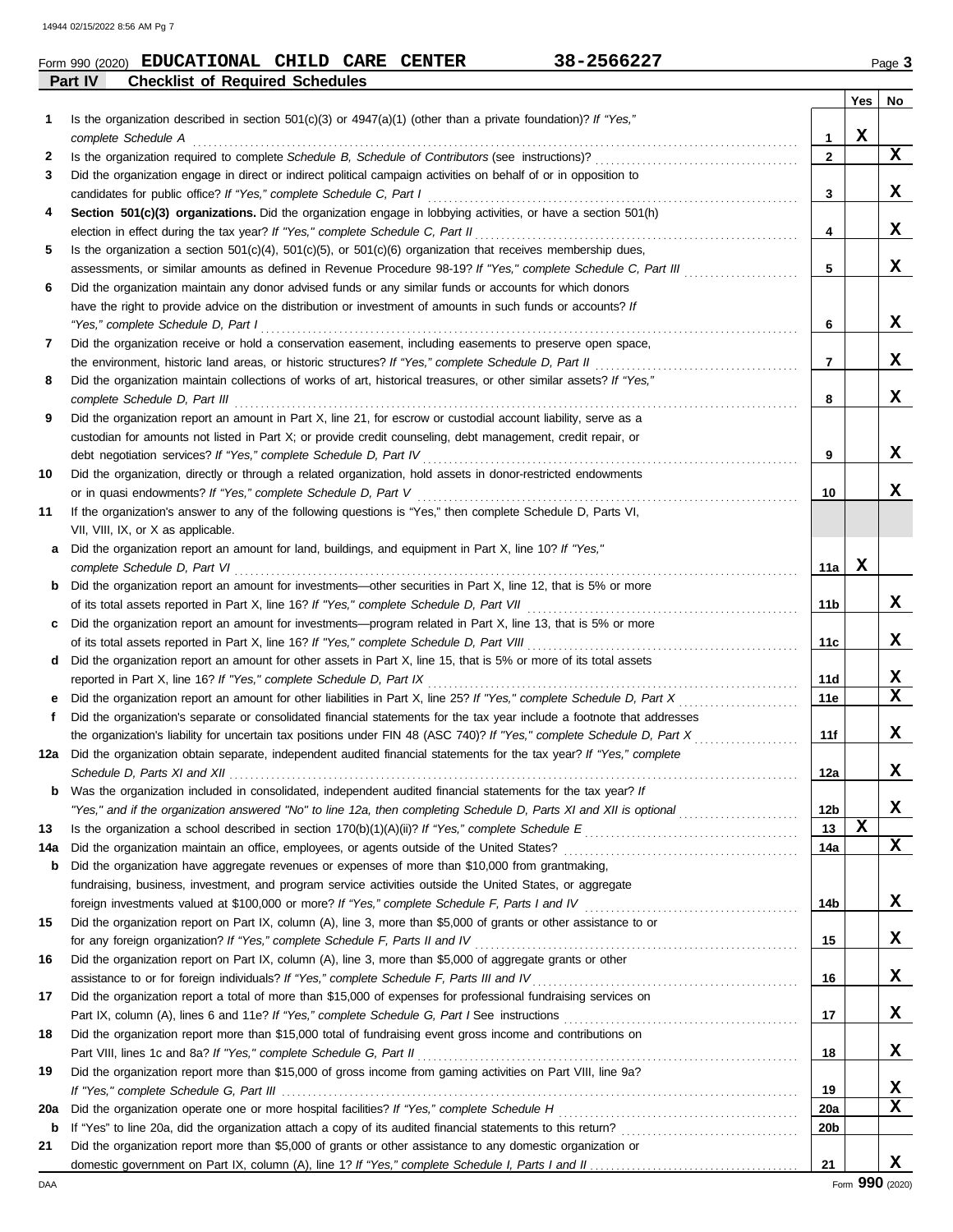|     |                                                                                                                    |                 | Yes        | No                      |
|-----|--------------------------------------------------------------------------------------------------------------------|-----------------|------------|-------------------------|
| 22  | Did the organization report more than \$5,000 of grants or other assistance to or for domestic individuals on      |                 |            |                         |
|     | Part IX, column (A), line 2? If "Yes," complete Schedule I, Parts I and III                                        | 22              |            | X                       |
| 23  | Did the organization answer "Yes" to Part VII, Section A, line 3, 4, or 5 about compensation of the                |                 |            |                         |
|     | organization's current and former officers, directors, trustees, key employees, and highest compensated            |                 |            |                         |
|     | employees? If "Yes," complete Schedule J                                                                           | 23              |            | x                       |
| 24a | Did the organization have a tax-exempt bond issue with an outstanding principal amount of more than                |                 |            |                         |
|     | \$100,000 as of the last day of the year, that was issued after December 31, 2002? If "Yes," answer lines 24b      |                 |            |                         |
|     | through 24d and complete Schedule K. If "No," go to line 25a                                                       | 24a             |            | X                       |
| b   |                                                                                                                    | 24b             |            |                         |
| c   | Did the organization maintain an escrow account other than a refunding escrow at any time during the year          |                 |            |                         |
|     | to defease any tax-exempt bonds?                                                                                   | 24c             |            |                         |
| d   |                                                                                                                    | 24d             |            |                         |
| 25a | Section 501(c)(3), 501(c)(4), and 501(c)(29) organizations. Did the organization engage in an excess benefit       |                 |            |                         |
|     | transaction with a disqualified person during the year? If "Yes," complete Schedule L, Part I                      | 25a             |            | X                       |
| b   | Is the organization aware that it engaged in an excess benefit transaction with a disqualified person in a prior   |                 |            |                         |
|     | year, and that the transaction has not been reported on any of the organization's prior Forms 990 or 990-EZ?       |                 |            |                         |
|     | If "Yes," complete Schedule L, Part I                                                                              | 25 <sub>b</sub> |            | x                       |
|     | Did the organization report any amount on Part X, line 5 or 22, for receivables from or payables to any current    |                 |            |                         |
|     | or former officer, director, trustee, key employee, creator or founder, substantial contributor, or 35%            |                 |            |                         |
|     | controlled entity or family member of any of these persons? If "Yes," complete Schedule L, Part II                 | 26              |            | x                       |
|     | Did the organization provide a grant or other assistance to any current or former officer, director, trustee, key  |                 |            |                         |
|     | employee, creator or founder, substantial contributor or employee thereof, a grant selection committee             |                 |            |                         |
|     | member, or to a 35% controlled entity (including an employee thereof) or family member of any of these             |                 |            |                         |
|     | persons? If "Yes," complete Schedule L, Part III                                                                   | 27              |            | x                       |
|     | Was the organization a party to a business transaction with one of the following parties (see Schedule L, Part     |                 |            |                         |
|     | IV instructions, for applicable filing thresholds, conditions, and exceptions):                                    |                 |            |                         |
| a   | A current or former officer, director, trustee, key employee, creator or founder, or substantial contributor? If   |                 |            |                         |
|     | "Yes," complete Schedule L, Part IV                                                                                | 28a             |            | X                       |
|     | A family member of any individual described in line 28a? If "Yes," complete Schedule L, Part IV [[[[[[[[[[[[[      | 28b             |            | $\overline{\mathbf{x}}$ |
|     | A 35% controlled entity of one or more individuals and/or organizations described in lines 28a or 28b? If          |                 |            |                         |
|     | "Yes," complete Schedule L, Part IV                                                                                | 28c             |            | X                       |
|     |                                                                                                                    | 29              |            | $\mathbf x$             |
|     | Did the organization receive contributions of art, historical treasures, or other similar assets, or qualified     |                 |            |                         |
|     | conservation contributions? If "Yes," complete Schedule M                                                          | 30              |            | X                       |
|     | Did the organization liquidate, terminate, or dissolve and cease operations? If "Yes," complete Schedule N, Part I | 31              |            | $\overline{\mathbf{x}}$ |
|     | Did the organization sell, exchange, dispose of, or transfer more than 25% of its net assets? If "Yes,"            |                 |            |                         |
|     | complete Schedule N, Part II                                                                                       | 32              |            | X                       |
|     | Did the organization own 100% of an entity disregarded as separate from the organization under Regulations         |                 |            |                         |
|     | sections 301.7701-2 and 301.7701-3? If "Yes," complete Schedule R, Part I                                          | 33              |            | X.                      |
|     | Was the organization related to any tax-exempt or taxable entity? If "Yes," complete Schedule R, Part II, III,     |                 |            |                         |
|     | or IV, and Part V, line 1                                                                                          | 34              |            | X                       |
| 35a |                                                                                                                    |                 |            | $\mathbf x$             |
|     |                                                                                                                    | <b>35a</b>      |            |                         |
| b   | If "Yes" to line 35a, did the organization receive any payment from or engage in any transaction with a            |                 |            |                         |
|     | controlled entity within the meaning of section 512(b)(13)? If "Yes," complete Schedule R, Part V, line 2          | 35 <sub>b</sub> |            |                         |
|     | Section 501(c)(3) organizations. Did the organization make any transfers to an exempt non-charitable               |                 |            |                         |
|     | related organization? If "Yes," complete Schedule R, Part V, line 2                                                | 36              |            | X,                      |
|     | Did the organization conduct more than 5% of its activities through an entity that is not a related organization   |                 |            |                         |
|     | and that is treated as a partnership for federal income tax purposes? If "Yes," complete Schedule R, Part VI       | 37              |            | X                       |
|     | Did the organization complete Schedule O and provide explanations in Schedule O for Part VI, lines 11b and         |                 |            |                         |
|     | 19? Note: All Form 990 filers are required to complete Schedule O.                                                 | 38              | x          |                         |
|     | Part V<br>Statements Regarding Other IRS Filings and Tax Compliance                                                |                 |            |                         |
|     |                                                                                                                    |                 |            |                         |
|     |                                                                                                                    |                 | <b>Yes</b> | No                      |
| 1а  | 0<br>Enter the number reported in Box 3 of Form 1096. Enter -0- if not applicable<br>1а                            |                 |            |                         |
| b   | $\mathbf 0$<br>1 <sub>b</sub><br>Enter the number of Forms W-2G included in line 1a. Enter -0- if not applicable   |                 |            |                         |
| c   | Did the organization comply with backup withholding rules for reportable payments to vendors and                   |                 |            |                         |

DAA Form **990** (2020) reportable gaming (gambling) winnings to prize winners? . . . . . . . . . . . . . . . . . . . . . . . . . . . . . . . . . . . . . . . . . . . . . . . . . . . . . . . . . . . . . . . . . . . . . . . . . . . . . . . . **1c**

**Form 990 (2020) EDUCATIONAL CHILD CARE CENTER** 38-2566227 Page 4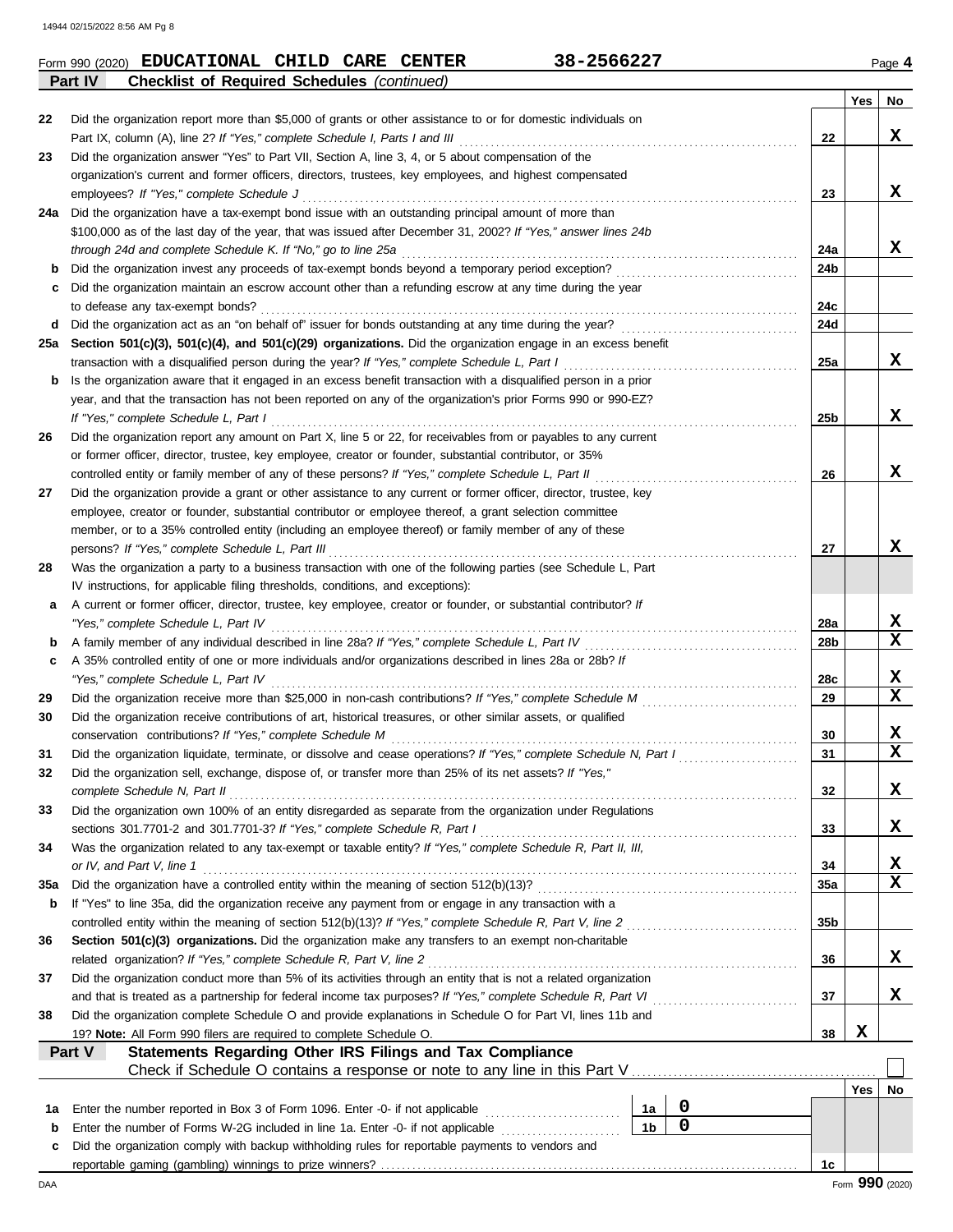|             | Statements Regarding Other IRS Filings and Tax Compliance (continued)<br>Part V                                                    |                 |  |                |     |             |  |  |  |  |  |
|-------------|------------------------------------------------------------------------------------------------------------------------------------|-----------------|--|----------------|-----|-------------|--|--|--|--|--|
|             |                                                                                                                                    |                 |  |                | Yes | No          |  |  |  |  |  |
| 2a          | Enter the number of employees reported on Form W-3, Transmittal of Wage and Tax                                                    |                 |  |                |     |             |  |  |  |  |  |
|             | 96<br>2a<br>Statements, filed for the calendar year ending with or within the year covered by this return                          |                 |  |                |     |             |  |  |  |  |  |
| b           | If at least one is reported on line 2a, did the organization file all required federal employment tax returns?                     |                 |  |                |     |             |  |  |  |  |  |
|             | Note: If the sum of lines 1a and 2a is greater than 250, you may be required to e-file (see instructions)                          |                 |  |                |     |             |  |  |  |  |  |
| За          | Did the organization have unrelated business gross income of \$1,000 or more during the year?                                      |                 |  | 3a<br>3b       |     | x           |  |  |  |  |  |
| b           |                                                                                                                                    |                 |  |                |     |             |  |  |  |  |  |
| 4a          | At any time during the calendar year, did the organization have an interest in, or a signature or other authority over,            |                 |  |                |     |             |  |  |  |  |  |
|             |                                                                                                                                    |                 |  | 4a             |     | x           |  |  |  |  |  |
| b           | If "Yes," enter the name of the foreign country <b>u</b>                                                                           |                 |  |                |     |             |  |  |  |  |  |
|             | See instructions for filing requirements for FinCEN Form 114, Report of Foreign Bank and Financial Accounts (FBAR).                |                 |  |                |     |             |  |  |  |  |  |
| 5a          | Was the organization a party to a prohibited tax shelter transaction at any time during the tax year?                              |                 |  | 5a             |     | X           |  |  |  |  |  |
| b           |                                                                                                                                    |                 |  | 5 <sub>b</sub> |     | $\mathbf x$ |  |  |  |  |  |
| c           | If "Yes" to line 5a or 5b, did the organization file Form 8886-T?                                                                  |                 |  | 5c             |     |             |  |  |  |  |  |
| 6а          | Does the organization have annual gross receipts that are normally greater than \$100,000, and did the                             |                 |  |                |     |             |  |  |  |  |  |
|             | organization solicit any contributions that were not tax deductible as charitable contributions?                                   |                 |  | 6a             |     | x           |  |  |  |  |  |
| b           | If "Yes," did the organization include with every solicitation an express statement that such contributions or                     |                 |  |                |     |             |  |  |  |  |  |
|             | gifts were not tax deductible?                                                                                                     |                 |  | 6b             |     |             |  |  |  |  |  |
| 7           | Organizations that may receive deductible contributions under section 170(c).                                                      |                 |  |                |     |             |  |  |  |  |  |
| а           | Did the organization receive a payment in excess of \$75 made partly as a contribution and partly for goods                        |                 |  |                |     |             |  |  |  |  |  |
|             | and services provided to the payor?                                                                                                |                 |  | 7a             |     |             |  |  |  |  |  |
| b           |                                                                                                                                    |                 |  | 7b             |     |             |  |  |  |  |  |
| c           | Did the organization sell, exchange, or otherwise dispose of tangible personal property for which it was                           |                 |  |                |     |             |  |  |  |  |  |
|             |                                                                                                                                    | 7d              |  | 7c             |     |             |  |  |  |  |  |
| a           |                                                                                                                                    |                 |  | 7e             |     |             |  |  |  |  |  |
| е<br>f      | Did the organization, during the year, pay premiums, directly or indirectly, on a personal benefit contract?                       |                 |  | 7f             |     |             |  |  |  |  |  |
|             | If the organization received a contribution of qualified intellectual property, did the organization file Form 8899 as required?   |                 |  | 7g             |     |             |  |  |  |  |  |
| g<br>h      | If the organization received a contribution of cars, boats, airplanes, or other vehicles, did the organization file a Form 1098-C? |                 |  | 7h             |     |             |  |  |  |  |  |
| 8           | Sponsoring organizations maintaining donor advised funds. Did a donor advised fund maintained by the                               |                 |  |                |     |             |  |  |  |  |  |
|             | sponsoring organization have excess business holdings at any time during the year?                                                 |                 |  | 8              |     |             |  |  |  |  |  |
| 9           | Sponsoring organizations maintaining donor advised funds.                                                                          |                 |  |                |     |             |  |  |  |  |  |
| а           | Did the sponsoring organization make any taxable distributions under section 4966?                                                 |                 |  | 9a             |     |             |  |  |  |  |  |
| $\mathbf b$ |                                                                                                                                    |                 |  | 9b             |     |             |  |  |  |  |  |
| 10          | Section 501(c)(7) organizations. Enter:                                                                                            |                 |  |                |     |             |  |  |  |  |  |
| a           |                                                                                                                                    | 10a             |  |                |     |             |  |  |  |  |  |
|             | Gross receipts, included on Form 990, Part VIII, line 12, for public use of club facilities                                        | 10 <sub>b</sub> |  |                |     |             |  |  |  |  |  |
| 11          | Section 501(c)(12) organizations. Enter:                                                                                           |                 |  |                |     |             |  |  |  |  |  |
| a           | Gross income from members or shareholders                                                                                          | 11a             |  |                |     |             |  |  |  |  |  |
| b           | Gross income from other sources (Do not net amounts due or paid to other sources                                                   |                 |  |                |     |             |  |  |  |  |  |
|             | against amounts due or received from them.)                                                                                        | 11 <sub>b</sub> |  |                |     |             |  |  |  |  |  |
| 12a         | Section 4947(a)(1) non-exempt charitable trusts. Is the organization filing Form 990 in lieu of Form 1041?                         |                 |  | 12a            |     |             |  |  |  |  |  |
| b           |                                                                                                                                    |                 |  |                |     |             |  |  |  |  |  |
| 13          | Section 501(c)(29) qualified nonprofit health insurance issuers.                                                                   |                 |  |                |     |             |  |  |  |  |  |
| а           | Is the organization licensed to issue qualified health plans in more than one state?                                               |                 |  | 13а            |     |             |  |  |  |  |  |
|             | Note: See the instructions for additional information the organization must report on Schedule O.                                  |                 |  |                |     |             |  |  |  |  |  |
| b           | Enter the amount of reserves the organization is required to maintain by the states in which                                       |                 |  |                |     |             |  |  |  |  |  |
|             |                                                                                                                                    | 13 <sub>b</sub> |  |                |     |             |  |  |  |  |  |
| c           | Enter the amount of reserves on hand                                                                                               | 13 <sub>c</sub> |  |                |     |             |  |  |  |  |  |
| 14a         | Did the organization receive any payments for indoor tanning services during the tax year?                                         |                 |  | 14a            |     | x           |  |  |  |  |  |
| b           |                                                                                                                                    |                 |  | 14b            |     |             |  |  |  |  |  |
| 15          | Is the organization subject to the section 4960 tax on payment(s) of more than \$1,000,000 in remuneration or                      |                 |  |                |     |             |  |  |  |  |  |
|             | excess parachute payment(s) during the year?                                                                                       |                 |  | 15             |     | x           |  |  |  |  |  |
|             | If "Yes," see instructions and file Form 4720, Schedule N.                                                                         |                 |  |                |     |             |  |  |  |  |  |
| 16          | Is the organization an educational institution subject to the section 4968 excise tax on net investment income?                    |                 |  | 16             |     | x           |  |  |  |  |  |
|             | If "Yes," complete Form 4720, Schedule O.                                                                                          |                 |  |                |     |             |  |  |  |  |  |

| 38-2566227<br><b>CARE</b><br><b>EDUCATIONAL</b><br>CHILD<br><b>CENTER</b><br>Form 990 (2020) | Page 5 |
|----------------------------------------------------------------------------------------------|--------|
|----------------------------------------------------------------------------------------------|--------|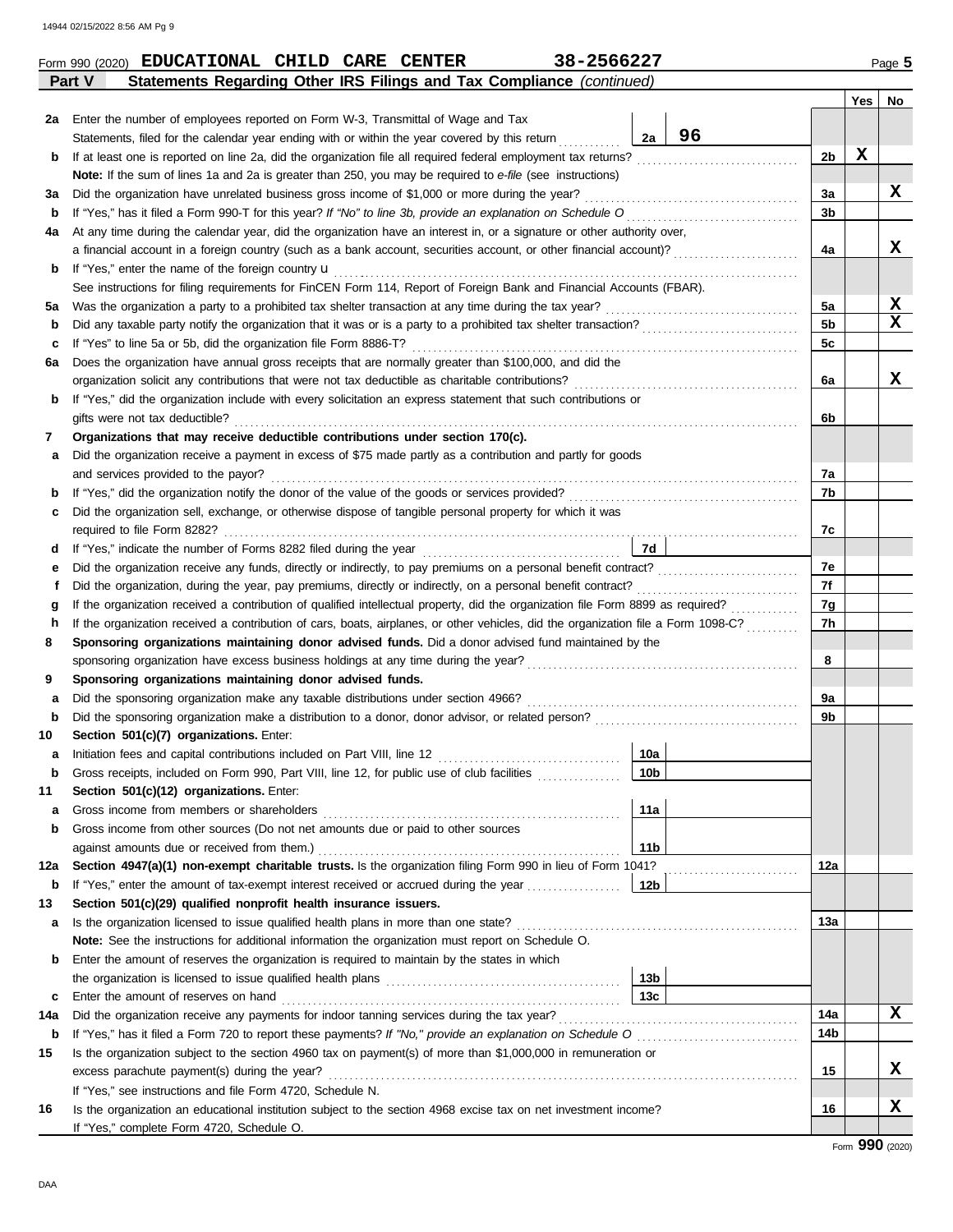|     | Part VI<br>Governance, Management, and Disclosure For each "Yes" response to lines 2 through 7b below, and for a "No"               |    |    |                         |     |                         |  |  |  |  |
|-----|-------------------------------------------------------------------------------------------------------------------------------------|----|----|-------------------------|-----|-------------------------|--|--|--|--|
|     | response to line 8a, 8b, or 10b below, describe the circumstances, processes, or changes on Schedule O. See instructions.           |    |    |                         |     |                         |  |  |  |  |
|     |                                                                                                                                     |    |    |                         |     | $\overline{\mathbf{x}}$ |  |  |  |  |
|     | Section A. Governing Body and Management                                                                                            |    |    |                         |     |                         |  |  |  |  |
|     |                                                                                                                                     |    |    |                         | Yes | No                      |  |  |  |  |
| 1a  |                                                                                                                                     | 1a | 10 |                         |     |                         |  |  |  |  |
|     | If there are material differences in voting rights among members of the governing body, or                                          |    |    |                         |     |                         |  |  |  |  |
|     | if the governing body delegated broad authority to an executive committee or similar                                                |    |    |                         |     |                         |  |  |  |  |
|     |                                                                                                                                     |    |    |                         |     |                         |  |  |  |  |
| b   | committee, explain on Schedule O.<br>10<br>1b<br>Enter the number of voting members included on line 1a, above, who are independent |    |    |                         |     |                         |  |  |  |  |
| 2   | Did any officer, director, trustee, or key employee have a family relationship or a business relationship with                      |    |    |                         |     |                         |  |  |  |  |
|     | any other officer, director, trustee, or key employee?                                                                              |    |    | $\mathbf{2}$            |     | X                       |  |  |  |  |
| 3   | Did the organization delegate control over management duties customarily performed by or under the direct                           |    |    |                         |     |                         |  |  |  |  |
|     |                                                                                                                                     |    |    | 3                       |     | X                       |  |  |  |  |
|     | supervision of officers, directors, trustees, or key employees to a management company or other person?                             |    |    | $\overline{\mathbf{4}}$ |     | X                       |  |  |  |  |
| 4   |                                                                                                                                     |    |    | 5                       |     | X                       |  |  |  |  |
| 5   |                                                                                                                                     |    |    |                         |     | X                       |  |  |  |  |
| 6   |                                                                                                                                     |    |    | 6                       |     |                         |  |  |  |  |
| 7a  | Did the organization have members, stockholders, or other persons who had the power to elect or appoint                             |    |    |                         |     |                         |  |  |  |  |
|     | one or more members of the governing body?                                                                                          |    |    | 7a                      |     | x                       |  |  |  |  |
| b   | Are any governance decisions of the organization reserved to (or subject to approval by) members,                                   |    |    |                         |     |                         |  |  |  |  |
|     | stockholders, or persons other than the governing body?                                                                             |    |    | 7b                      |     | x                       |  |  |  |  |
| 8   | Did the organization contemporaneously document the meetings held or written actions undertaken during the year by the following:   |    |    |                         |     |                         |  |  |  |  |
| а   | The governing body?                                                                                                                 |    |    | 8a                      | х   |                         |  |  |  |  |
| b   |                                                                                                                                     |    |    | 8b                      | X   |                         |  |  |  |  |
| 9   | Is there any officer, director, trustee, or key employee listed in Part VII, Section A, who cannot be reached at                    |    |    |                         |     |                         |  |  |  |  |
|     |                                                                                                                                     |    |    | 9                       |     | x                       |  |  |  |  |
|     | Section B. Policies (This Section B requests information about policies not required by the Internal Revenue Code.)                 |    |    |                         |     |                         |  |  |  |  |
|     |                                                                                                                                     |    |    |                         | Yes | No                      |  |  |  |  |
| 10a | Did the organization have local chapters, branches, or affiliates?                                                                  |    |    | 10a                     |     | x                       |  |  |  |  |
| b   | If "Yes," did the organization have written policies and procedures governing the activities of such chapters,                      |    |    |                         |     |                         |  |  |  |  |
|     |                                                                                                                                     |    |    | 10b                     |     |                         |  |  |  |  |
| 11a | Has the organization provided a complete copy of this Form 990 to all members of its governing body before filing the form?         |    |    | 11a                     | х   |                         |  |  |  |  |
| b   | Describe in Schedule O the process, if any, used by the organization to review this Form 990.                                       |    |    |                         |     |                         |  |  |  |  |
| 12a |                                                                                                                                     |    |    | 12a                     | X   |                         |  |  |  |  |
| b   | Were officers, directors, or trustees, and key employees required to disclose annually interests that could give rise to conflicts? |    |    | 12 <sub>b</sub>         | X   |                         |  |  |  |  |
| c   | Did the organization regularly and consistently monitor and enforce compliance with the policy? If "Yes,"                           |    |    |                         |     |                         |  |  |  |  |
|     | describe in Schedule O how this was done <i>communication</i> and container and container and container and container               |    |    | 12c                     | X   |                         |  |  |  |  |
| 13  | Did the organization have a written whistleblower policy?                                                                           |    |    | 13                      | X   |                         |  |  |  |  |
| 14  | Did the organization have a written document retention and destruction policy?                                                      |    |    | 14                      | X   |                         |  |  |  |  |
| 15  | Did the process for determining compensation of the following persons include a review and approval by                              |    |    |                         |     |                         |  |  |  |  |
|     | independent persons, comparability data, and contemporaneous substantiation of the deliberation and decision?                       |    |    |                         |     |                         |  |  |  |  |
| а   |                                                                                                                                     |    |    | 15a                     | X   |                         |  |  |  |  |
| b   | Other officers or key employees of the organization                                                                                 |    |    | 15 <sub>b</sub>         | X   |                         |  |  |  |  |
|     | If "Yes" to line 15a or 15b, describe the process in Schedule O (see instructions).                                                 |    |    |                         |     |                         |  |  |  |  |
|     |                                                                                                                                     |    |    |                         |     |                         |  |  |  |  |
| 16a | Did the organization invest in, contribute assets to, or participate in a joint venture or similar arrangement                      |    |    |                         |     | x                       |  |  |  |  |
|     | with a taxable entity during the year?                                                                                              |    |    | 16a                     |     |                         |  |  |  |  |
| b   | If "Yes," did the organization follow a written policy or procedure requiring the organization to evaluate its                      |    |    |                         |     |                         |  |  |  |  |
|     | participation in joint venture arrangements under applicable federal tax law, and take steps to safeguard the                       |    |    |                         |     |                         |  |  |  |  |
|     |                                                                                                                                     |    |    | 16b                     |     |                         |  |  |  |  |
|     | <b>Section C. Disclosure</b>                                                                                                        |    |    |                         |     |                         |  |  |  |  |
| 17  | List the states with which a copy of this Form 990 is required to be filed $\mathbf u$<br>МI                                        |    |    |                         |     |                         |  |  |  |  |
| 18  | Section 6104 requires an organization to make its Forms 1023 (1024 or 1024-A, if applicable), 990, and 990-T (Section 501(c)        |    |    |                         |     |                         |  |  |  |  |
|     | (3)s only) available for public inspection. Indicate how you made these available. Check all that apply.                            |    |    |                         |     |                         |  |  |  |  |
|     | $ \mathbf{X} $ Upon request<br>х<br>$ X $ Another's website<br>Other (explain on Schedule O)<br>Own website                         |    |    |                         |     |                         |  |  |  |  |
| 19  | Describe on Schedule O whether (and if so, how) the organization made its governing documents, conflict of interest policy, and     |    |    |                         |     |                         |  |  |  |  |
|     | financial statements available to the public during the tax year.                                                                   |    |    |                         |     |                         |  |  |  |  |
| 20  | State the name, address, and telephone number of the person who possesses the organization's books and records u                    |    |    |                         |     |                         |  |  |  |  |
|     | ELISABETH TOBIA<br>1715 W MALCOLM X ST                                                                                              |    |    |                         |     |                         |  |  |  |  |
|     | 48915<br>МI<br><b>LANSING</b>                                                                                                       |    |    | 517-485-6825            |     |                         |  |  |  |  |

**Form 990 (2020) EDUCATIONAL CHILD CARE CENTER** 38-2566227 Page 6

DAA Form **990** (2020)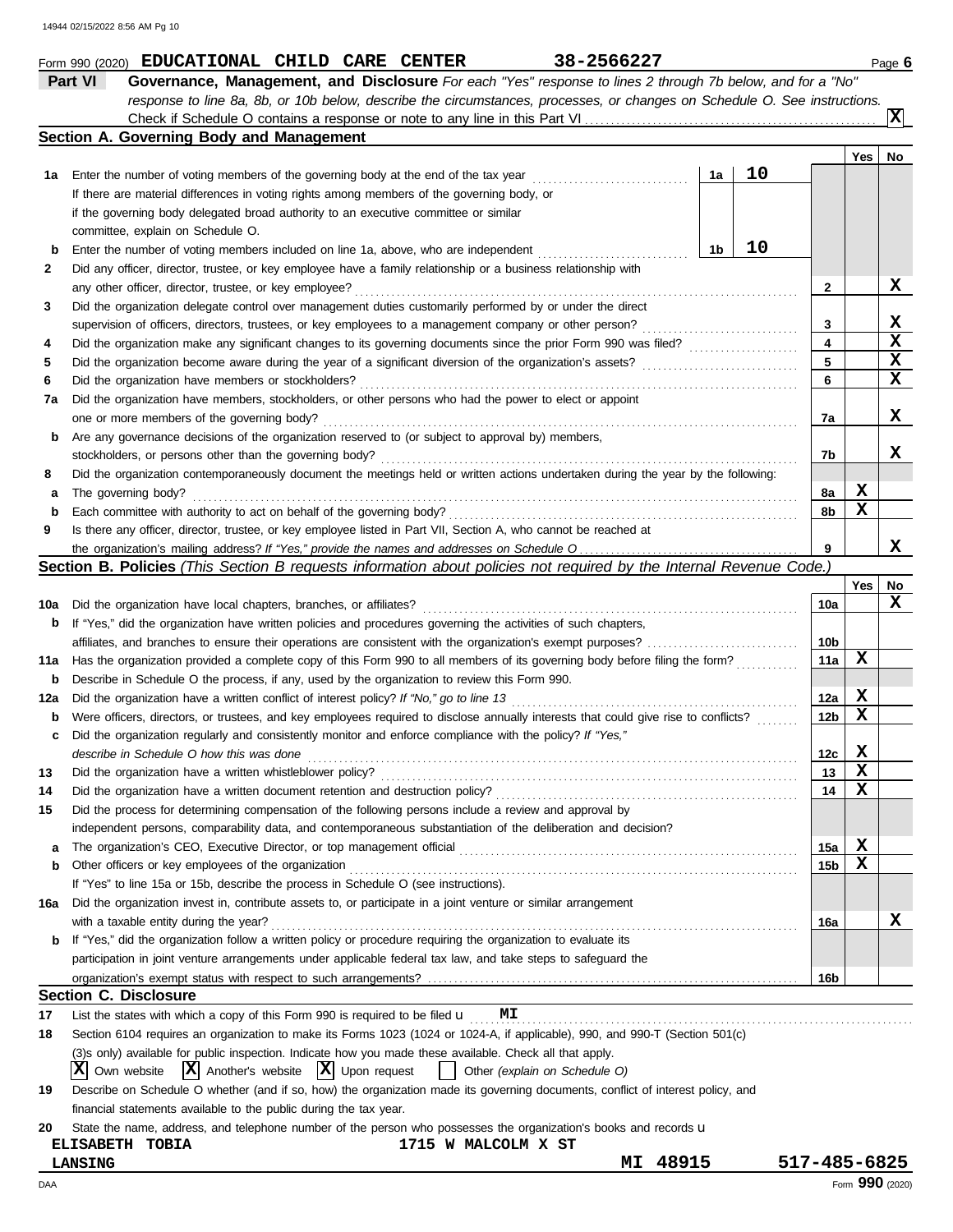|                          | 38-2566227<br>Form 990 (2020) EDUCATIONAL<br>CHILD<br>CARE CENTER                                                                                                                                                                                                                                               | Page 7 |
|--------------------------|-----------------------------------------------------------------------------------------------------------------------------------------------------------------------------------------------------------------------------------------------------------------------------------------------------------------|--------|
| <b>Part VII</b>          | Compensation of Officers, Directors, Trustees, Key Employees, Highest Compensated Employees, and                                                                                                                                                                                                                |        |
|                          | <b>Independent Contractors</b>                                                                                                                                                                                                                                                                                  |        |
|                          | Check if Schedule O contains a response or note to any line in this Part VII [11] [11] [11] Check if Schedule O contains a response or note to any line in this Part VII [11] [11] [11] $\alpha$                                                                                                                |        |
| Section A.               | Officers, Directors, Trustees, Key Employees, and Highest Compensated Employees                                                                                                                                                                                                                                 |        |
| organization's tax year. | 1a Complete this table for all persons required to be listed. Report compensation for the calendar year ending with or within the                                                                                                                                                                               |        |
|                          | • List all of the organization's <b>current</b> officers, directors, trustees (whether individuals or organizations), regardless of amount of<br>compensation. Enter -0- in columns (D), (E), and (F) if no compensation was paid.                                                                              |        |
|                          | • List all of the organization's current key employees, if any. See instructions for definition of "key employee."                                                                                                                                                                                              |        |
|                          | List the organization's five <b>current</b> highest compensated employees (other than an officer, director, trustee, or key employee)<br>who received reportable compensation (Box 5 of Form W-2 and/or Box 7 of Form 1099-MISC) of more than \$100,000 from the<br>organization and any related organizations. |        |
|                          | List all of the organization's <b>former</b> officers, key employees, and highest compensated employees who received more than<br>\$100,000 of reportable compensation from the organization and any related organizations.                                                                                     |        |

List all of the organization's **former directors or trustees** that received, in the capacity as a former director or trustee of the organization, more than \$10,000 of reportable compensation from the organization and any related organizations. See instructions for the order in which to list the persons above. **•**

Check this box if neither the organization nor any related organization compensated any current officer, director, or trustee.

| (A)<br>Name and title                    | (B)<br>Average<br>hours<br>per week<br>(list any<br>hours for |                                   |                         | (C)<br>Position<br>(do not check more than one<br>box, unless person is both an<br>officer and a director/trustee) |              |                                 |        | (D)<br>Reportable<br>compensation<br>from the<br>organization<br>(W-2/1099-MISC) | (E)<br>Reportable<br>compensation<br>from related<br>organizations<br>(W-2/1099-MISC) | (F)<br>Estimated amount<br>of other<br>compensation<br>from the<br>organization and |  |
|------------------------------------------|---------------------------------------------------------------|-----------------------------------|-------------------------|--------------------------------------------------------------------------------------------------------------------|--------------|---------------------------------|--------|----------------------------------------------------------------------------------|---------------------------------------------------------------------------------------|-------------------------------------------------------------------------------------|--|
|                                          | related<br>organizations<br>below<br>dotted line)             | Individual trustee<br>or director | nstitutional<br>trustee | Officer                                                                                                            | Key employee | Highest compensated<br>employee | Former |                                                                                  |                                                                                       | related organizations                                                               |  |
| (1) ELISABETH TOBIA                      |                                                               |                                   |                         |                                                                                                                    |              |                                 |        |                                                                                  |                                                                                       |                                                                                     |  |
|                                          | 50.00<br>0.00                                                 |                                   |                         |                                                                                                                    |              |                                 |        |                                                                                  |                                                                                       |                                                                                     |  |
| CHIEF EXECUTIVE OFFI<br>(2) JOEL D'SOUZA |                                                               |                                   |                         | $\mathbf x$                                                                                                        |              |                                 |        | 70,200                                                                           | 0                                                                                     | 4,675                                                                               |  |
|                                          | 1.00                                                          |                                   |                         |                                                                                                                    |              |                                 |        |                                                                                  |                                                                                       |                                                                                     |  |
| <b>DIRECTOR</b>                          | 0.00                                                          | X                                 |                         |                                                                                                                    |              |                                 |        | 0                                                                                | 0                                                                                     | 0                                                                                   |  |
| DAVIS-TOMBUL<br>$(3)$ JEWEL              |                                                               |                                   |                         |                                                                                                                    |              |                                 |        |                                                                                  |                                                                                       |                                                                                     |  |
|                                          | 1.00                                                          |                                   |                         |                                                                                                                    |              |                                 |        |                                                                                  |                                                                                       |                                                                                     |  |
| <b>DIRECTOR</b>                          | 0.00                                                          | X                                 |                         |                                                                                                                    |              |                                 |        | 0                                                                                | 0                                                                                     | 0                                                                                   |  |
| (4) JENNIFER ESTILL                      |                                                               |                                   |                         |                                                                                                                    |              |                                 |        |                                                                                  |                                                                                       |                                                                                     |  |
|                                          | 1.00                                                          |                                   |                         |                                                                                                                    |              |                                 |        |                                                                                  |                                                                                       |                                                                                     |  |
| <b>DIRECTOR</b>                          | 0.00                                                          | X                                 |                         |                                                                                                                    |              |                                 |        | 0                                                                                | 0                                                                                     | 0                                                                                   |  |
| (5) MARK FREEMAN                         |                                                               |                                   |                         |                                                                                                                    |              |                                 |        |                                                                                  |                                                                                       |                                                                                     |  |
|                                          | 1.00                                                          |                                   |                         |                                                                                                                    |              |                                 |        |                                                                                  |                                                                                       |                                                                                     |  |
| <b>DIRECTOR</b>                          | 0.00                                                          | X                                 |                         |                                                                                                                    |              |                                 |        | 0                                                                                | 0                                                                                     | 0                                                                                   |  |
| (6) LAURA GEIST                          |                                                               |                                   |                         |                                                                                                                    |              |                                 |        |                                                                                  |                                                                                       |                                                                                     |  |
|                                          | 1.00                                                          |                                   |                         |                                                                                                                    |              |                                 |        |                                                                                  |                                                                                       |                                                                                     |  |
| <b>DIRECTOR</b>                          | 0.00                                                          | X                                 |                         |                                                                                                                    |              |                                 |        | 0                                                                                | 0                                                                                     | 0                                                                                   |  |
| (7) ANNE-MARIE MAPES                     |                                                               |                                   |                         |                                                                                                                    |              |                                 |        |                                                                                  |                                                                                       |                                                                                     |  |
|                                          | 1.00                                                          |                                   |                         |                                                                                                                    |              |                                 |        |                                                                                  |                                                                                       |                                                                                     |  |
| <b>DIRECTOR</b>                          | 0.00                                                          | $\mathbf x$                       |                         |                                                                                                                    |              |                                 |        | 0                                                                                | 0                                                                                     | 0                                                                                   |  |
| (8) CHRISTINE MARSHALL                   |                                                               |                                   |                         |                                                                                                                    |              |                                 |        |                                                                                  |                                                                                       |                                                                                     |  |
|                                          | 1.00                                                          |                                   |                         |                                                                                                                    |              |                                 |        |                                                                                  |                                                                                       |                                                                                     |  |
| <b>DIRECTOR</b>                          | 0.00                                                          | X                                 |                         |                                                                                                                    |              |                                 |        | 0                                                                                | 0                                                                                     | 0                                                                                   |  |
| (9) DANIEL HORN                          |                                                               |                                   |                         |                                                                                                                    |              |                                 |        |                                                                                  |                                                                                       |                                                                                     |  |
|                                          | 1.00                                                          |                                   |                         |                                                                                                                    |              |                                 |        |                                                                                  |                                                                                       |                                                                                     |  |
| <b>TREASURER</b>                         | 0.00                                                          |                                   |                         | $\mathbf x$                                                                                                        |              |                                 |        | 0                                                                                | 0                                                                                     | 0                                                                                   |  |
| (10) CHRISTOPHER<br><b>JACKSON</b>       |                                                               |                                   |                         |                                                                                                                    |              |                                 |        |                                                                                  |                                                                                       |                                                                                     |  |
|                                          | 1.00                                                          |                                   |                         |                                                                                                                    |              |                                 |        |                                                                                  |                                                                                       |                                                                                     |  |
| <b>BOARD CHAIR</b>                       | 0.00                                                          |                                   |                         | $\mathbf X$                                                                                                        |              |                                 |        | 0                                                                                | 0                                                                                     | $\mathbf 0$                                                                         |  |
| PLOWMAN<br>$(11)$ JENNIFER               |                                                               |                                   |                         |                                                                                                                    |              |                                 |        |                                                                                  |                                                                                       |                                                                                     |  |
|                                          | 1.00                                                          |                                   |                         |                                                                                                                    |              |                                 |        |                                                                                  |                                                                                       |                                                                                     |  |
| <b>BOARD SECRETARY</b>                   | 0.00                                                          |                                   |                         | $\mathbf x$                                                                                                        |              |                                 |        | 0                                                                                | 0                                                                                     | 0                                                                                   |  |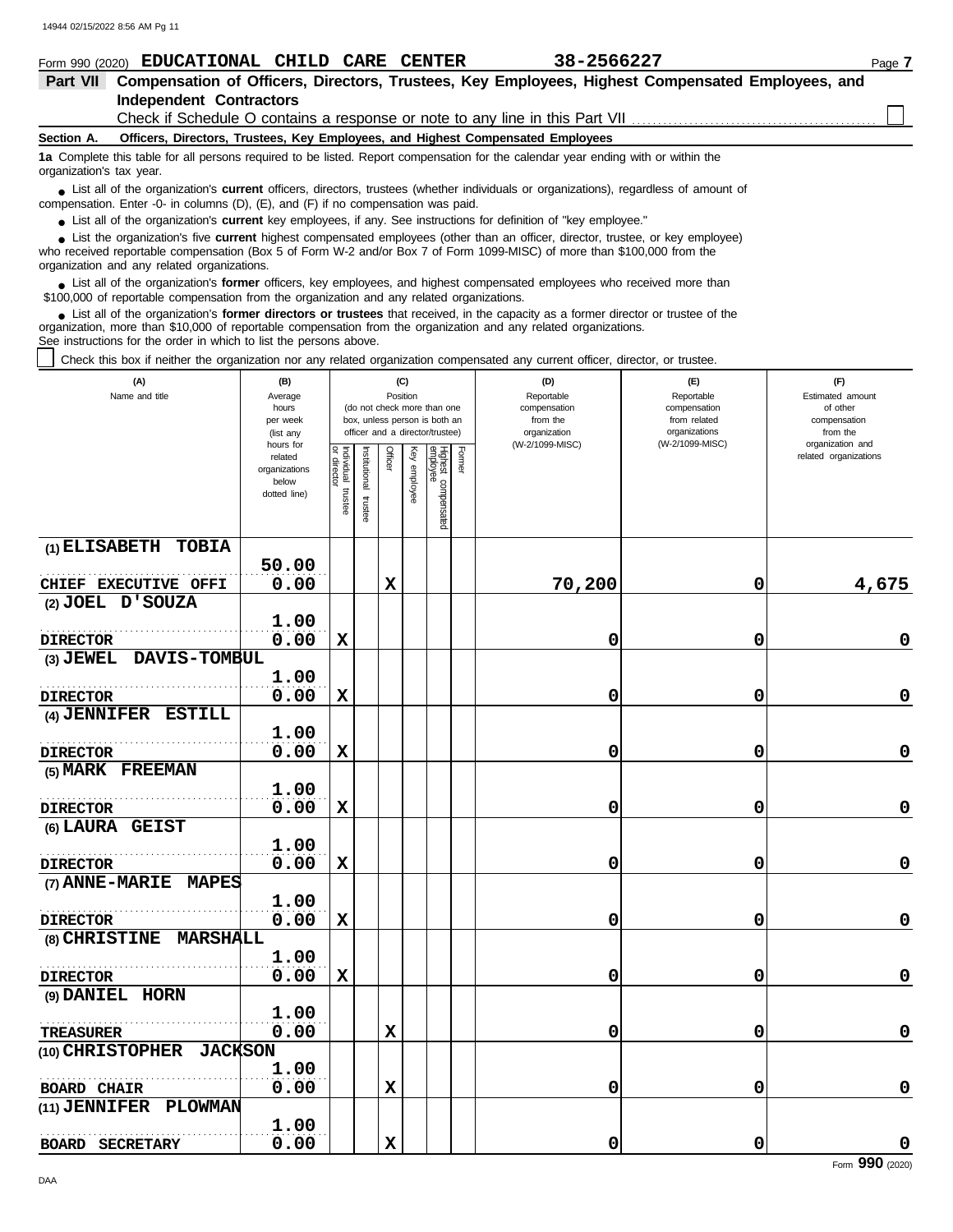| Part VII | 14944 02/15/2022 8:56 AM Pg 12<br>Form 990 (2020) EDUCATIONAL CHILD CARE CENTER                                                                                                                                                |                                                                |                       |                       |         |                 |                                                                                                 |        | 38-2566227<br>Section A. Officers, Directors, Trustees, Key Employees, and Highest Compensated Employees (continued) |                                                                    |                                                                 |                     | Page 8 |
|----------|--------------------------------------------------------------------------------------------------------------------------------------------------------------------------------------------------------------------------------|----------------------------------------------------------------|-----------------------|-----------------------|---------|-----------------|-------------------------------------------------------------------------------------------------|--------|----------------------------------------------------------------------------------------------------------------------|--------------------------------------------------------------------|-----------------------------------------------------------------|---------------------|--------|
|          | (A)<br>Name and title                                                                                                                                                                                                          | (B)<br>Average<br>hours<br>per week<br>(list any               |                       |                       |         | (C)<br>Position | (do not check more than one<br>box, unless person is both an<br>officer and a director/trustee) |        | (D)<br>Reportable<br>compensation<br>from the<br>organization                                                        | (E)<br>Reportable<br>compensation<br>from related<br>organizations | (F)<br>Estimated amount<br>of other<br>compensation<br>from the |                     |        |
|          |                                                                                                                                                                                                                                | hours for<br>related<br>organizations<br>below<br>dotted line) | Individual<br>trustee | Institutional trustee | Officer | Key employee    | Highest compensated<br>employee                                                                 | Former | (W-2/1099-MISC)                                                                                                      | (W-2/1099-MISC)                                                    | organization and<br>related organizations                       |                     |        |
|          |                                                                                                                                                                                                                                |                                                                |                       |                       |         |                 |                                                                                                 |        |                                                                                                                      |                                                                    |                                                                 |                     |        |
|          |                                                                                                                                                                                                                                |                                                                |                       |                       |         |                 |                                                                                                 |        |                                                                                                                      |                                                                    |                                                                 |                     |        |
|          |                                                                                                                                                                                                                                |                                                                |                       |                       |         |                 |                                                                                                 |        |                                                                                                                      |                                                                    |                                                                 |                     |        |
|          |                                                                                                                                                                                                                                |                                                                |                       |                       |         |                 |                                                                                                 |        |                                                                                                                      |                                                                    |                                                                 |                     |        |
|          |                                                                                                                                                                                                                                |                                                                |                       |                       |         |                 |                                                                                                 |        |                                                                                                                      |                                                                    |                                                                 |                     |        |
|          |                                                                                                                                                                                                                                |                                                                |                       |                       |         |                 |                                                                                                 |        |                                                                                                                      |                                                                    |                                                                 |                     |        |
|          |                                                                                                                                                                                                                                |                                                                |                       |                       |         |                 |                                                                                                 |        |                                                                                                                      |                                                                    |                                                                 |                     |        |
|          |                                                                                                                                                                                                                                |                                                                |                       |                       |         |                 |                                                                                                 |        |                                                                                                                      |                                                                    |                                                                 |                     |        |
|          |                                                                                                                                                                                                                                |                                                                |                       |                       |         |                 |                                                                                                 | u      | 70,200                                                                                                               |                                                                    |                                                                 | 4,675               |        |
| d        | c Total from continuation sheets to Part VII, Section A                                                                                                                                                                        |                                                                |                       |                       |         |                 |                                                                                                 | u      | 70,200                                                                                                               |                                                                    |                                                                 | 4,675               |        |
| 2        | Total number of individuals (including but not limited to those listed above) who received more than \$100,000 of<br>reportable compensation from the organization u                                                           |                                                                |                       | 0                     |         |                 |                                                                                                 |        |                                                                                                                      |                                                                    |                                                                 |                     |        |
|          |                                                                                                                                                                                                                                |                                                                |                       |                       |         |                 |                                                                                                 |        |                                                                                                                      |                                                                    |                                                                 | Yes                 | No     |
| 3        | Did the organization list any former officer, director, trustee, key employee, or highest compensated                                                                                                                          |                                                                |                       |                       |         |                 |                                                                                                 |        |                                                                                                                      |                                                                    | 3                                                               |                     | x      |
| 4        | For any individual listed on line 1a, is the sum of reportable compensation and other compensation from the<br>organization and related organizations greater than \$150,000? If "Yes," complete Schedule J for such           |                                                                |                       |                       |         |                 |                                                                                                 |        |                                                                                                                      |                                                                    |                                                                 |                     |        |
|          | individual communications and contact the contract of the contract of the contract of the contract of the contract of the contract of the contract of the contract of the contract of the contract of the contract of the cont |                                                                |                       |                       |         |                 |                                                                                                 |        |                                                                                                                      |                                                                    | 4                                                               |                     | x      |
| 5        | Did any person listed on line 1a receive or accrue compensation from any unrelated organization or individual<br>for services rendered to the organization? If "Yes," complete Schedule J for such person                      |                                                                |                       |                       |         |                 |                                                                                                 |        |                                                                                                                      |                                                                    | 5                                                               |                     | x      |
| 1        | Section B. Independent Contractors<br>Complete this table for your five highest compensated independent contractors that received more than \$100,000 of                                                                       |                                                                |                       |                       |         |                 |                                                                                                 |        |                                                                                                                      |                                                                    |                                                                 |                     |        |
|          | compensation from the organization. Report compensation for the calendar year ending with or within the organization's tax year.                                                                                               |                                                                |                       |                       |         |                 |                                                                                                 |        |                                                                                                                      |                                                                    |                                                                 |                     |        |
|          |                                                                                                                                                                                                                                | $(A)$<br>Name and business address                             |                       |                       |         |                 |                                                                                                 |        |                                                                                                                      | (B)<br>Description of services                                     |                                                                 | (C)<br>Compensation |        |
|          |                                                                                                                                                                                                                                |                                                                |                       |                       |         |                 |                                                                                                 |        |                                                                                                                      |                                                                    |                                                                 |                     |        |
|          |                                                                                                                                                                                                                                |                                                                |                       |                       |         |                 |                                                                                                 |        |                                                                                                                      |                                                                    |                                                                 |                     |        |
|          |                                                                                                                                                                                                                                |                                                                |                       |                       |         |                 |                                                                                                 |        |                                                                                                                      |                                                                    |                                                                 |                     |        |
|          |                                                                                                                                                                                                                                |                                                                |                       |                       |         |                 |                                                                                                 |        |                                                                                                                      |                                                                    |                                                                 |                     |        |
|          |                                                                                                                                                                                                                                |                                                                |                       |                       |         |                 |                                                                                                 |        |                                                                                                                      |                                                                    |                                                                 |                     |        |
|          |                                                                                                                                                                                                                                |                                                                |                       |                       |         |                 |                                                                                                 |        |                                                                                                                      |                                                                    |                                                                 |                     |        |
| 2        | Total number of independent contractors (including but not limited to those listed above) who<br>received more than \$100,000 of compensation from the organization u                                                          |                                                                |                       |                       |         |                 |                                                                                                 |        |                                                                                                                      | 0                                                                  |                                                                 |                     |        |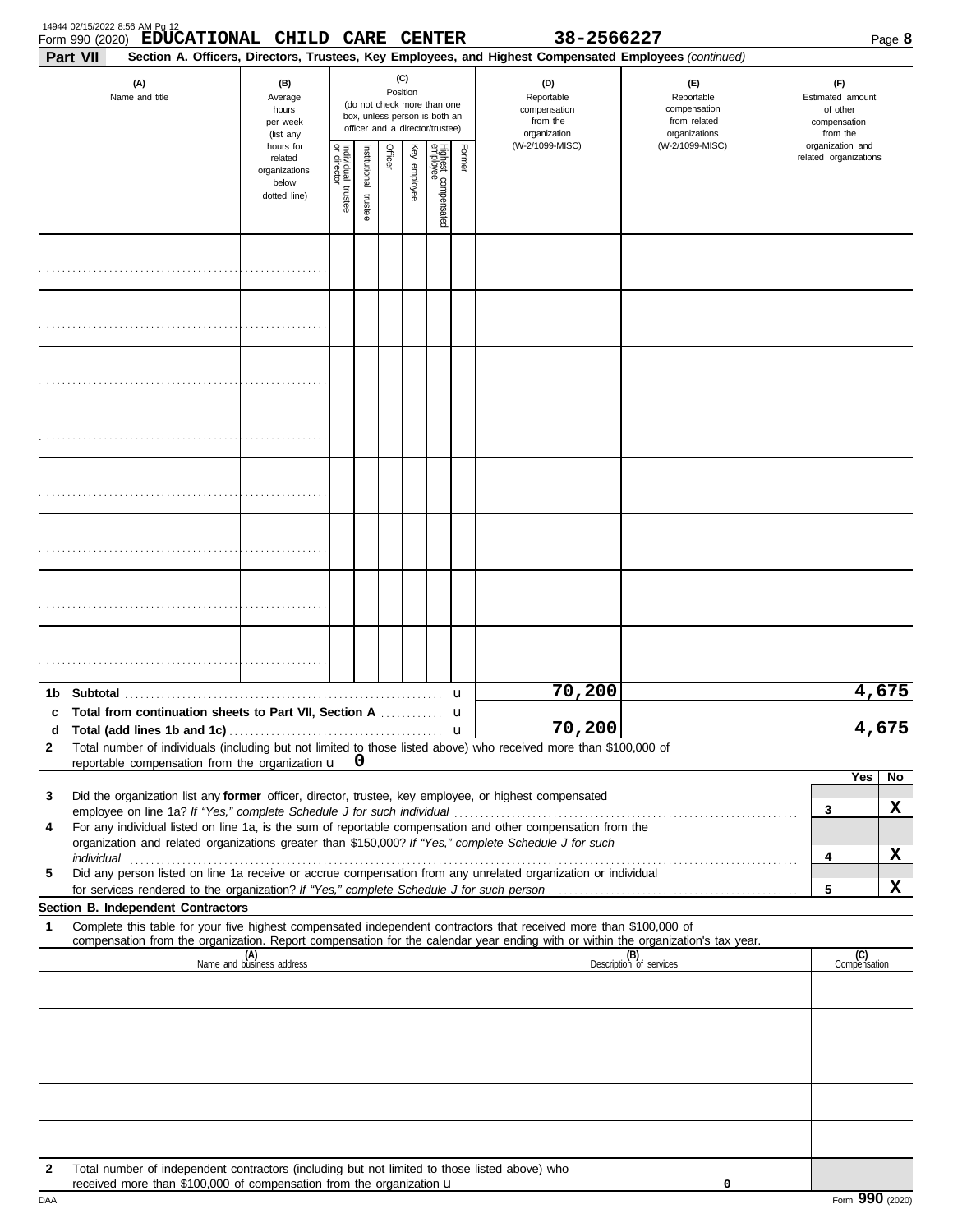**Part VIII Statement of Revenue**

## **Form 990 (2020) EDUCATIONAL CHILD CARE CENTER** 38-2566227 Page 9

Check if Schedule O contains a response or note to any line in this Part VIII . . . . . . . . . . . . . . . . . . . . . . . . . . . . . . . . . . . . . . . . . . . .

|                                                                  |                                                            |                                                                                     |    |                |                 |  |                      | (A)<br>Total revenue | (B)<br>Related or exempt<br>function revenue | (C)<br>Unrelated<br>business revenue | (D)<br>Revenue excluded<br>from tax under<br>sections 512-514 |
|------------------------------------------------------------------|------------------------------------------------------------|-------------------------------------------------------------------------------------|----|----------------|-----------------|--|----------------------|----------------------|----------------------------------------------|--------------------------------------|---------------------------------------------------------------|
|                                                                  |                                                            |                                                                                     |    |                |                 |  |                      |                      |                                              |                                      |                                                               |
| <b>Contributions, Gifts, Grants</b><br>and Other Similar Amounts |                                                            | 1a Federated campaigns                                                              |    |                | 1a              |  |                      |                      |                                              |                                      |                                                               |
|                                                                  |                                                            | <b>b</b> Membership dues <i></i>                                                    |    |                | 1b              |  |                      |                      |                                              |                                      |                                                               |
|                                                                  |                                                            | c Fundraising events                                                                |    |                | 1 <sub>c</sub>  |  |                      |                      |                                              |                                      |                                                               |
|                                                                  |                                                            | d Related organizations                                                             |    |                | 1 <sub>d</sub>  |  |                      |                      |                                              |                                      |                                                               |
|                                                                  |                                                            | e Government grants (contributions)                                                 |    |                | 1e              |  | 11,255               |                      |                                              |                                      |                                                               |
|                                                                  |                                                            | f All other contributions, gifts, grants,<br>and similar amounts not included above |    |                |                 |  |                      |                      |                                              |                                      |                                                               |
|                                                                  |                                                            |                                                                                     |    |                | 1f              |  | 793,406              |                      |                                              |                                      |                                                               |
|                                                                  |                                                            | g Noncash contributions included in lines 1a-1f                                     |    |                | 1g  \$          |  |                      |                      |                                              |                                      |                                                               |
|                                                                  |                                                            |                                                                                     |    |                |                 |  | $\mathbf u$          | 804,661              |                                              |                                      |                                                               |
|                                                                  |                                                            |                                                                                     |    |                |                 |  | <b>Business Code</b> |                      |                                              |                                      |                                                               |
|                                                                  | 2a                                                         | TUITION AND RELATED                                                                 |    |                |                 |  | 611600               | 1,044,457            | 1,044,457                                    |                                      |                                                               |
| Program Service<br>Revenue                                       | b                                                          |                                                                                     |    |                |                 |  |                      |                      |                                              |                                      |                                                               |
|                                                                  | c                                                          |                                                                                     |    |                |                 |  |                      |                      |                                              |                                      |                                                               |
|                                                                  | d                                                          |                                                                                     |    |                |                 |  |                      |                      |                                              |                                      |                                                               |
|                                                                  |                                                            |                                                                                     |    |                |                 |  |                      |                      |                                              |                                      |                                                               |
|                                                                  |                                                            | f All other program service revenue $\ldots$ , $\ldots$ , $\ldots$                  |    |                |                 |  |                      |                      |                                              |                                      |                                                               |
|                                                                  |                                                            |                                                                                     |    |                |                 |  | u                    | 1,044,457            |                                              |                                      |                                                               |
|                                                                  | Investment income (including dividends, interest, and<br>3 |                                                                                     |    |                |                 |  |                      |                      |                                              |                                      |                                                               |
|                                                                  |                                                            |                                                                                     |    | u              | 165             |  |                      | 165                  |                                              |                                      |                                                               |
|                                                                  | 4                                                          | Income from investment of tax-exempt bond proceeds                                  |    | u              |                 |  |                      |                      |                                              |                                      |                                                               |
|                                                                  | 5                                                          |                                                                                     |    |                |                 |  | u                    |                      |                                              |                                      |                                                               |
|                                                                  |                                                            |                                                                                     |    | (i) Real       |                 |  | (ii) Personal        |                      |                                              |                                      |                                                               |
|                                                                  |                                                            | 6a Gross rents                                                                      | 6a |                |                 |  |                      |                      |                                              |                                      |                                                               |
|                                                                  |                                                            | <b>b</b> Less: rental expenses                                                      | 6b |                |                 |  |                      |                      |                                              |                                      |                                                               |
|                                                                  |                                                            | <b>c</b> Rental inc. or (loss)                                                      | 6c |                |                 |  |                      |                      |                                              |                                      |                                                               |
|                                                                  |                                                            |                                                                                     |    |                |                 |  | u                    |                      |                                              |                                      |                                                               |
|                                                                  |                                                            | <b>7a</b> Gross amount from<br>sales of assets                                      |    | (i) Securities |                 |  | (ii) Other           |                      |                                              |                                      |                                                               |
|                                                                  |                                                            | other than inventory                                                                | 7a |                |                 |  |                      |                      |                                              |                                      |                                                               |
|                                                                  |                                                            | <b>b</b> Less: cost or other                                                        |    |                |                 |  |                      |                      |                                              |                                      |                                                               |
|                                                                  |                                                            | basis and sales exps.                                                               | 7b |                |                 |  | 3,412                |                      |                                              |                                      |                                                               |
| Revenue                                                          |                                                            | c Gain or (loss)                                                                    | 7c |                |                 |  | $-3,412$             |                      |                                              |                                      |                                                               |
| Other                                                            |                                                            |                                                                                     |    |                |                 |  | u                    | $-3,412$             | $-3,412$                                     |                                      |                                                               |
|                                                                  |                                                            | 8a Gross income from fundraising events                                             |    |                |                 |  |                      |                      |                                              |                                      |                                                               |
|                                                                  |                                                            | (not including \$                                                                   |    |                |                 |  |                      |                      |                                              |                                      |                                                               |
|                                                                  |                                                            | of contributions reported on line 1c).                                              |    |                |                 |  |                      |                      |                                              |                                      |                                                               |
|                                                                  |                                                            | See Part IV, line 18 $\ldots$                                                       |    |                | 8а              |  | 230                  |                      |                                              |                                      |                                                               |
|                                                                  |                                                            | <b>b</b> Less: direct expenses                                                      |    |                | 8b              |  |                      |                      |                                              |                                      |                                                               |
|                                                                  |                                                            | c Net income or (loss) from fundraising events                                      |    |                |                 |  | u                    | 230                  |                                              |                                      | 230                                                           |
|                                                                  |                                                            | 9a Gross income from gaming activities.                                             |    |                |                 |  |                      |                      |                                              |                                      |                                                               |
|                                                                  |                                                            | See Part IV, line 19                                                                |    |                | 9а              |  |                      |                      |                                              |                                      |                                                               |
|                                                                  |                                                            | <b>b</b> Less: direct expenses                                                      |    |                | 9 <sub>b</sub>  |  |                      |                      |                                              |                                      |                                                               |
|                                                                  |                                                            | c Net income or (loss) from gaming activities                                       |    |                |                 |  | u                    |                      |                                              |                                      |                                                               |
|                                                                  |                                                            | 10a Gross sales of inventory, less                                                  |    |                |                 |  |                      |                      |                                              |                                      |                                                               |
|                                                                  |                                                            | returns and allowances                                                              |    |                | 10a             |  |                      |                      |                                              |                                      |                                                               |
|                                                                  |                                                            | <b>b</b> Less: cost of goods sold $\ldots$                                          |    |                | 10 <sub>b</sub> |  |                      |                      |                                              |                                      |                                                               |
|                                                                  |                                                            | c Net income or (loss) from sales of inventory                                      |    |                |                 |  | u                    |                      |                                              |                                      |                                                               |
|                                                                  |                                                            |                                                                                     |    |                |                 |  | <b>Business Code</b> |                      |                                              |                                      |                                                               |
| Miscellaneous<br>Revenue                                         | 11a                                                        | ADMINISTRATION FEES                                                                 |    |                |                 |  | 561000               | 6,001                |                                              |                                      | 6,001                                                         |
|                                                                  | b                                                          |                                                                                     |    |                |                 |  |                      |                      |                                              |                                      |                                                               |
|                                                                  |                                                            |                                                                                     |    |                |                 |  |                      |                      |                                              |                                      |                                                               |
|                                                                  |                                                            |                                                                                     |    |                |                 |  |                      |                      |                                              |                                      |                                                               |
|                                                                  |                                                            |                                                                                     |    |                |                 |  | $\mathbf u$          | 6,001                |                                              |                                      |                                                               |
|                                                                  | 12                                                         |                                                                                     |    |                |                 |  | $\mathbf{u}$         | 1,852,102            | 1,041,045                                    | 0                                    | 6,396                                                         |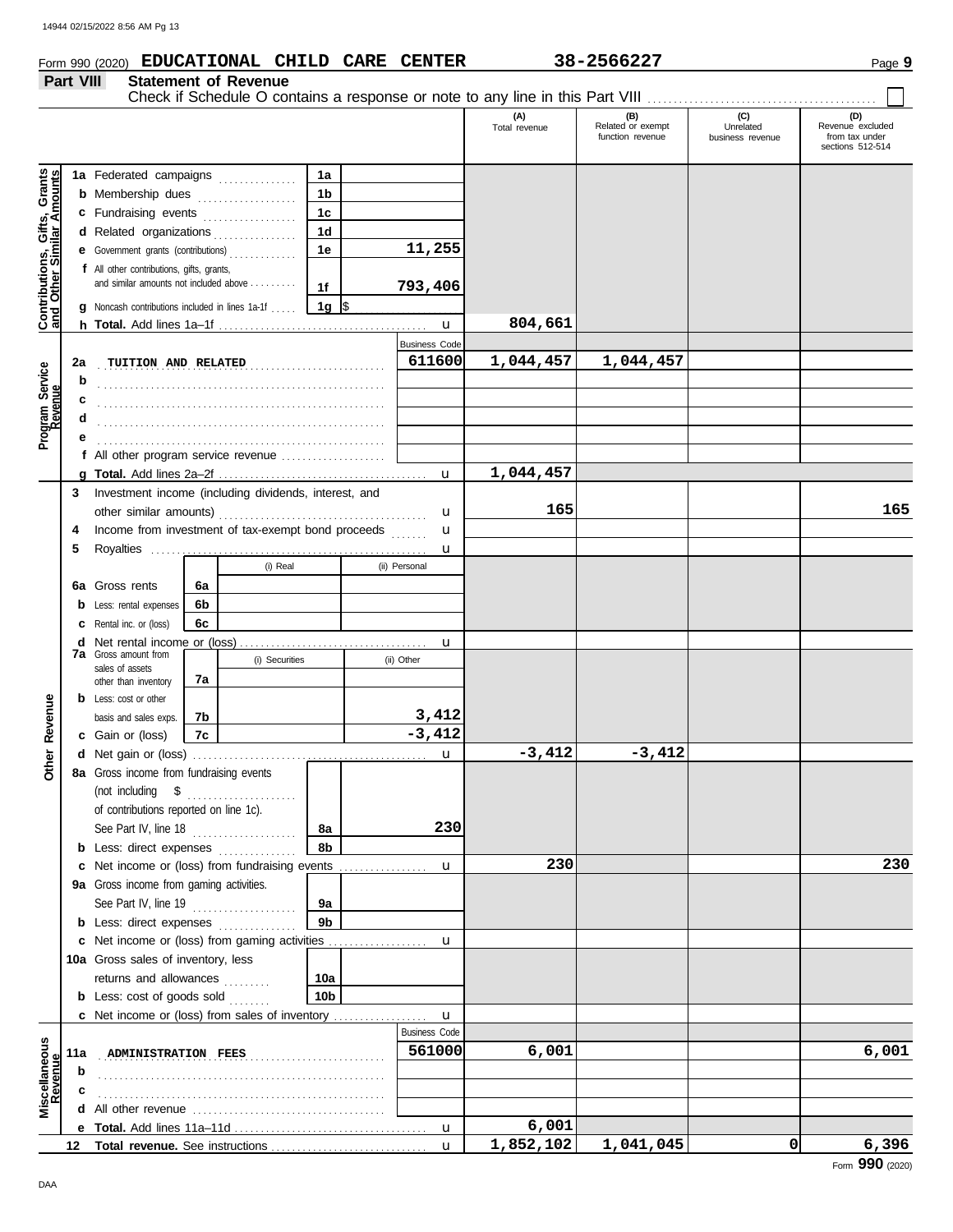### **Part IX Statement of Functional Expenses Form 990 (2020) EDUCATIONAL CHILD CARE CENTER** 38-2566227 Page 10

|              | Section 501(c)(3) and 501(c)(4) organizations must complete all columns. All other organizations must complete column (A).<br>Check if Schedule O contains a response or note to any line in this Part IX                                                                                                                                                                                                             |                       |                        |                       |                    |
|--------------|-----------------------------------------------------------------------------------------------------------------------------------------------------------------------------------------------------------------------------------------------------------------------------------------------------------------------------------------------------------------------------------------------------------------------|-----------------------|------------------------|-----------------------|--------------------|
|              | Do not include amounts reported on lines 6b,                                                                                                                                                                                                                                                                                                                                                                          | (A)<br>Total expenses | (B)<br>Program service | (C)<br>Management and | (D)<br>Fundraising |
|              | 7b, 8b, 9b, and 10b of Part VIII.                                                                                                                                                                                                                                                                                                                                                                                     |                       | expenses               | general expenses      | expenses           |
|              | 1 Grants and other assistance to domestic organizations                                                                                                                                                                                                                                                                                                                                                               |                       |                        |                       |                    |
|              | and domestic governments. See Part IV, line 21                                                                                                                                                                                                                                                                                                                                                                        |                       |                        |                       |                    |
| $\mathbf{2}$ | Grants and other assistance to domestic                                                                                                                                                                                                                                                                                                                                                                               |                       |                        |                       |                    |
|              | individuals. See Part IV, line 22                                                                                                                                                                                                                                                                                                                                                                                     |                       |                        |                       |                    |
| 3            | Grants and other assistance to foreign                                                                                                                                                                                                                                                                                                                                                                                |                       |                        |                       |                    |
|              | organizations, foreign governments, and foreign                                                                                                                                                                                                                                                                                                                                                                       |                       |                        |                       |                    |
|              | individuals. See Part IV, lines 15 and 16                                                                                                                                                                                                                                                                                                                                                                             |                       |                        |                       |                    |
|              | Benefits paid to or for members                                                                                                                                                                                                                                                                                                                                                                                       |                       |                        |                       |                    |
| 5            | Compensation of current officers, directors,                                                                                                                                                                                                                                                                                                                                                                          |                       |                        |                       |                    |
|              | trustees, and key employees                                                                                                                                                                                                                                                                                                                                                                                           | 74,875                |                        | 74,875                |                    |
| 6            | Compensation not included above to disqualified                                                                                                                                                                                                                                                                                                                                                                       |                       |                        |                       |                    |
|              | persons (as defined under section 4958(f)(1)) and                                                                                                                                                                                                                                                                                                                                                                     |                       |                        |                       |                    |
|              | persons described in section 4958(c)(3)(B)                                                                                                                                                                                                                                                                                                                                                                            |                       |                        |                       |                    |
| 7            | Other salaries and wages                                                                                                                                                                                                                                                                                                                                                                                              | 955,606               | 841,161                | 104,187               | 10,258             |
| 8            | Pension plan accruals and contributions (include                                                                                                                                                                                                                                                                                                                                                                      |                       |                        |                       |                    |
|              | section 401(k) and 403(b) employer contributions)                                                                                                                                                                                                                                                                                                                                                                     |                       |                        |                       |                    |
| 9            | Other employee benefits                                                                                                                                                                                                                                                                                                                                                                                               | 77,590                | 67,457                 | 9,310                 | 823                |
| 10           |                                                                                                                                                                                                                                                                                                                                                                                                                       | 80,214                | 65,776                 | 13,636                | 802                |
| 11           | Fees for services (nonemployees):                                                                                                                                                                                                                                                                                                                                                                                     |                       |                        |                       |                    |
| а            |                                                                                                                                                                                                                                                                                                                                                                                                                       |                       |                        |                       |                    |
| b            |                                                                                                                                                                                                                                                                                                                                                                                                                       |                       |                        |                       |                    |
| c            |                                                                                                                                                                                                                                                                                                                                                                                                                       | 8,991                 | 2,248                  | 6,653                 | 90                 |
| d            | Lobbying                                                                                                                                                                                                                                                                                                                                                                                                              |                       |                        |                       |                    |
| е            | Professional fundraising services. See Part IV, line 17                                                                                                                                                                                                                                                                                                                                                               |                       |                        |                       |                    |
| f.           | Investment management fees                                                                                                                                                                                                                                                                                                                                                                                            |                       |                        |                       |                    |
| a            | Other. (If line 11g amount exceeds 10% of line 25, column                                                                                                                                                                                                                                                                                                                                                             |                       |                        |                       |                    |
|              | (A) amount, list line 11g expenses on Schedule O.)                                                                                                                                                                                                                                                                                                                                                                    | 16,338                | 10,055                 | 6,160                 | 123                |
| 12           | Advertising and promotion                                                                                                                                                                                                                                                                                                                                                                                             | 1,633<br>6,742        | 980                    | 571<br>607            | 82<br>67           |
| 13           |                                                                                                                                                                                                                                                                                                                                                                                                                       | 37,437                | 6,068                  |                       | 374                |
| 14           | Information technology                                                                                                                                                                                                                                                                                                                                                                                                |                       | 14,975                 | 22,088                |                    |
| 15           |                                                                                                                                                                                                                                                                                                                                                                                                                       | 82,721                | 66,177                 | 15,717                | 827                |
| 16           |                                                                                                                                                                                                                                                                                                                                                                                                                       |                       |                        |                       |                    |
| 17           | $\begin{minipage}{0.5\textwidth} \centering \begin{tabular}{@{}c@{}} \textbf{True} & \textbf{True} \\ \textbf{True} & \textbf{True} \\ \textbf{True} & \textbf{True} \\ \end{tabular} \end{minipage}$                                                                                                                                                                                                                 |                       |                        |                       |                    |
| 18           | Payments of travel or entertainment expenses<br>for any federal, state, or local public officials                                                                                                                                                                                                                                                                                                                     |                       |                        |                       |                    |
| 19           | Conferences, conventions, and meetings                                                                                                                                                                                                                                                                                                                                                                                | 9,611                 | 9,130                  | 481                   |                    |
| 20           | Interest                                                                                                                                                                                                                                                                                                                                                                                                              | 9,330                 | 8,397                  | 933                   |                    |
| 21           |                                                                                                                                                                                                                                                                                                                                                                                                                       |                       |                        |                       |                    |
| 22           | Depreciation, depletion, and amortization                                                                                                                                                                                                                                                                                                                                                                             | $\overline{26, 439}$  | 21,152                 | 5,023                 | 264                |
| 23           | $In \textbf{surance} \begin{tabular}{@{}l@{}} \hline \textbf{} & \textbf{} & \textbf{} & \textbf{} & \textbf{} \\ \hline \textbf{} & \textbf{} & \textbf{} & \textbf{} & \textbf{} \\ \hline \textbf{} & \textbf{} & \textbf{} & \textbf{} & \textbf{} \\ \hline \textbf{} & \textbf{} & \textbf{} & \textbf{} & \textbf{} \\ \hline \textbf{} & \textbf{} & \textbf{} & \textbf{} & \textbf{} & \textbf{} \\ \hline$ | 27,174                | 21,739                 | 5,435                 |                    |
| 24           | Other expenses. Itemize expenses not covered                                                                                                                                                                                                                                                                                                                                                                          |                       |                        |                       |                    |
|              | above (List miscellaneous expenses on line 24e. If                                                                                                                                                                                                                                                                                                                                                                    |                       |                        |                       |                    |
|              | line 24e amount exceeds 10% of line 25, column                                                                                                                                                                                                                                                                                                                                                                        |                       |                        |                       |                    |
|              | (A) amount, list line 24e expenses on Schedule O.)                                                                                                                                                                                                                                                                                                                                                                    |                       |                        |                       |                    |
| а            | FOOD                                                                                                                                                                                                                                                                                                                                                                                                                  | 33,515                | 32,510                 | 670                   | 335                |
| b            | <b>SUPPLIES</b>                                                                                                                                                                                                                                                                                                                                                                                                       | 31,497                | 28,347                 | 2,835                 | 315                |
| c            | BANK SERVICE CHARGES                                                                                                                                                                                                                                                                                                                                                                                                  | 9,453                 | 8,791                  | 662                   |                    |
| d            | LICESING AND PERMITS                                                                                                                                                                                                                                                                                                                                                                                                  | 3,678                 | 3,678                  |                       |                    |
| е            | All other expenses                                                                                                                                                                                                                                                                                                                                                                                                    | 1,214                 | 1,214                  |                       |                    |
| 25           | Total functional expenses. Add lines 1 through 24e.                                                                                                                                                                                                                                                                                                                                                                   | 1,494,058             | 1,209,855              | 269,843               | 14,360             |
| 26           | Joint costs. Complete this line only if the                                                                                                                                                                                                                                                                                                                                                                           |                       |                        |                       |                    |
|              | organization reported in column (B) joint costs<br>from a combined educational campaign and                                                                                                                                                                                                                                                                                                                           |                       |                        |                       |                    |
|              | fundraising solicitation. Check here u<br>if                                                                                                                                                                                                                                                                                                                                                                          |                       |                        |                       |                    |

following SOP 98-2 (ASC 958-720) ................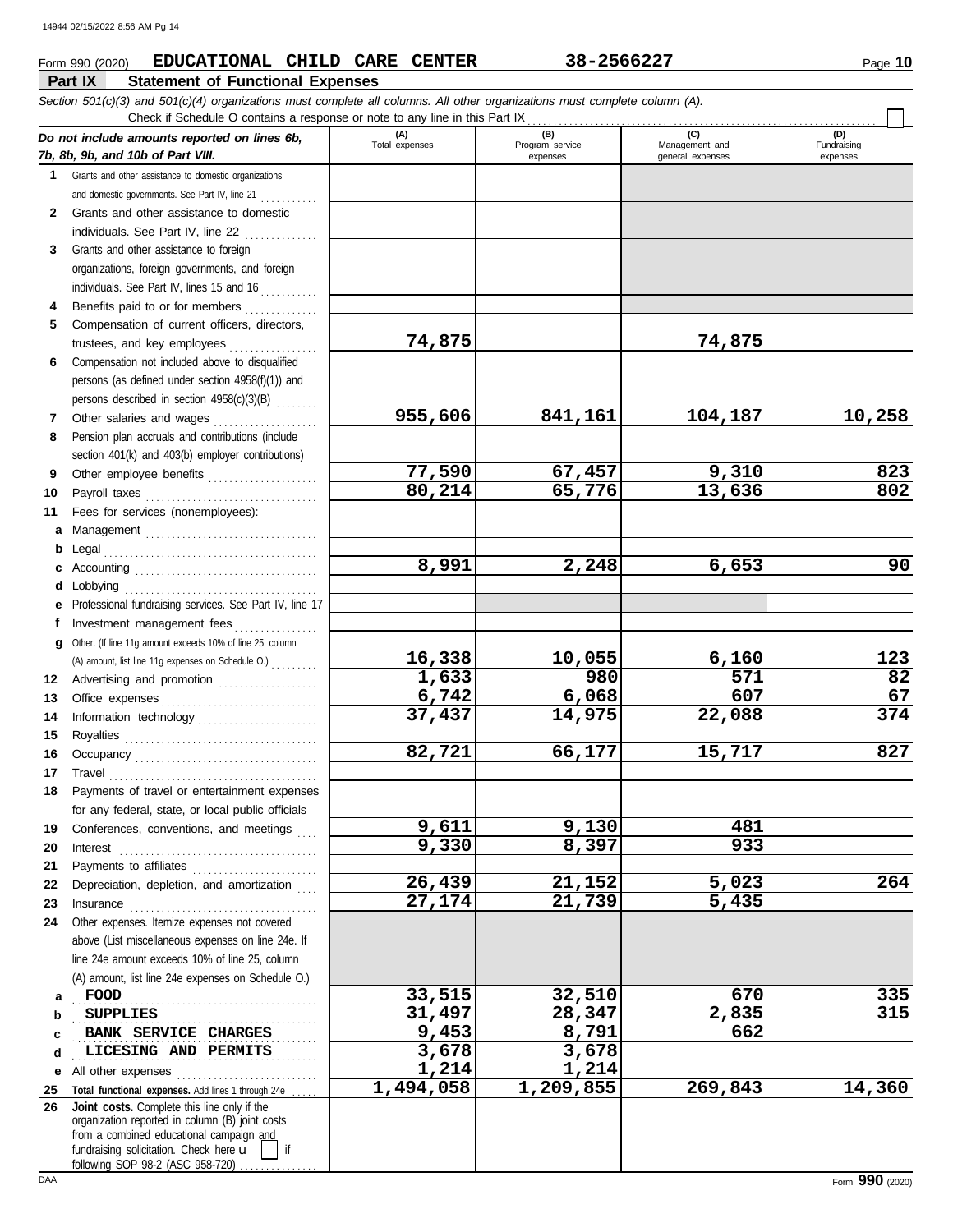|                            | EDUCATIONAL CHILD CARE CENTER<br>Form 990 (2020)                                                                                                                                                                                    |  |                | 38-2566227               |              | Page 11            |  |  |  |
|----------------------------|-------------------------------------------------------------------------------------------------------------------------------------------------------------------------------------------------------------------------------------|--|----------------|--------------------------|--------------|--------------------|--|--|--|
| Part X                     | <b>Balance Sheet</b>                                                                                                                                                                                                                |  |                |                          |              |                    |  |  |  |
|                            |                                                                                                                                                                                                                                     |  |                | (A)<br>Beginning of year |              | (B)<br>End of year |  |  |  |
| 1                          | Cash-non-interest-bearing                                                                                                                                                                                                           |  |                | 30,401                   | 1            | 114,128            |  |  |  |
| 2                          |                                                                                                                                                                                                                                     |  |                | 96,709                   | $\mathbf{2}$ | 740                |  |  |  |
| 3                          |                                                                                                                                                                                                                                     |  |                |                          | 3            |                    |  |  |  |
| 4                          |                                                                                                                                                                                                                                     |  |                | 17,890                   | 4            | 20,616             |  |  |  |
| 5                          | Loans and other receivables from any current or former officer, director,                                                                                                                                                           |  |                |                          |              |                    |  |  |  |
|                            | trustee, key employee, creator or founder, substantial contributor, or 35%                                                                                                                                                          |  |                |                          |              |                    |  |  |  |
|                            |                                                                                                                                                                                                                                     |  |                |                          | 5            |                    |  |  |  |
| 6                          | Loans and other receivables from other disqualified persons (as defined                                                                                                                                                             |  |                |                          |              |                    |  |  |  |
|                            | under section $4958(f)(1)$ ), and persons described in section $4958(c)(3)(B)$                                                                                                                                                      |  | 6              |                          |              |                    |  |  |  |
| Assets<br>7                |                                                                                                                                                                                                                                     |  | $\overline{7}$ |                          |              |                    |  |  |  |
| 8                          | Inventories for sale or use <i>communication</i> and the contract of the contract of the contract of the contract of the contract of the contract of the contract of the contract of the contract of the contract of the contract o |  |                |                          | 8            |                    |  |  |  |
| 9                          |                                                                                                                                                                                                                                     |  |                | 827                      | 9            | 11,589             |  |  |  |
|                            | 10a Land, buildings, and equipment: cost or other                                                                                                                                                                                   |  |                |                          |              |                    |  |  |  |
|                            |                                                                                                                                                                                                                                     |  |                |                          |              |                    |  |  |  |
|                            |                                                                                                                                                                                                                                     |  | 352,205        | 332,804                  | 10c          | 385,581            |  |  |  |
| 11                         |                                                                                                                                                                                                                                     |  |                |                          | 11           |                    |  |  |  |
| 12                         |                                                                                                                                                                                                                                     |  |                |                          |              |                    |  |  |  |
| 13                         |                                                                                                                                                                                                                                     |  |                | 13                       |              |                    |  |  |  |
| 14                         | Intangible assets                                                                                                                                                                                                                   |  |                |                          | 14           |                    |  |  |  |
| 15                         |                                                                                                                                                                                                                                     |  |                |                          | 15           |                    |  |  |  |
| 16                         |                                                                                                                                                                                                                                     |  |                | 478,631                  | 16           | 532,654            |  |  |  |
| 17                         |                                                                                                                                                                                                                                     |  |                | 81,616                   | 17           | 128,393            |  |  |  |
| 18                         |                                                                                                                                                                                                                                     |  |                |                          | 18           |                    |  |  |  |
| 19                         |                                                                                                                                                                                                                                     |  |                | 40,329                   | 19           | 59,053             |  |  |  |
| 20                         |                                                                                                                                                                                                                                     |  |                |                          | 20           |                    |  |  |  |
| 21                         | Escrow or custodial account liability. Complete Part IV of Schedule D                                                                                                                                                               |  |                |                          | 21           |                    |  |  |  |
| 22                         | Loans and other payables to any current or former officer, director,                                                                                                                                                                |  |                |                          |              |                    |  |  |  |
|                            | trustee, key employee, creator or founder, substantial contributor, or 35%                                                                                                                                                          |  |                |                          |              |                    |  |  |  |
| Liabilities                |                                                                                                                                                                                                                                     |  |                |                          | 22           |                    |  |  |  |
| 23                         |                                                                                                                                                                                                                                     |  |                | 250,833                  | 23           | 294,711            |  |  |  |
| 24                         |                                                                                                                                                                                                                                     |  |                |                          | 24           |                    |  |  |  |
| 25                         | Other liabilities (including federal income tax, payables to related third                                                                                                                                                          |  |                |                          |              |                    |  |  |  |
|                            | parties, and other liabilities not included on lines 17-24). Complete Part X                                                                                                                                                        |  |                |                          |              |                    |  |  |  |
|                            |                                                                                                                                                                                                                                     |  |                | 413,400                  | 25           |                    |  |  |  |
| 26                         |                                                                                                                                                                                                                                     |  |                | 786,178                  | 26           | 482,157            |  |  |  |
|                            | Organizations that follow FASB ASC 958, check here $\mathbf{u}$  X                                                                                                                                                                  |  |                |                          |              |                    |  |  |  |
|                            | and complete lines 27, 28, 32, and 33.                                                                                                                                                                                              |  |                |                          |              |                    |  |  |  |
| <b>Fund Balances</b><br>27 |                                                                                                                                                                                                                                     |  |                | $-316,308$               | 27           | 50,497             |  |  |  |
| 28                         |                                                                                                                                                                                                                                     |  | 8,761          | 28                       |              |                    |  |  |  |
|                            | Organizations that do not follow FASB ASC 958, check here u                                                                                                                                                                         |  |                |                          |              |                    |  |  |  |
|                            | and complete lines 29 through 33.                                                                                                                                                                                                   |  |                |                          |              |                    |  |  |  |
| 29                         |                                                                                                                                                                                                                                     |  |                |                          | 29           |                    |  |  |  |
| 30                         |                                                                                                                                                                                                                                     |  |                |                          | 30           |                    |  |  |  |
| Assets or<br>31            | Retained earnings, endowment, accumulated income, or other funds                                                                                                                                                                    |  |                |                          | 31           |                    |  |  |  |
| <b>z</b><br>32             |                                                                                                                                                                                                                                     |  |                | $-307,547$               | 32           | 50,497             |  |  |  |
|                            |                                                                                                                                                                                                                                     |  |                |                          |              |                    |  |  |  |

Total net assets or fund balances . . . . . . . . . . . . . . . . . . . . . . . . . . . . . . . . . . . . . . . . . . . . . . . . . . . . . . . . . Total liabilities and net assets/fund balances . . . . . . . . . . . . . . . . . . . . . . . . . . . . . . . . . . . . . . . . . . . . . .

Form **990** (2020)

**33**

**478,631 532,654**

**32 33**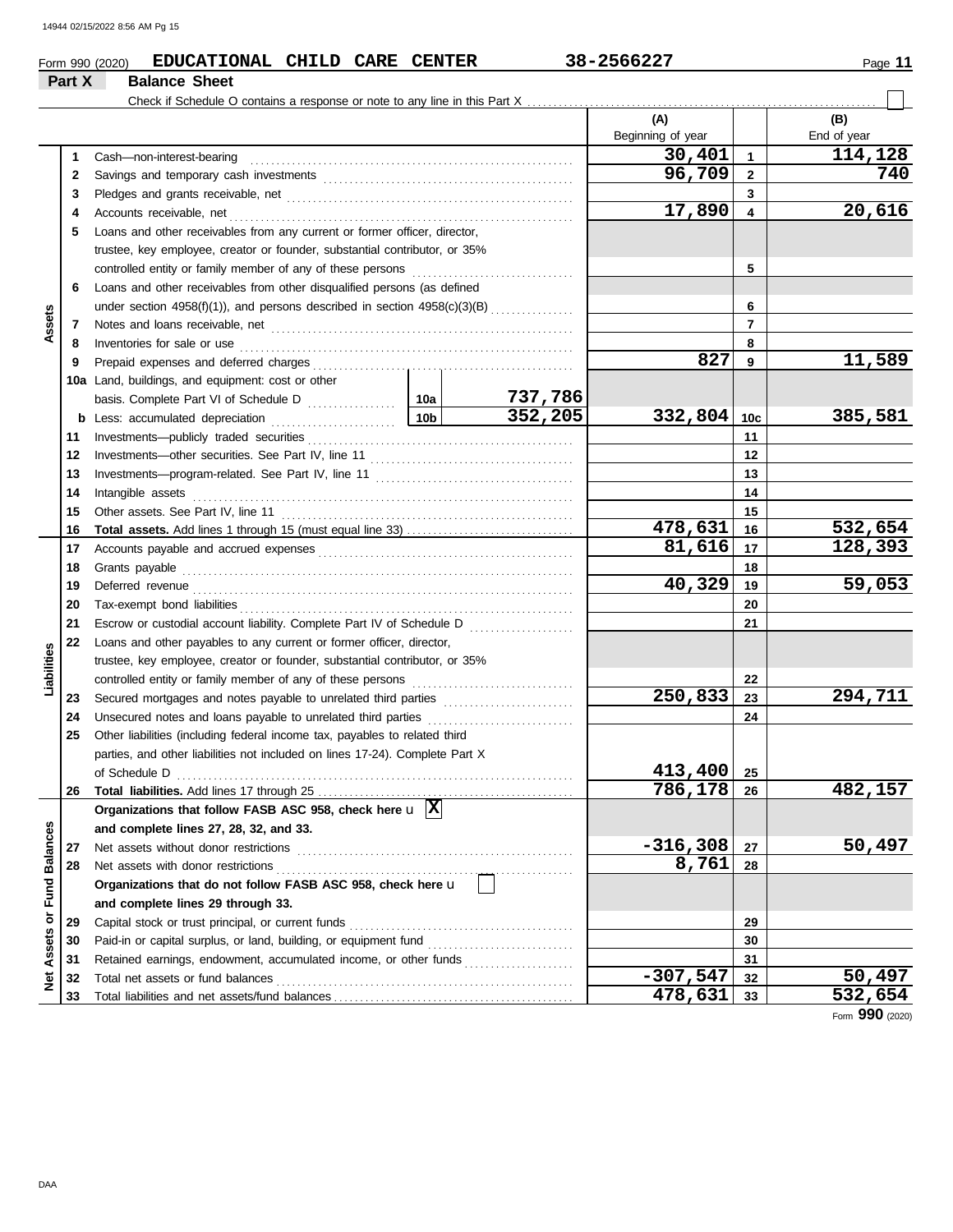|    | 38-2566227<br>Form 990 (2020) EDUCATIONAL CHILD CARE CENTER                                                                                                                                                                          |                         |           |            | Page 12 |
|----|--------------------------------------------------------------------------------------------------------------------------------------------------------------------------------------------------------------------------------------|-------------------------|-----------|------------|---------|
|    | <b>Reconciliation of Net Assets</b><br>Part XI                                                                                                                                                                                       |                         |           |            |         |
|    |                                                                                                                                                                                                                                      |                         |           |            |         |
| 1  |                                                                                                                                                                                                                                      | $\mathbf{1}$            | 1,852,102 |            |         |
| 2  |                                                                                                                                                                                                                                      | $\overline{2}$          | 1,494,058 |            |         |
| 3  | Revenue less expenses. Subtract line 2 from line 1                                                                                                                                                                                   | $\overline{3}$          |           | 358,044    |         |
| 4  |                                                                                                                                                                                                                                      | $\overline{\mathbf{4}}$ |           | $-307,547$ |         |
| 5  |                                                                                                                                                                                                                                      | 5                       |           |            |         |
| 6  | Donated services and use of facilities <b>constant of the constant of the constant of the constant of the constant of the constant of the constant of the constant of the constant of the constant of the constant of the consta</b> | 6                       |           |            |         |
| 7  | Investment expenses <b>constant expenses</b>                                                                                                                                                                                         | $\overline{7}$          |           |            |         |
| 8  | Prior period adjustments [11, 12] and the contract of the contract of the contract of the contract of the contract of the contract of the contract of the contract of the contract of the contract of the contract of the cont       | 8                       |           |            |         |
| 9  |                                                                                                                                                                                                                                      | 9                       |           |            |         |
| 10 | Net assets or fund balances at end of year. Combine lines 3 through 9 (must equal Part X, line                                                                                                                                       |                         |           |            |         |
|    |                                                                                                                                                                                                                                      | 10                      |           | 50,497     |         |
|    | <b>Financial Statements and Reporting</b><br>Part XII                                                                                                                                                                                |                         |           |            |         |
|    |                                                                                                                                                                                                                                      |                         |           |            |         |
|    |                                                                                                                                                                                                                                      |                         |           | <b>Yes</b> | No      |
| 1  | X<br>Other<br>Accounting method used to prepare the Form 990:<br>Cash<br>Accrual                                                                                                                                                     |                         |           |            |         |
|    | If the organization changed its method of accounting from a prior year or checked "Other," explain in                                                                                                                                |                         |           |            |         |
|    | Schedule O.                                                                                                                                                                                                                          |                         |           |            |         |
|    | 2a Were the organization's financial statements compiled or reviewed by an independent accountant?                                                                                                                                   |                         | 2a        | x          |         |
|    | If "Yes," check a box below to indicate whether the financial statements for the year were compiled or                                                                                                                               |                         |           |            |         |
|    | reviewed on a separate basis, consolidated basis, or both:                                                                                                                                                                           |                         |           |            |         |
|    | $ \mathbf{X} $ Separate basis<br>  Consolidated basis<br>Both consolidated and separate basis                                                                                                                                        |                         |           |            |         |
|    | Were the organization's financial statements audited by an independent accountant?                                                                                                                                                   |                         | 2b        |            | x       |
|    | If "Yes," check a box below to indicate whether the financial statements for the year were audited on a                                                                                                                              |                         |           |            |         |
|    | separate basis, consolidated basis, or both:                                                                                                                                                                                         |                         |           |            |         |
|    | Consolidated basis<br>Both consolidated and separate basis<br>Separate basis<br>$\mathbf{I}$                                                                                                                                         |                         |           |            |         |
|    | c If "Yes" to line 2a or 2b, does the organization have a committee that assumes responsibility for oversight of                                                                                                                     |                         |           |            |         |
|    | the audit, review, or compilation of its financial statements and selection of an independent accountant?                                                                                                                            |                         | 2c        | x          |         |
|    | If the organization changed either its oversight process or selection process during the tax year, explain on                                                                                                                        |                         |           |            |         |
|    | Schedule O.                                                                                                                                                                                                                          |                         |           |            |         |
|    | 3a As a result of a federal award, was the organization required to undergo an audit or audits as set forth in the                                                                                                                   |                         |           |            |         |
|    | Single Audit Act and OMB Circular A-133?                                                                                                                                                                                             |                         | За        |            | x       |
|    | b If "Yes," did the organization undergo the required audit or audits? If the organization did not undergo the                                                                                                                       |                         |           |            |         |
|    | required audit or audits, explain why on Schedule O and describe any steps taken to undergo such audits                                                                                                                              |                         | 3b        |            |         |

Form **990** (2020)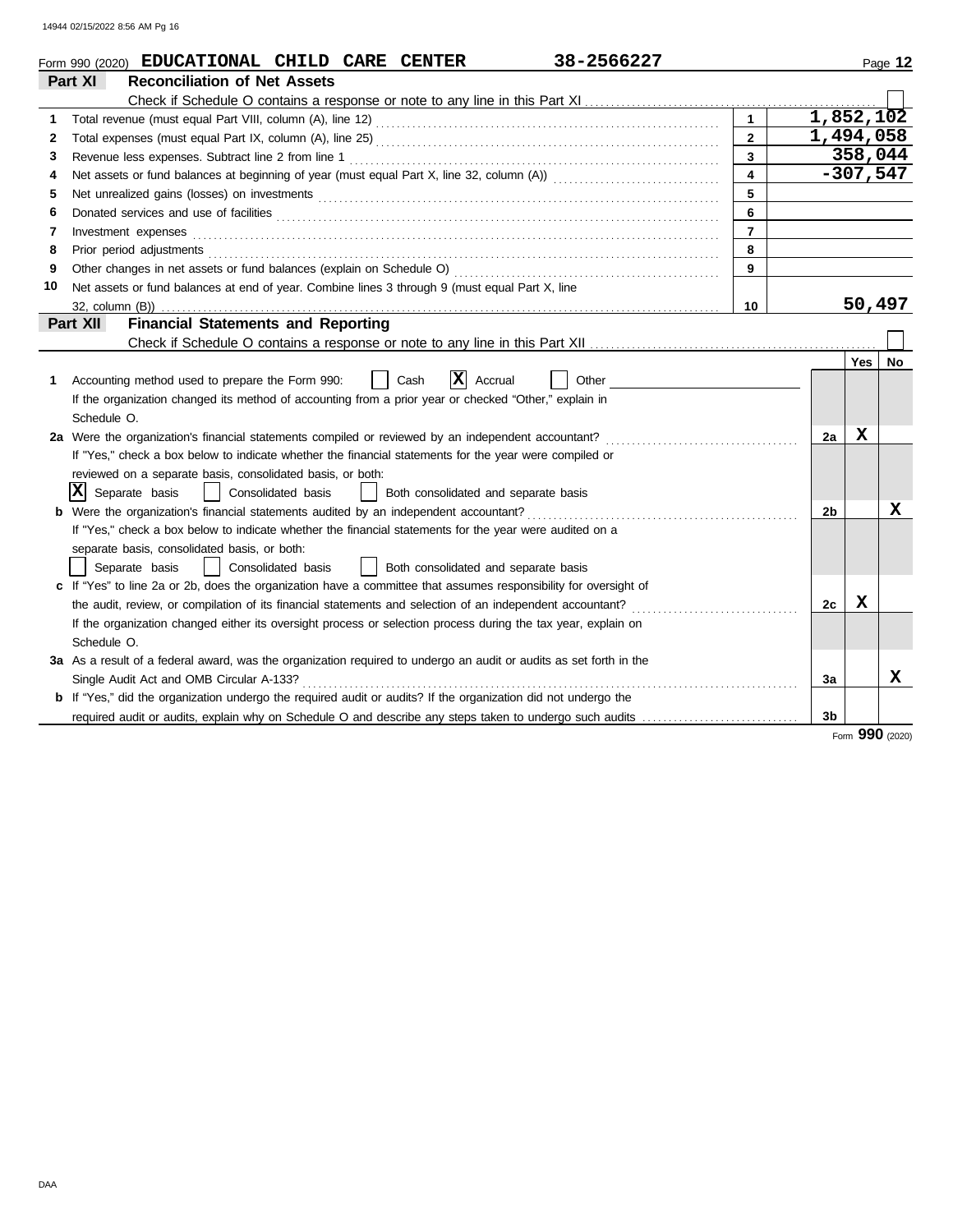|          | Form 4562<br>Department of the Treasury<br>(99)<br>Internal Revenue Service |                                                                                                                                                                                                                                | Depreciation and Amortization<br>(Including Information on Listed Property)<br>u Attach to your tax return.<br>u Go to www.irs.gov/Form4562 for instructions and the latest information. |                              |                |                  |                         | OMB No. 1545-0172<br>Attachment<br>179<br>Sequence No. |
|----------|-----------------------------------------------------------------------------|--------------------------------------------------------------------------------------------------------------------------------------------------------------------------------------------------------------------------------|------------------------------------------------------------------------------------------------------------------------------------------------------------------------------------------|------------------------------|----------------|------------------|-------------------------|--------------------------------------------------------|
|          | Name(s) shown on return                                                     |                                                                                                                                                                                                                                |                                                                                                                                                                                          |                              |                |                  | Identifying number      |                                                        |
|          |                                                                             | EDUCATIONAL CHILD CARE CENTER                                                                                                                                                                                                  |                                                                                                                                                                                          |                              |                |                  | 38-2566227              |                                                        |
|          | Business or activity to which this form relates                             |                                                                                                                                                                                                                                |                                                                                                                                                                                          |                              |                |                  |                         |                                                        |
|          | <b>INDIRECT</b>                                                             | <b>DEPRECIATION</b>                                                                                                                                                                                                            |                                                                                                                                                                                          |                              |                |                  |                         |                                                        |
|          | Part I                                                                      | Election To Expense Certain Property Under Section 179                                                                                                                                                                         |                                                                                                                                                                                          |                              |                |                  |                         |                                                        |
| 1        |                                                                             | Note: If you have any listed property, complete Part V before you complete Part I.                                                                                                                                             |                                                                                                                                                                                          |                              |                |                  | 1                       | 1,040,000                                              |
| 2        |                                                                             | Maximum amount (see instructions) (and according to the intervention of the intervention of the intervention of the intervention of the intervention of the intervention of the intervention of the intervention of the interv |                                                                                                                                                                                          |                              |                |                  | $\mathbf{2}$            |                                                        |
| 3        |                                                                             |                                                                                                                                                                                                                                |                                                                                                                                                                                          |                              |                |                  | $\overline{\mathbf{3}}$ | 2,590,000                                              |
| 4        |                                                                             |                                                                                                                                                                                                                                |                                                                                                                                                                                          |                              |                |                  | $\overline{4}$          |                                                        |
| 5        |                                                                             | Dollar limitation for tax year. Subtract line 4 from line 1. If zero or less, enter -0-. If married filing separately, see instructions                                                                                        |                                                                                                                                                                                          |                              |                |                  | 5                       |                                                        |
| 6        |                                                                             | (a) Description of property                                                                                                                                                                                                    |                                                                                                                                                                                          | (b) Cost (business use only) |                | (c) Elected cost |                         |                                                        |
|          |                                                                             |                                                                                                                                                                                                                                |                                                                                                                                                                                          |                              |                |                  |                         |                                                        |
|          |                                                                             |                                                                                                                                                                                                                                |                                                                                                                                                                                          |                              | $\overline{7}$ |                  |                         |                                                        |
| 7<br>8   |                                                                             |                                                                                                                                                                                                                                |                                                                                                                                                                                          |                              |                |                  | 8                       |                                                        |
| 9        |                                                                             |                                                                                                                                                                                                                                |                                                                                                                                                                                          |                              |                |                  | 9                       |                                                        |
| 10       |                                                                             |                                                                                                                                                                                                                                |                                                                                                                                                                                          |                              |                |                  | 10                      |                                                        |
| 11       |                                                                             | Business income limitation. Enter the smaller of business income (not less than zero) or line 5. See instructions                                                                                                              |                                                                                                                                                                                          |                              |                |                  | 11                      |                                                        |
| 12       |                                                                             |                                                                                                                                                                                                                                |                                                                                                                                                                                          |                              |                |                  | 12                      |                                                        |
| 13       |                                                                             |                                                                                                                                                                                                                                |                                                                                                                                                                                          |                              | 13             |                  |                         |                                                        |
|          |                                                                             | Note: Don't use Part II or Part III below for listed property. Instead, use Part V.                                                                                                                                            |                                                                                                                                                                                          |                              |                |                  |                         |                                                        |
|          | Part II                                                                     | Special Depreciation Allowance and Other Depreciation (Don't include listed property. See instructions.)                                                                                                                       |                                                                                                                                                                                          |                              |                |                  |                         |                                                        |
| 14       |                                                                             | Special depreciation allowance for qualified property (other than listed property) placed in service                                                                                                                           |                                                                                                                                                                                          |                              |                |                  | 14                      |                                                        |
| 15       |                                                                             |                                                                                                                                                                                                                                |                                                                                                                                                                                          |                              |                |                  | 15                      |                                                        |
| 16       |                                                                             |                                                                                                                                                                                                                                |                                                                                                                                                                                          |                              |                |                  | 16                      | 25,788                                                 |
|          | Part III                                                                    | <b>MACRS Depreciation (Don't include listed property. See instructions.)</b>                                                                                                                                                   |                                                                                                                                                                                          |                              |                |                  |                         |                                                        |
|          |                                                                             |                                                                                                                                                                                                                                | <b>Section A</b>                                                                                                                                                                         |                              |                |                  |                         |                                                        |
| 17       |                                                                             |                                                                                                                                                                                                                                |                                                                                                                                                                                          |                              |                |                  | 17                      | 0                                                      |
| 18       |                                                                             | Section B-Assets Placed in Service During 2020 Tax Year Using the General Depreciation System                                                                                                                                  |                                                                                                                                                                                          |                              |                | $\mathbf{u}$     |                         |                                                        |
|          |                                                                             | (b) Month and year                                                                                                                                                                                                             | (c) Basis for depreciation                                                                                                                                                               | (d) Recovery                 |                |                  |                         |                                                        |
|          | (a) Classification of property                                              | placed in<br>service                                                                                                                                                                                                           | (business/investment use<br>only-see instructions)                                                                                                                                       | period                       | (e) Convention | (f) Method       |                         | (g) Depreciation deduction                             |
| 19a      | 3-year property                                                             |                                                                                                                                                                                                                                |                                                                                                                                                                                          |                              |                |                  |                         |                                                        |
| b        | 5-year property                                                             |                                                                                                                                                                                                                                |                                                                                                                                                                                          |                              |                |                  |                         |                                                        |
| c        | 7-year property                                                             |                                                                                                                                                                                                                                |                                                                                                                                                                                          |                              |                |                  |                         |                                                        |
| d        | 10-year property                                                            |                                                                                                                                                                                                                                |                                                                                                                                                                                          |                              |                |                  |                         |                                                        |
| е        | 15-year property                                                            |                                                                                                                                                                                                                                | $11,384$ 15.0                                                                                                                                                                            |                              | MQ             | S/L              |                         | 285                                                    |
|          | 20-year property                                                            |                                                                                                                                                                                                                                | $11,820$ 20.0                                                                                                                                                                            |                              | MQ             | S/L              |                         | 74<br>292                                              |
| f        | 25-year property<br>Residential rental                                      |                                                                                                                                                                                                                                | 59,423                                                                                                                                                                                   | 25 yrs.<br>27.5 yrs.         | MМ<br>МM       | S/L<br>S/L       |                         |                                                        |
| g        | property                                                                    |                                                                                                                                                                                                                                |                                                                                                                                                                                          | 27.5 yrs.                    | МM             | S/L              |                         |                                                        |
| h.       |                                                                             |                                                                                                                                                                                                                                |                                                                                                                                                                                          |                              | МM             | S/L              |                         |                                                        |
|          |                                                                             |                                                                                                                                                                                                                                |                                                                                                                                                                                          |                              |                |                  |                         |                                                        |
|          | <i>i</i> Nonresidential real<br>property                                    |                                                                                                                                                                                                                                |                                                                                                                                                                                          | 39 yrs.                      | MМ             | S/L              |                         |                                                        |
|          |                                                                             | Section C-Assets Placed in Service During 2020 Tax Year Using the Alternative Depreciation System                                                                                                                              |                                                                                                                                                                                          |                              |                |                  |                         |                                                        |
|          | 20a Class life                                                              |                                                                                                                                                                                                                                |                                                                                                                                                                                          |                              |                | S/L              |                         |                                                        |
| b        | 12-year                                                                     |                                                                                                                                                                                                                                |                                                                                                                                                                                          | 12 yrs.                      |                | S/L              |                         |                                                        |
| c        | 30-year                                                                     |                                                                                                                                                                                                                                |                                                                                                                                                                                          | 30 yrs.                      | MМ             | S/L              |                         |                                                        |
|          | $d$ 40-year                                                                 |                                                                                                                                                                                                                                |                                                                                                                                                                                          | 40 yrs.                      | MМ             | S/L              |                         |                                                        |
|          | Part IV                                                                     | <b>Summary</b> (See instructions.)                                                                                                                                                                                             |                                                                                                                                                                                          |                              |                |                  |                         |                                                        |
| 21<br>22 | Listed property. Enter amount from line 28                                  | Total. Add amounts from line 12, lines 14 through 17, lines 19 and 20 in column (g), and line 21. Enter                                                                                                                        |                                                                                                                                                                                          |                              |                |                  | 21                      |                                                        |
|          |                                                                             |                                                                                                                                                                                                                                |                                                                                                                                                                                          |                              |                |                  | 22                      | 26,439                                                 |
| 23       |                                                                             | For assets shown above and placed in service during the current year, enter the                                                                                                                                                |                                                                                                                                                                                          |                              | 23             |                  |                         |                                                        |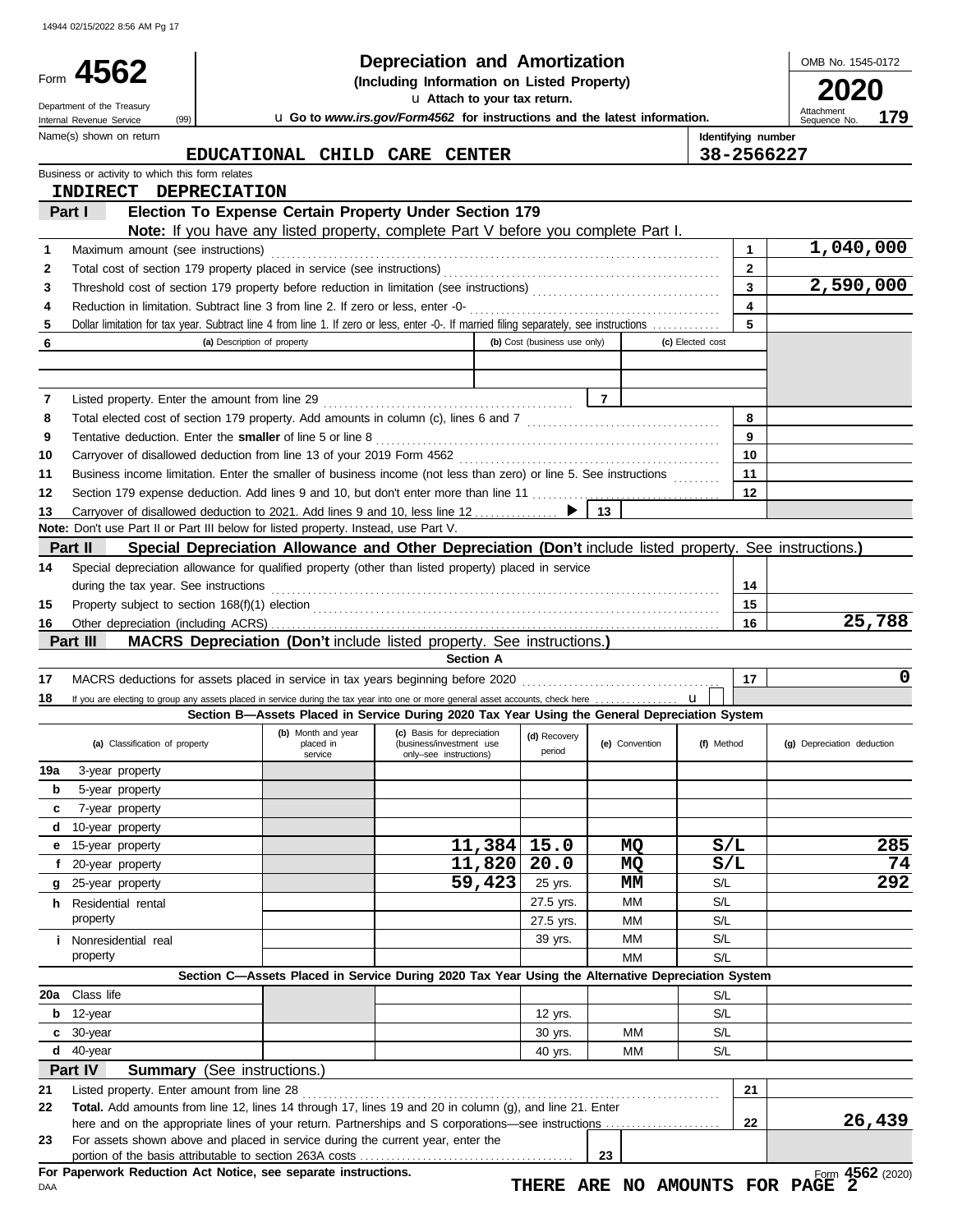| 14944 02/15/2022 8:56 AM Pg 18<br><b>SCHEDULE A</b> |                                                                                                                                                                                                   | <b>Public Charity Status and Public Support</b>                                                                                                                                                                                                                         |                          |    |                                                                                                                                            | OMB No. 1545-0047  |  |  |  |  |
|-----------------------------------------------------|---------------------------------------------------------------------------------------------------------------------------------------------------------------------------------------------------|-------------------------------------------------------------------------------------------------------------------------------------------------------------------------------------------------------------------------------------------------------------------------|--------------------------|----|--------------------------------------------------------------------------------------------------------------------------------------------|--------------------|--|--|--|--|
| (Form 990 or 990-EZ)                                |                                                                                                                                                                                                   | Complete if the organization is a section $501(c)(3)$ organization or a section $4947(a)(1)$ nonexempt charitable trust.                                                                                                                                                |                          |    |                                                                                                                                            | ZUZ0               |  |  |  |  |
| Department of the Treasury                          |                                                                                                                                                                                                   | La Attach to Form 990 or Form 990-EZ.                                                                                                                                                                                                                                   |                          |    |                                                                                                                                            | Open to Public     |  |  |  |  |
| Internal Revenue Service                            |                                                                                                                                                                                                   | <b>u</b> Go to <i>www.irs.gov/Form990</i> for instructions and the latest information.                                                                                                                                                                                  |                          |    |                                                                                                                                            | Inspection         |  |  |  |  |
| Name of the organization                            |                                                                                                                                                                                                   |                                                                                                                                                                                                                                                                         |                          |    | Employer identification number                                                                                                             |                    |  |  |  |  |
|                                                     |                                                                                                                                                                                                   | EDUCATIONAL CHILD CARE CENTER                                                                                                                                                                                                                                           |                          |    | 38-2566227                                                                                                                                 |                    |  |  |  |  |
| Part I                                              |                                                                                                                                                                                                   |                                                                                                                                                                                                                                                                         |                          |    | Reason for Public Charity Status. (All organizations must complete this part.) See instructions.                                           |                    |  |  |  |  |
| 1                                                   |                                                                                                                                                                                                   | The organization is not a private foundation because it is: (For lines 1 through 12, check only one box.)<br>A church, convention of churches, or association of churches described in section 170(b)(1)(A)(i).                                                         |                          |    |                                                                                                                                            |                    |  |  |  |  |
| x<br>2                                              |                                                                                                                                                                                                   | A school described in section 170(b)(1)(A)(ii). (Attach Schedule E (Form 990 or 990-EZ).)                                                                                                                                                                               |                          |    |                                                                                                                                            |                    |  |  |  |  |
| 3                                                   |                                                                                                                                                                                                   | A hospital or a cooperative hospital service organization described in section 170(b)(1)(A)(iii).                                                                                                                                                                       |                          |    |                                                                                                                                            |                    |  |  |  |  |
| 4                                                   |                                                                                                                                                                                                   |                                                                                                                                                                                                                                                                         |                          |    | A medical research organization operated in conjunction with a hospital described in section 170(b)(1)(A)(iii). Enter the hospital's name, |                    |  |  |  |  |
| city, and state:                                    |                                                                                                                                                                                                   |                                                                                                                                                                                                                                                                         |                          |    |                                                                                                                                            |                    |  |  |  |  |
| 5                                                   |                                                                                                                                                                                                   | An organization operated for the benefit of a college or university owned or operated by a governmental unit described in                                                                                                                                               |                          |    |                                                                                                                                            |                    |  |  |  |  |
|                                                     | section 170(b)(1)(A)(iv). (Complete Part II.)                                                                                                                                                     |                                                                                                                                                                                                                                                                         |                          |    |                                                                                                                                            |                    |  |  |  |  |
| 6                                                   |                                                                                                                                                                                                   | A federal, state, or local government or governmental unit described in section 170(b)(1)(A)(v).                                                                                                                                                                        |                          |    |                                                                                                                                            |                    |  |  |  |  |
| 7                                                   | An organization that normally receives a substantial part of its support from a governmental unit or from the general public<br>described in <b>section 170(b)(1)(A)(vi).</b> (Complete Part II.) |                                                                                                                                                                                                                                                                         |                          |    |                                                                                                                                            |                    |  |  |  |  |
| 8                                                   | A community trust described in section 170(b)(1)(A)(vi). (Complete Part II.)                                                                                                                      |                                                                                                                                                                                                                                                                         |                          |    |                                                                                                                                            |                    |  |  |  |  |
| 9                                                   |                                                                                                                                                                                                   | An agricultural research organization described in section 170(b)(1)(A)(ix) operated in conjunction with a land-grant college                                                                                                                                           |                          |    |                                                                                                                                            |                    |  |  |  |  |
|                                                     |                                                                                                                                                                                                   | or university or a non-land-grant college of agriculture (see instructions). Enter the name, city, and state of the college or                                                                                                                                          |                          |    |                                                                                                                                            |                    |  |  |  |  |
| university:                                         |                                                                                                                                                                                                   |                                                                                                                                                                                                                                                                         |                          |    |                                                                                                                                            |                    |  |  |  |  |
| 10                                                  |                                                                                                                                                                                                   | An organization that normally receives: (1) more than 33 1/3% of its support from contributions, membership fees, and gross<br>receipts from activities related to its exempt functions, subject to certain exceptions; and (2) no more than 331/3% of its              |                          |    |                                                                                                                                            |                    |  |  |  |  |
|                                                     |                                                                                                                                                                                                   | support from gross investment income and unrelated business taxable income (less section 511 tax) from businesses                                                                                                                                                       |                          |    |                                                                                                                                            |                    |  |  |  |  |
|                                                     |                                                                                                                                                                                                   | acquired by the organization after June 30, 1975. See section $509(a)(2)$ . (Complete Part III.)                                                                                                                                                                        |                          |    |                                                                                                                                            |                    |  |  |  |  |
| 11                                                  |                                                                                                                                                                                                   | An organization organized and operated exclusively to test for public safety. See section 509(a)(4).                                                                                                                                                                    |                          |    |                                                                                                                                            |                    |  |  |  |  |
| 12                                                  |                                                                                                                                                                                                   | An organization organized and operated exclusively for the benefit of, to perform the functions of, or to carry out the purposes<br>of one or more publicly supported organizations described in section $509(a)(1)$ or section $509(a)(2)$ . See section $509(a)(3)$ . |                          |    |                                                                                                                                            |                    |  |  |  |  |
|                                                     |                                                                                                                                                                                                   |                                                                                                                                                                                                                                                                         |                          |    | Check the box in lines 12a through 12d that describes the type of supporting organization and complete lines 12e, 12f, and 12g.            |                    |  |  |  |  |
| a                                                   |                                                                                                                                                                                                   | Type I. A supporting organization operated, supervised, or controlled by its supported organization(s), typically by giving                                                                                                                                             |                          |    |                                                                                                                                            |                    |  |  |  |  |
|                                                     |                                                                                                                                                                                                   | the supported organization(s) the power to regularly appoint or elect a majority of the directors or trustees of the                                                                                                                                                    |                          |    |                                                                                                                                            |                    |  |  |  |  |
|                                                     |                                                                                                                                                                                                   | supporting organization. You must complete Part IV, Sections A and B.                                                                                                                                                                                                   |                          |    |                                                                                                                                            |                    |  |  |  |  |
| b                                                   |                                                                                                                                                                                                   | Type II. A supporting organization supervised or controlled in connection with its supported organization(s), by having<br>control or management of the supporting organization vested in the same persons that control or manage the supported                         |                          |    |                                                                                                                                            |                    |  |  |  |  |
|                                                     |                                                                                                                                                                                                   | organization(s). You must complete Part IV, Sections A and C.                                                                                                                                                                                                           |                          |    |                                                                                                                                            |                    |  |  |  |  |
|                                                     |                                                                                                                                                                                                   | Type III functionally integrated. A supporting organization operated in connection with, and functionally integrated with                                                                                                                                               |                          |    |                                                                                                                                            |                    |  |  |  |  |
|                                                     |                                                                                                                                                                                                   | its supported organization(s) (see instructions). You must complete Part IV, Sections A, D, and E.                                                                                                                                                                      |                          |    |                                                                                                                                            |                    |  |  |  |  |
| d                                                   |                                                                                                                                                                                                   | Type III non-functionally integrated. A supporting organization operated in connection with its supported organization(s)<br>that is not functionally integrated. The organization generally must satisfy a distribution requirement and an attentiveness               |                          |    |                                                                                                                                            |                    |  |  |  |  |
|                                                     |                                                                                                                                                                                                   | requirement (see instructions). You must complete Part IV, Sections A and D, and Part V.                                                                                                                                                                                |                          |    |                                                                                                                                            |                    |  |  |  |  |
| е                                                   |                                                                                                                                                                                                   | Check this box if the organization received a written determination from the IRS that it is a Type I, Type II, Type III                                                                                                                                                 |                          |    |                                                                                                                                            |                    |  |  |  |  |
|                                                     |                                                                                                                                                                                                   | functionally integrated, or Type III non-functionally integrated supporting organization.                                                                                                                                                                               |                          |    |                                                                                                                                            |                    |  |  |  |  |
| f<br>g                                              | Enter the number of supported organizations                                                                                                                                                       | Provide the following information about the supported organization(s).                                                                                                                                                                                                  |                          |    |                                                                                                                                            |                    |  |  |  |  |
| (i) Name of supported                               | (ii) EIN                                                                                                                                                                                          | (iii) Type of organization                                                                                                                                                                                                                                              | (iv) Is the organization |    | (v) Amount of monetary                                                                                                                     | (vi) Amount of     |  |  |  |  |
| organization                                        |                                                                                                                                                                                                   | (described on lines 1-10                                                                                                                                                                                                                                                | listed in your governing |    | support (see                                                                                                                               | other support (see |  |  |  |  |
|                                                     |                                                                                                                                                                                                   | above (see instructions))                                                                                                                                                                                                                                               | document?                |    | instructions)                                                                                                                              | instructions)      |  |  |  |  |
|                                                     |                                                                                                                                                                                                   |                                                                                                                                                                                                                                                                         | Yes                      | No |                                                                                                                                            |                    |  |  |  |  |
| (A)                                                 |                                                                                                                                                                                                   |                                                                                                                                                                                                                                                                         |                          |    |                                                                                                                                            |                    |  |  |  |  |
| (B)                                                 |                                                                                                                                                                                                   |                                                                                                                                                                                                                                                                         |                          |    |                                                                                                                                            |                    |  |  |  |  |
|                                                     |                                                                                                                                                                                                   |                                                                                                                                                                                                                                                                         |                          |    |                                                                                                                                            |                    |  |  |  |  |
| (C)                                                 |                                                                                                                                                                                                   |                                                                                                                                                                                                                                                                         |                          |    |                                                                                                                                            |                    |  |  |  |  |
|                                                     |                                                                                                                                                                                                   |                                                                                                                                                                                                                                                                         |                          |    |                                                                                                                                            |                    |  |  |  |  |
| (D)                                                 |                                                                                                                                                                                                   |                                                                                                                                                                                                                                                                         |                          |    |                                                                                                                                            |                    |  |  |  |  |
|                                                     |                                                                                                                                                                                                   |                                                                                                                                                                                                                                                                         |                          |    |                                                                                                                                            |                    |  |  |  |  |
| (E)                                                 |                                                                                                                                                                                                   |                                                                                                                                                                                                                                                                         |                          |    |                                                                                                                                            |                    |  |  |  |  |
| <b>Total</b>                                        |                                                                                                                                                                                                   |                                                                                                                                                                                                                                                                         |                          |    |                                                                                                                                            |                    |  |  |  |  |

**For Paperwork Reduction Act Notice, see the Instructions for Form 990 or 990-EZ.**

**Schedule A (Form 990 or 990-EZ) 2020**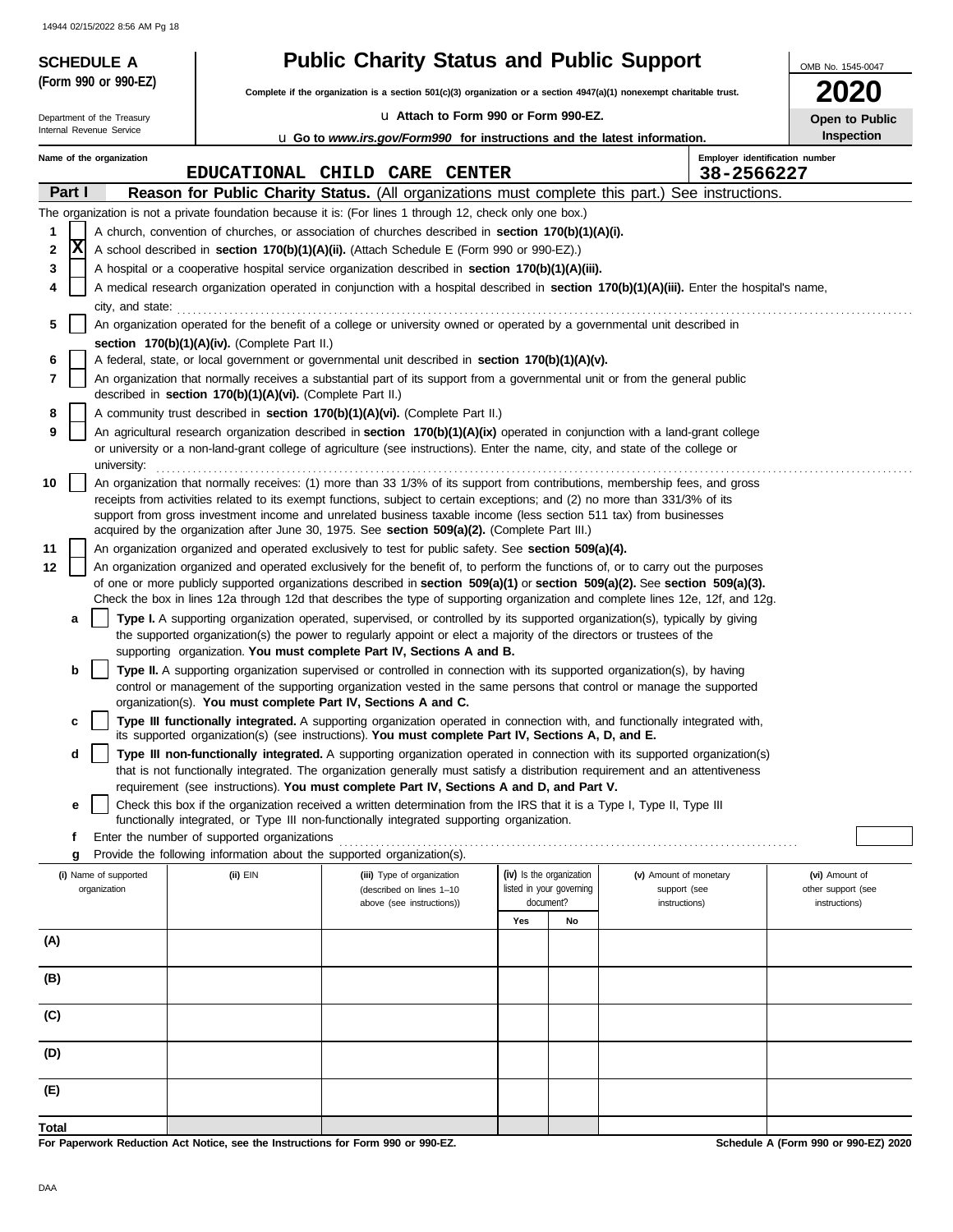#### governmental unit or publicly **Section A. Public Support** loss from the sale of capital assets Other income. Do not include gain or is regularly carried on . . . . . . . . . . . . . . . . . . . . activities, whether or not the business Net income from unrelated business rents, royalties, and income from payments received on securities loans, Gross income from interest, dividends, line 1 that exceeds 2% of the amount supported organization) included on each person (other than a The portion of total contributions by **Total.** Add lines 1 through 3 .............. The value of services or facilities to or expended on its behalf ............. organization's benefit and either paid Tax revenues levied for the Amounts from line 4 . . . . . . . . . . . . . . . . . . . . . Public support. Subtract line 5 from line 4 ... include any "unusual grants.") . . . . . . . . . . . membership fees received. (Do not Gifts, grants, contributions, and Schedule A (Form 990 or 990-EZ) 2020 **EDUCATIONAL CHILD CARE CENTER** 38-2566227 Page 2 **9 8 6 4 3 2 1 (a)** 2016 **(b)** 2017 **(c)** 2018 **(d)** 2019 **(e)** 2020 (Complete only if you checked the box on line 5, 7, or 8 of Part I or if the organization failed to qualify under Part II Support Schedule for Organizations Described in Sections 170(b)(1)(A)(iv) and 170(b)(1)(A)(vi) Calendar year (or fiscal year beginning in) **(a)** 2016 **(b)** 2017 **(c)** 2018 **(d)** 2019 **(e)** 2020 **(f)** Total furnished by a governmental unit to the organization without charge .............. **5 Section B. Total Support 7** similar sources . . . . . . . . . . . . . . . . . . . . . . . . . . **10** Calendar year (or fiscal year beginning in)  $\bf{u}$  (a) 2016 (b) 2017 (c) 2018 (d) 2019 (e) 2020 (f) Total Part III. If the organization fails to qualify under the tests listed below, please complete Part III.) **(a)** 2016 shown on line 11, column  $(f)$   $\ldots$   $\ldots$  . . . . . . . u **(b)** 2017 **(c)** 2018 **(d)** 2019 **(e)** 2020 u 14944 02/15/2022 8:56 AM Pg 19

| 11  | <b>Total support.</b> Add lines 7 through 10                                                                                                                                                                                            |  |    |  |
|-----|-----------------------------------------------------------------------------------------------------------------------------------------------------------------------------------------------------------------------------------------|--|----|--|
| 12  | Gross receipts from related activities, etc. (see instructions) material content content content of the content of the content of the content of the content of the content of the content of the content of the content of th          |  | 12 |  |
| 13  | First 5 years. If the Form 990 is for the organization's first, second, third, fourth, or fifth tax year as a section 501(c)(3)                                                                                                         |  |    |  |
|     | organization, check this box and stop here <i>[1][1]</i> <b>here [2] http://www.professor.com/www.professor.com/www.professor.com/www.professor.com/www.professor.com/www.professor.com/www.professor.com/www.professor.com/www.pro</b> |  |    |  |
|     | Section C. Computation of Public Support Percentage                                                                                                                                                                                     |  |    |  |
| 14  | Public support percentage for 2020 (line 6, column (f) divided by line 11, column (f)) [[[[[[[[[[[[[[[[[[[[[[                                                                                                                           |  | 14 |  |
| 15  |                                                                                                                                                                                                                                         |  | 15 |  |
| 16a | 33 1/3% support test—2020. If the organization did not check the box on line 13, and line 14 is 33 1/3% or more, check this                                                                                                             |  |    |  |
|     | box and stop here. The organization qualifies as a publicly supported organization                                                                                                                                                      |  |    |  |
| b   | 33 1/3% support test—2019. If the organization did not check a box on line 13 or 16a, and line 15 is 33 1/3% or more, check                                                                                                             |  |    |  |
|     | this box and <b>stop here.</b> The organization qualifies as a publicly supported organization                                                                                                                                          |  |    |  |
| 17a | 10%-facts-and-circumstances test-2020. If the organization did not check a box on line 13, 16a, or 16b, and line 14 is                                                                                                                  |  |    |  |
|     |                                                                                                                                                                                                                                         |  |    |  |

| 17a | 10%-facts-and-circumstances test—2020. If the organization did not check a box on line 13, 16a, or 16b, and line 14 is       |
|-----|------------------------------------------------------------------------------------------------------------------------------|
|     | 10% or more, and if the organization meets the "facts-and-circumstances" test, check this box and stop here. Explain in      |
|     | Part VI how the organization meets the "facts-and-circumstances" test. The organization qualifies as a publicly supported    |
|     | organization                                                                                                                 |
| b   | 10%-facts-and-circumstances test-2019. If the organization did not check a box on line 13, 16a, 16b, or 17a, and line        |
|     | 15 is 10% or more, and if the organization meets the "facts-and-circumstances" test, check this box and stop here. Explain   |
|     | in Part VI how the organization meets the "facts-and-circumstances" test. The organization qualifies as a publicly supported |
|     | organization                                                                                                                 |
| 18  | Private foundation. If the organization did not check a box on line 13, 16a, 16b, 17a, or 17b, check this box and see        |
|     | instructions                                                                                                                 |
|     |                                                                                                                              |

**Schedule A (Form 990 or 990-EZ) 2020**

% %

 $\blacktriangleright$   $\vdash$ 

(Explain in Part VI.) . . . . . . . . . . . . . . . . . . . . . .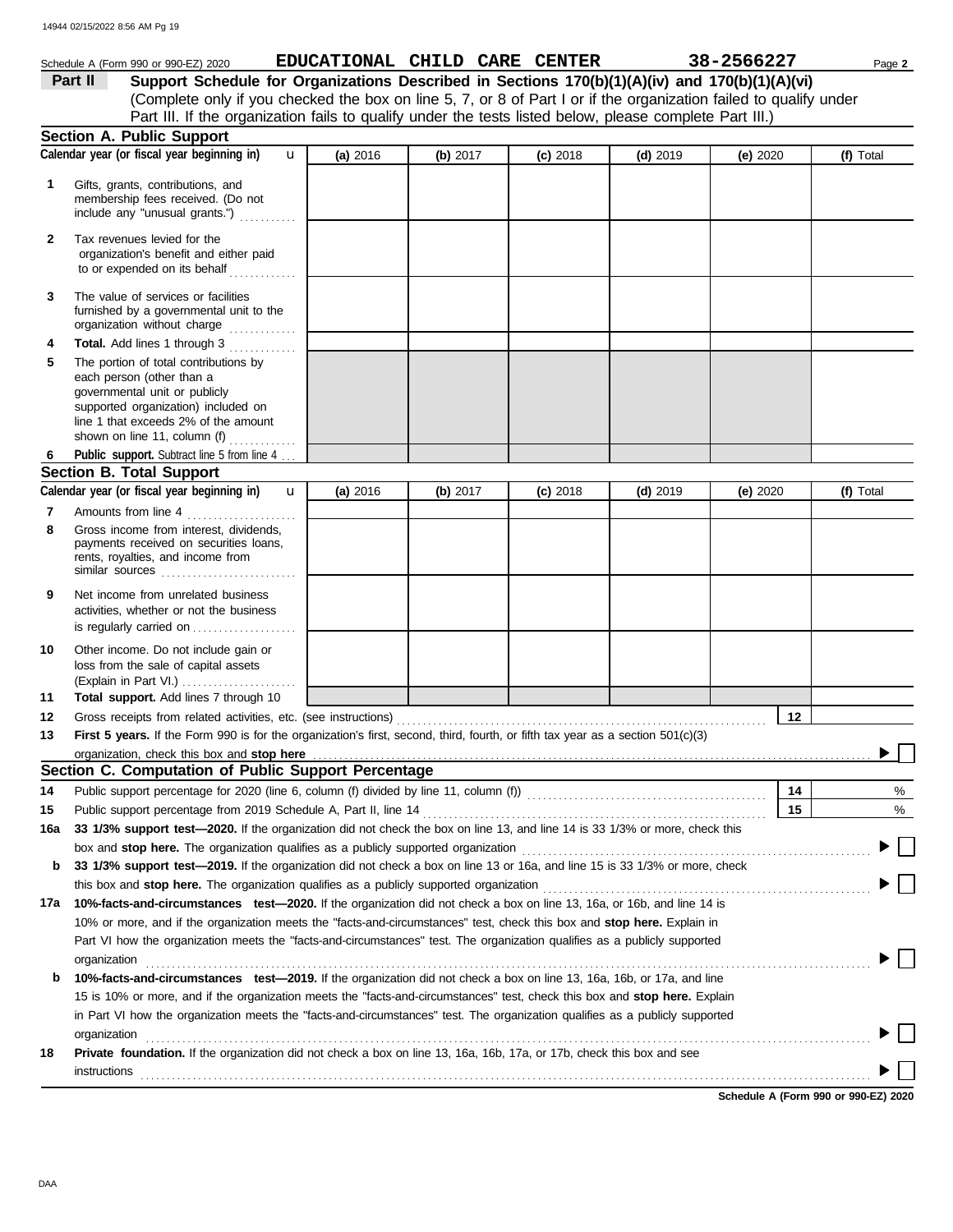|              | 14944 02/15/2022 8:56 AM Pg 20                                                                                                                                                    |            |                               |            |            |            |           |
|--------------|-----------------------------------------------------------------------------------------------------------------------------------------------------------------------------------|------------|-------------------------------|------------|------------|------------|-----------|
|              | Schedule A (Form 990 or 990-EZ) 2020                                                                                                                                              |            | EDUCATIONAL CHILD CARE CENTER |            |            | 38-2566227 | Page 3    |
|              | Support Schedule for Organizations Described in Section 509(a)(2)<br>Part III                                                                                                     |            |                               |            |            |            |           |
|              | (Complete only if you checked the box on line 10 of Part I or if the organization failed to qualify under Part II.                                                                |            |                               |            |            |            |           |
|              | If the organization fails to qualify under the tests listed below, please complete Part II.)                                                                                      |            |                               |            |            |            |           |
|              | <b>Section A. Public Support</b><br>Calendar year (or fiscal year beginning in)                                                                                                   |            |                               |            |            |            |           |
| $\mathbf 1$  | $\mathbf{u}$<br>Gifts, grants, contributions, and membership fees                                                                                                                 | (a) 2016   | (b) 2017                      | $(c)$ 2018 | $(d)$ 2019 | (e) $2020$ | (f) Total |
|              | received. (Do not include any "unusual grants.")                                                                                                                                  |            |                               |            |            |            |           |
| $\mathbf{2}$ | Gross receipts from admissions, merchandise<br>sold or services performed, or facilities<br>furnished in any activity that is related to the<br>organization's tax-exempt purpose |            |                               |            |            |            |           |
| 3            | Gross receipts from activities that are not an<br>unrelated trade or business under section 513                                                                                   |            |                               |            |            |            |           |
| 4            | Tax revenues levied for the<br>organization's benefit and either paid<br>to or expended on its behalf                                                                             |            |                               |            |            |            |           |
| 5            | The value of services or facilities<br>furnished by a governmental unit to the<br>organization without charge                                                                     |            |                               |            |            |            |           |
| 6            | Total. Add lines 1 through 5                                                                                                                                                      |            |                               |            |            |            |           |
| 7a           | Amounts included on lines 1, 2, and 3<br>received from disqualified persons                                                                                                       |            |                               |            |            |            |           |
| b            | Amounts included on lines 2 and 3<br>received from other than disqualified<br>persons that exceed the greater of \$5,000<br>or 1% of the amount on line 13 for the year $\ldots$  |            |                               |            |            |            |           |
| c            | Add lines 7a and 7b                                                                                                                                                               |            |                               |            |            |            |           |
| 8            | Public support. (Subtract line 7c from<br>line $6.$ )                                                                                                                             |            |                               |            |            |            |           |
|              | <b>Section B. Total Support</b>                                                                                                                                                   |            |                               |            |            |            |           |
|              | Calendar year (or fiscal year beginning in)<br>$\mathbf{u}$                                                                                                                       | (a) $2016$ | (b) $2017$                    | $(c)$ 2018 | $(d)$ 2019 | (e) 2020   | (f) Total |
| 9            | Amounts from line 6                                                                                                                                                               |            |                               |            |            |            |           |
| 10a          | Gross income from interest, dividends,<br>payments received on securities loans, rents,<br>royalties, and income from similar sources                                             |            |                               |            |            |            |           |
|              | <b>b</b> Unrelated business taxable income (less<br>section 511 taxes) from businesses<br>acquired after June 30, 1975                                                            |            |                               |            |            |            |           |
| c            | Add lines 10a and 10b                                                                                                                                                             |            |                               |            |            |            |           |
| 11           | Net income from unrelated business<br>activities not included in line 10b, whether<br>or not the business is regularly carried on                                                 |            |                               |            |            |            |           |
| 12           | Other income. Do not include gain or<br>loss from the sale of capital assets                                                                                                      |            |                               |            |            |            |           |
| 13           | Total support. (Add lines 9, 10c, 11,                                                                                                                                             |            |                               |            |            |            |           |

|     | and $12.$ )                                                                                                                                     |  |  |  |  |    |   |
|-----|-------------------------------------------------------------------------------------------------------------------------------------------------|--|--|--|--|----|---|
| 14  | First 5 years. If the Form 990 is for the organization's first, second, third, fourth, or fifth tax year as a section 501(c)(3)                 |  |  |  |  |    |   |
|     |                                                                                                                                                 |  |  |  |  |    |   |
|     | Section C. Computation of Public Support Percentage                                                                                             |  |  |  |  |    |   |
| 15  |                                                                                                                                                 |  |  |  |  | 15 | % |
| 16  |                                                                                                                                                 |  |  |  |  |    | % |
|     | Section D. Computation of Investment Income Percentage                                                                                          |  |  |  |  |    |   |
| 17  | Investment income percentage for 2020 (line 10c, column (f), divided by line 13, column (f))                                                    |  |  |  |  | 17 | % |
| 18  | Investment income percentage from 2019 Schedule A, Part III, line 17                                                                            |  |  |  |  | 18 | % |
| 19a | 33 1/3% support tests—2020. If the organization did not check the box on line 14, and line 15 is more than 33 1/3%, and line                    |  |  |  |  |    |   |
|     | 17 is not more than 33 1/3%, check this box and <b>stop here.</b> The organization qualifies as a publicly supported organization               |  |  |  |  |    |   |
| b   | 33 1/3% support tests—2019. If the organization did not check a box on line 14 or line 19a, and line 16 is more than 33 1/3%, and               |  |  |  |  |    |   |
|     | line 18 is not more than 33 1/3%, check this box and stop here. The organization qualifies as a publicly supported organization $\ldots \ldots$ |  |  |  |  |    |   |
| 20  |                                                                                                                                                 |  |  |  |  |    |   |

 $\overline{\phantom{a}}$ 

**Schedule A (Form 990 or 990-EZ) 2020**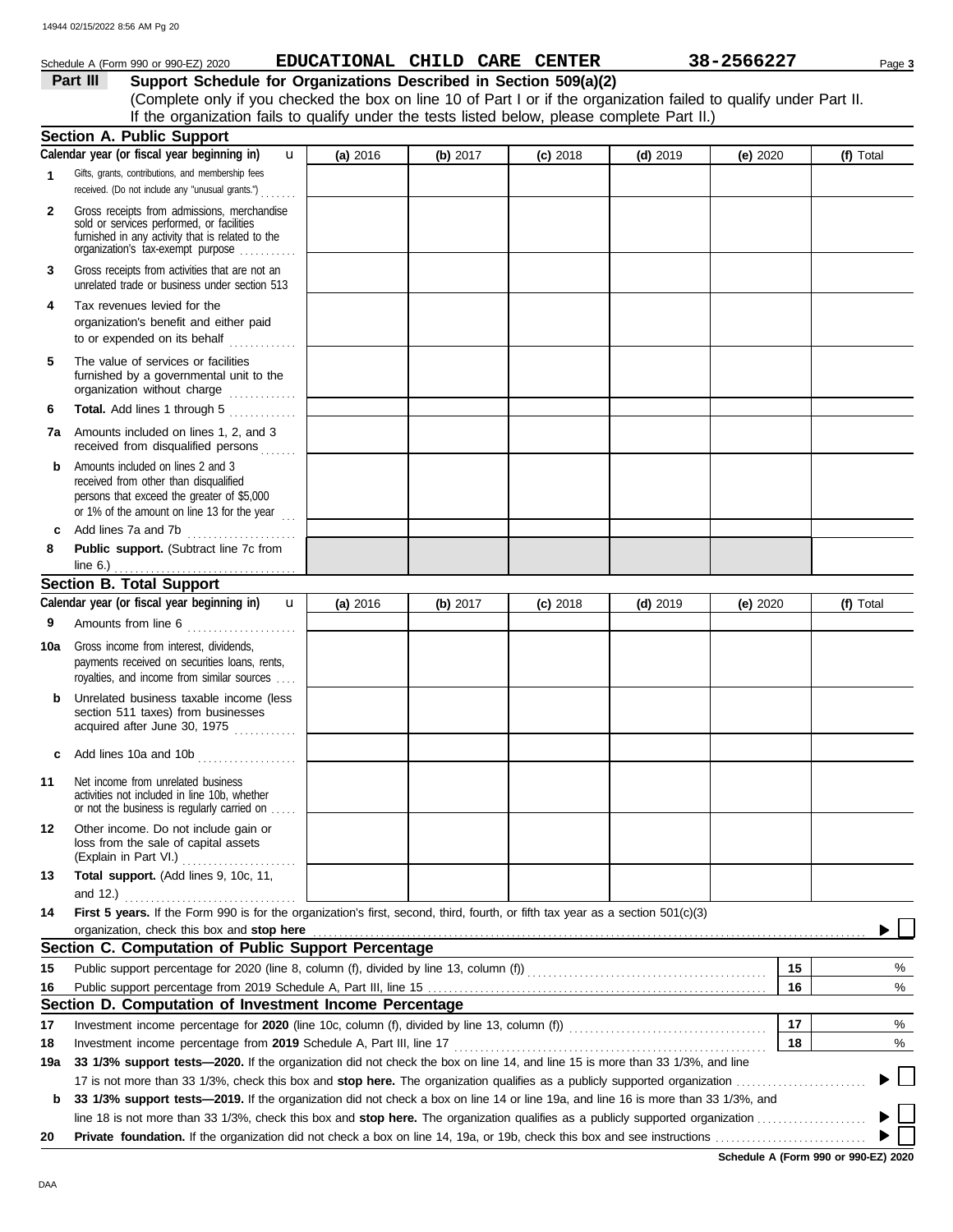|     | EDUCATIONAL CHILD CARE CENTER<br>Schedule A (Form 990 or 990-EZ) 2020                                                                                                                                                       | 38-2566227      |     | Page 4    |
|-----|-----------------------------------------------------------------------------------------------------------------------------------------------------------------------------------------------------------------------------|-----------------|-----|-----------|
|     | <b>Supporting Organizations</b><br>Part IV                                                                                                                                                                                  |                 |     |           |
|     | (Complete only if you checked a box in line 12 on Part I. If you checked box 12a, Part I, complete Sections A                                                                                                               |                 |     |           |
|     | and B. If you checked box 12b, Part I, complete Sections A and C. If you checked box 12c, Part I, complete                                                                                                                  |                 |     |           |
|     | Sections A, D, and E. If you checked box 12d, Part I, complete Sections A and D, and complete Part V.)                                                                                                                      |                 |     |           |
|     | Section A. All Supporting Organizations                                                                                                                                                                                     |                 |     |           |
|     |                                                                                                                                                                                                                             |                 | Yes | <b>No</b> |
| 1   | Are all of the organization's supported organizations listed by name in the organization's governing                                                                                                                        |                 |     |           |
|     | documents? If "No," describe in Part VI how the supported organizations are designated. If designated by                                                                                                                    |                 |     |           |
|     | class or purpose, describe the designation. If historic and continuing relationship, explain.                                                                                                                               | 1               |     |           |
| 2   | Did the organization have any supported organization that does not have an IRS determination of status<br>under section $509(a)(1)$ or (2)? If "Yes," explain in Part VI how the organization determined that the supported |                 |     |           |
|     | organization was described in section 509(a)(1) or (2).                                                                                                                                                                     | $\mathbf{2}$    |     |           |
| За  | Did the organization have a supported organization described in section 501(c)(4), (5), or (6)? If "Yes," answer                                                                                                            |                 |     |           |
|     | lines 3b and 3c below.                                                                                                                                                                                                      | За              |     |           |
| b   | Did the organization confirm that each supported organization qualified under section $501(c)(4)$ , (5), or (6) and                                                                                                         |                 |     |           |
|     | satisfied the public support tests under section $509(a)(2)$ ? If "Yes," describe in Part VI when and how the                                                                                                               |                 |     |           |
|     | organization made the determination.                                                                                                                                                                                        | 3b              |     |           |
| c   | Did the organization ensure that all support to such organizations was used exclusively for section $170(c)(2)(B)$                                                                                                          |                 |     |           |
|     | purposes? If "Yes," explain in Part VI what controls the organization put in place to ensure such use.                                                                                                                      | 3c              |     |           |
| 4a  | Was any supported organization not organized in the United States ("foreign supported organization")? If                                                                                                                    |                 |     |           |
|     | "Yes," and if you checked 12a or 12b in Part I, answer (b) and (c) below.                                                                                                                                                   | 4a              |     |           |
| b   | Did the organization have ultimate control and discretion in deciding whether to make grants to the foreign                                                                                                                 |                 |     |           |
|     | supported organization? If "Yes," describe in Part VI how the organization had such control and discretion                                                                                                                  |                 |     |           |
|     | despite being controlled or supervised by or in connection with its supported organizations.                                                                                                                                | 4b              |     |           |
| c   | Did the organization support any foreign supported organization that does not have an IRS determination                                                                                                                     |                 |     |           |
|     | under sections $501(c)(3)$ and $509(a)(1)$ or (2)? If "Yes," explain in Part VI what controls the organization used                                                                                                         |                 |     |           |
|     | to ensure that all support to the foreign supported organization was used exclusively for section $170(c)(2)(B)$                                                                                                            |                 |     |           |
|     | purposes.                                                                                                                                                                                                                   | 4c              |     |           |
| 5a  | Did the organization add, substitute, or remove any supported organizations during the tax year? If "Yes,"                                                                                                                  |                 |     |           |
|     | answer lines 5b and 5c below (if applicable). Also, provide detail in Part VI, including (i) the names and EIN                                                                                                              |                 |     |           |
|     | numbers of the supported organizations added, substituted, or removed; (ii) the reasons for each such action;                                                                                                               |                 |     |           |
|     | (iii) the authority under the organization's organizing document authorizing such action; and (iv) how the action                                                                                                           |                 |     |           |
|     | was accomplished (such as by amendment to the organizing document).                                                                                                                                                         | 5a              |     |           |
| b   | Type I or Type II only. Was any added or substituted supported organization part of a class already                                                                                                                         |                 |     |           |
|     | designated in the organization's organizing document?                                                                                                                                                                       | 5b              |     |           |
| c   | Substitutions only. Was the substitution the result of an event beyond the organization's control?                                                                                                                          | 5c              |     |           |
| 6   | Did the organization provide support (whether in the form of grants or the provision of services or facilities) to                                                                                                          |                 |     |           |
|     | anyone other than (i) its supported organizations, (ii) individuals that are part of the charitable class benefited                                                                                                         |                 |     |           |
|     | by one or more of its supported organizations, or (iii) other supporting organizations that also support or                                                                                                                 |                 |     |           |
|     | benefit one or more of the filing organization's supported organizations? If "Yes," provide detail in Part VI.                                                                                                              | 6               |     |           |
| 7   | Did the organization provide a grant, loan, compensation, or other similar payment to a substantial contributor                                                                                                             |                 |     |           |
|     | (as defined in section 4958(c)(3)(C)), a family member of a substantial contributor, or a 35% controlled entity                                                                                                             |                 |     |           |
|     | with regard to a substantial contributor? If "Yes," complete Part I of Schedule L (Form 990 or 990-EZ).                                                                                                                     | 7               |     |           |
| 8   | Did the organization make a loan to a disqualified person (as defined in section 4958) not described in line 7?<br>If "Yes," complete Part I of Schedule L (Form 990 or 990-EZ).                                            | 8               |     |           |
| 9а  | Was the organization controlled directly or indirectly at any time during the tax year by one or more                                                                                                                       |                 |     |           |
|     | disqualified persons, as defined in section 4946 (other than foundation managers and organizations                                                                                                                          |                 |     |           |
|     | described in section 509(a)(1) or (2))? If "Yes," provide detail in Part VI.                                                                                                                                                | 9а              |     |           |
| b   | Did one or more disqualified persons (as defined in line 9a) hold a controlling interest in any entity in which                                                                                                             |                 |     |           |
|     | the supporting organization had an interest? If "Yes," provide detail in Part VI.                                                                                                                                           | 9b              |     |           |
| c   | Did a disqualified person (as defined in line 9a) have an ownership interest in, or derive any personal benefit                                                                                                             |                 |     |           |
|     | from, assets in which the supporting organization also had an interest? If "Yes," provide detail in Part VI.                                                                                                                | 9c              |     |           |
| 10a | Was the organization subject to the excess business holdings rules of section 4943 because of section                                                                                                                       |                 |     |           |
|     | 4943(f) (regarding certain Type II supporting organizations, and all Type III non-functionally integrated                                                                                                                   |                 |     |           |
|     | supporting organizations)? If "Yes," answer line 10b below.                                                                                                                                                                 | 10a             |     |           |
| b   | Did the organization have any excess business holdings in the tax year? (Use Schedule C, Form 4720, to                                                                                                                      |                 |     |           |
|     | determine whether the organization had excess business holdings.)                                                                                                                                                           | 10 <sub>b</sub> |     |           |

**Schedule A (Form 990 or 990-EZ) 2020**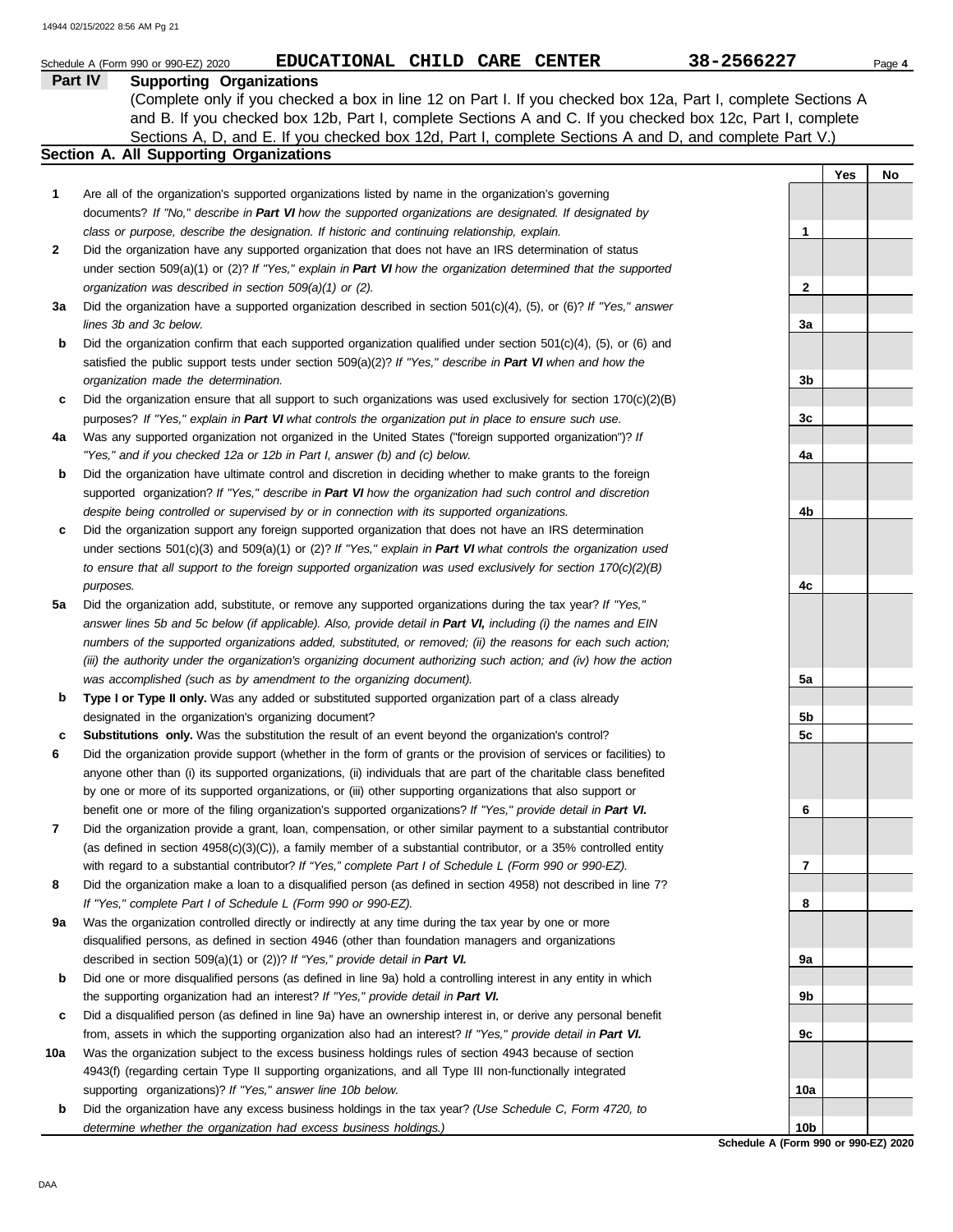|        | 14944 02/15/2022 8:56 AM Pg 22                                                                                                                                                                              |                 |     |        |
|--------|-------------------------------------------------------------------------------------------------------------------------------------------------------------------------------------------------------------|-----------------|-----|--------|
|        | 38-2566227<br>EDUCATIONAL CHILD CARE CENTER<br>Schedule A (Form 990 or 990-EZ) 2020<br>Part IV                                                                                                              |                 |     | Page 5 |
|        | <b>Supporting Organizations (continued)</b>                                                                                                                                                                 |                 | Yes | No     |
| 11     | Has the organization accepted a gift or contribution from any of the following persons?                                                                                                                     |                 |     |        |
| а      | A person who directly or indirectly controls, either alone or together with persons described in lines 11b and                                                                                              |                 |     |        |
|        | 11c below, the governing body of a supported organization?                                                                                                                                                  | 11a             |     |        |
| b      | A family member of a person described in line 11a above?                                                                                                                                                    | 11 <sub>b</sub> |     |        |
|        | c A 35% controlled entity of a person described in line 11a or 11b above? If "Yes" to line 11a, 11b, or 11c, provide                                                                                        |                 |     |        |
|        | detail in Part VI.                                                                                                                                                                                          | 11c             |     |        |
|        | Section B. Type I Supporting Organizations                                                                                                                                                                  |                 |     |        |
| 1      | Did the governing body, members of the governing body, officers acting in their official capacity, or membership of one or                                                                                  |                 | Yes | No     |
|        | more supported organizations have the power to regularly appoint or elect at least a majority of the organization's officers,                                                                               |                 |     |        |
|        | directors, or trustees at all times during the tax year? If "No," describe in Part VI how the supported organization(s)                                                                                     |                 |     |        |
|        | effectively operated, supervised, or controlled the organization's activities. If the organization had more than one supported                                                                              |                 |     |        |
|        | organization, describe how the powers to appoint and/or remove officers, directors, or trustees were allocated among the                                                                                    |                 |     |        |
|        | supported organizations and what conditions or restrictions, if any, applied to such powers during the tax year.                                                                                            | 1               |     |        |
| 2      | Did the organization operate for the benefit of any supported organization other than the supported                                                                                                         |                 |     |        |
|        | organization(s) that operated, supervised, or controlled the supporting organization? If "Yes," explain in Part                                                                                             |                 |     |        |
|        | VI how providing such benefit carried out the purposes of the supported organization(s) that operated,                                                                                                      |                 |     |        |
|        | supervised, or controlled the supporting organization.                                                                                                                                                      | $\mathbf{2}$    |     |        |
|        | Section C. Type II Supporting Organizations                                                                                                                                                                 |                 |     |        |
|        |                                                                                                                                                                                                             |                 | Yes | No     |
| 1      | Were a majority of the organization's directors or trustees during the tax year also a majority of the directors                                                                                            |                 |     |        |
|        | or trustees of each of the organization's supported organization(s)? If "No," describe in Part VI how control                                                                                               |                 |     |        |
|        | or management of the supporting organization was vested in the same persons that controlled or managed                                                                                                      |                 |     |        |
|        | the supported organization(s).<br>Section D. All Type III Supporting Organizations                                                                                                                          | 1               |     |        |
|        |                                                                                                                                                                                                             |                 | Yes | No     |
| 1      | Did the organization provide to each of its supported organizations, by the last day of the fifth month of the                                                                                              |                 |     |        |
|        | organization's tax year, (i) a written notice describing the type and amount of support provided during the prior tax                                                                                       |                 |     |        |
|        | year, (ii) a copy of the Form 990 that was most recently filed as of the date of notification, and (iii) copies of the                                                                                      |                 |     |        |
|        | organization's governing documents in effect on the date of notification, to the extent not previously provided?                                                                                            | 1               |     |        |
| 2      | Were any of the organization's officers, directors, or trustees either (i) appointed or elected by the supported                                                                                            |                 |     |        |
|        | organization(s) or (ii) serving on the governing body of a supported organization? If "No," explain in Part VI how                                                                                          |                 |     |        |
|        | the organization maintained a close and continuous working relationship with the supported organization(s).                                                                                                 | $\mathbf{2}$    |     |        |
| 3      | By reason of the relationship described in line 2, above, did the organization's supported organizations have                                                                                               |                 |     |        |
|        | a significant voice in the organization's investment policies and in directing the use of the organization's                                                                                                |                 |     |        |
|        | income or assets at all times during the tax year? If "Yes," describe in Part VI the role the organization's                                                                                                |                 |     |        |
|        | supported organizations played in this regard.                                                                                                                                                              | 3               |     |        |
|        | Section E. Type III Functionally-Integrated Supporting Organizations                                                                                                                                        |                 |     |        |
| 1<br>a | Check the box next to the method that the organization used to satisfy the Integral Part Test during the year (see instructions).<br>The organization satisfied the Activities Test. Complete line 2 below. |                 |     |        |
| b      | The organization is the parent of each of its supported organizations. Complete line 3 below.                                                                                                               |                 |     |        |
| c      | The organization supported a governmental entity. Describe in Part VI how you supported a governmental entity (see instructions).                                                                           |                 |     |        |
| 2      | Activities Test. Answer lines 2a and 2b below.                                                                                                                                                              |                 | Yes | No     |
| а      | Did substantially all of the organization's activities during the tax year directly further the exempt purposes of                                                                                          |                 |     |        |
|        | the supported organization(s) to which the organization was responsive? If "Yes," then in Part VI identify                                                                                                  |                 |     |        |
|        | those supported organizations and explain how these activities directly furthered their exempt purposes,                                                                                                    |                 |     |        |
|        | how the organization was responsive to those supported organizations, and how the organization determined                                                                                                   |                 |     |        |
|        | that these activities constituted substantially all of its activities.                                                                                                                                      | 2a              |     |        |
| b      | Did the activities described in line 2a, above, constitute activities that, but for the organization's involvement,                                                                                         |                 |     |        |
|        | one or more of the organization's supported organization(s) would have been engaged in? If "Yes," explain in                                                                                                |                 |     |        |
|        | Part VI the reasons for the organization's position that its supported organization(s) would have engaged in                                                                                                |                 |     |        |
|        | these activities but for the organization's involvement.                                                                                                                                                    | 2b              |     |        |

- **3** Parent of Supported Organizations. *Answer lines 3a and 3b below.*
- **a** Did the organization have the power to regularly appoint or elect a majority of the officers, directors, or trustees of each of the supported organizations? *If "Yes" or "No," provide details in Part VI.*
- **b** Did the organization exercise a substantial degree of direction over the policies, programs, and activities of each of its supported organizations? *If "Yes," describe in Part VI the role played by the organization in this regard.*

DAA **Schedule A (Form 990 or 990-EZ) 2020 3b**

**3a**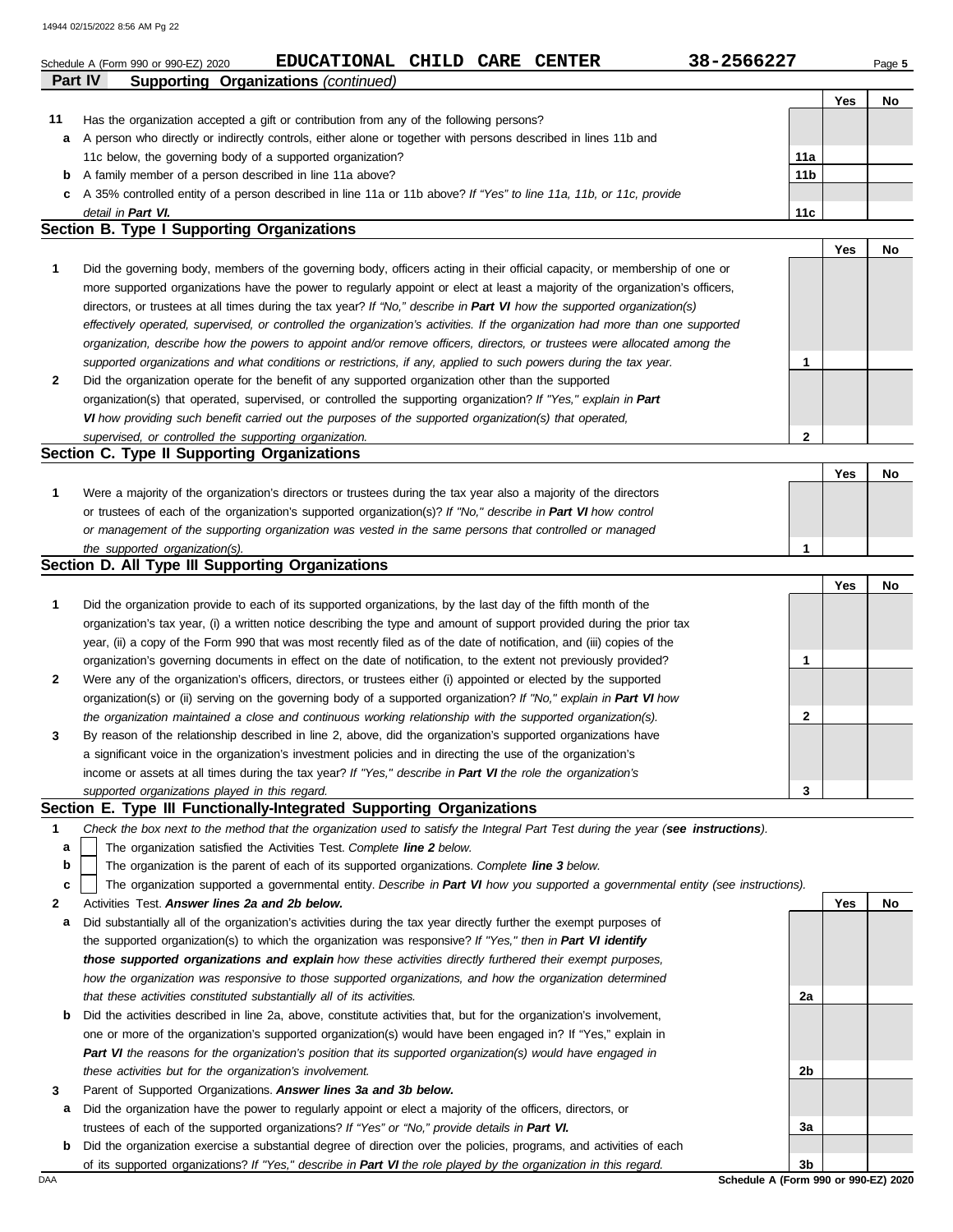|              | EDUCATIONAL CHILD CARE CENTER<br>Schedule A (Form 990 or 990-EZ) 2020                                                            |                | 38-2566227     | Page 6                         |
|--------------|----------------------------------------------------------------------------------------------------------------------------------|----------------|----------------|--------------------------------|
|              | Type III Non-Functionally Integrated 509(a)(3) Supporting Organizations<br><b>Part V</b>                                         |                |                |                                |
| $\mathbf{1}$ | Check here if the organization satisfied the Integral Part Test as a qualifying trust on Nov. 20, 1970 (explain in Part VI). See |                |                |                                |
|              | instructions. All other Type III non-functionally integrated supporting organizations must complete Sections A through E.        |                |                |                                |
|              | Section A - Adjusted Net Income                                                                                                  |                | (A) Prior Year | (B) Current Year<br>(optional) |
| 1            | Net short-term capital gain                                                                                                      | 1              |                |                                |
| 2            | Recoveries of prior-year distributions                                                                                           | $\mathbf{2}$   |                |                                |
| 3            | Other gross income (see instructions)                                                                                            | 3              |                |                                |
| 4            | Add lines 1 through 3.                                                                                                           | 4              |                |                                |
| 5            | Depreciation and depletion                                                                                                       | 5              |                |                                |
| 6            | Portion of operating expenses paid or incurred for production or collection of                                                   |                |                |                                |
|              | gross income or for management, conservation, or maintenance of property                                                         |                |                |                                |
|              | held for production of income (see instructions)                                                                                 | 6              |                |                                |
| 7            | Other expenses (see instructions)                                                                                                | $\overline{7}$ |                |                                |
| 8            | <b>Adjusted Net Income</b> (subtract lines 5, 6, and 7 from line 4)                                                              | 8              |                |                                |
|              | Section B - Minimum Asset Amount                                                                                                 |                | (A) Prior Year | (B) Current Year<br>(optional) |
| 1            | Aggregate fair market value of all non-exempt-use assets (see                                                                    |                |                |                                |
|              | instructions for short tax year or assets held for part of year):                                                                |                |                |                                |
|              | a Average monthly value of securities                                                                                            | 1a             |                |                                |
|              | <b>b</b> Average monthly cash balances                                                                                           | 1 <sub>b</sub> |                |                                |
|              | c Fair market value of other non-exempt-use assets                                                                               | 1c             |                |                                |
|              | d Total (add lines 1a, 1b, and 1c)                                                                                               | 1 <sub>d</sub> |                |                                |
|              | e Discount claimed for blockage or other factors                                                                                 |                |                |                                |
|              | (explain in detail in Part VI):                                                                                                  |                |                |                                |
| $\mathbf{2}$ | Acquisition indebtedness applicable to non-exempt-use assets                                                                     | $\overline{2}$ |                |                                |
| 3            | Subtract line 2 from line 1d.                                                                                                    | 3              |                |                                |
| 4            | Cash deemed held for exempt use. Enter 0.015 of line 3 (for greater amount,                                                      |                |                |                                |
|              | see instructions).                                                                                                               | 4              |                |                                |
| 5            | Net value of non-exempt-use assets (subtract line 4 from line 3)                                                                 | 5              |                |                                |
| 6            | Multiply line 5 by 0.035.                                                                                                        | 6              |                |                                |
| 7            | Recoveries of prior-year distributions                                                                                           | $\overline{7}$ |                |                                |
| 8            | Minimum Asset Amount (add line 7 to line 6)                                                                                      | 8              |                |                                |
|              | Section C - Distributable Amount                                                                                                 |                |                | <b>Current Year</b>            |
| 1            | Adjusted net income for prior year (from Section A, line 8, column A)                                                            | 1              |                |                                |
| $\mathbf{2}$ | Enter 0.85 of line 1.                                                                                                            | $\overline{2}$ |                |                                |
| 3            | Minimum asset amount for prior year (from Section B, line 8, column A)                                                           | 3              |                |                                |
| 4            | Enter greater of line 2 or line 3.                                                                                               | 4              |                |                                |
| 5            | Income tax imposed in prior year                                                                                                 | 5              |                |                                |
| 6            | <b>Distributable Amount.</b> Subtract line 5 from line 4, unless subject to                                                      |                |                |                                |
|              | emergency temporary reduction (see instructions)                                                                                 | 6              |                |                                |

**7** | Check here if the current year is the organization's first as a non-functionally integrated Type III supporting organization (see instructions).

**Schedule A (Form 990 or 990-EZ) 2020**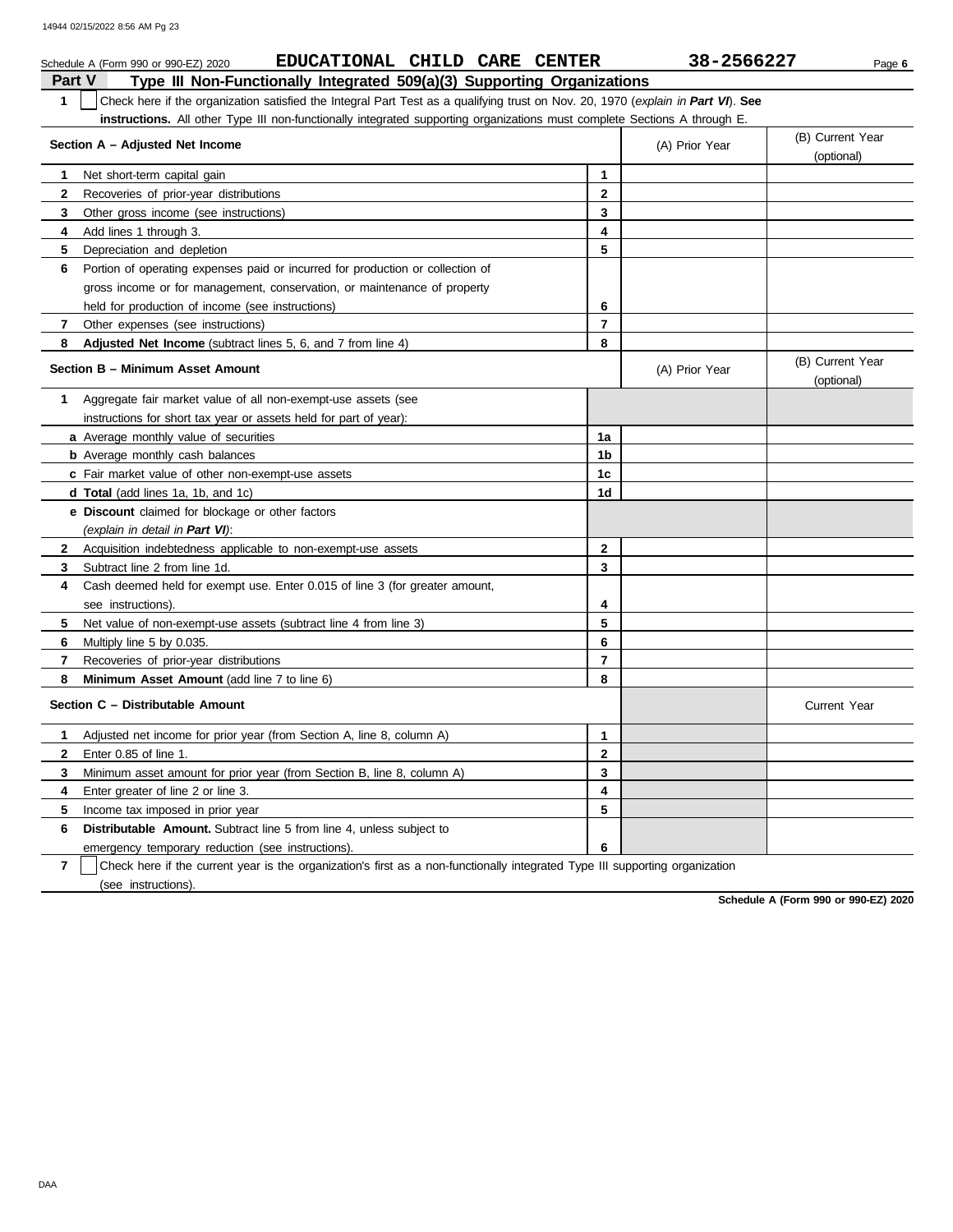#### Schedule A (Form 990 or 990-EZ) 2020 **EDUCATIONAL CHILD CARE CENTER** 38-2566227 Page 7 **Part V Type III Non-Functionally Integrated 509(a)(3) Supporting Organizations** *(continued)* **Section D – Distributions Current Year 1 2 3 4 5 6 7 8 9 10** Amounts paid to supported organizations to accomplish exempt purposes Amounts paid to perform activity that directly furthers exempt purposes of supported organizations, in excess of income from activity Administrative expenses paid to accomplish exempt purposes of supported organizations Amounts paid to acquire exempt-use assets Qualified set-aside amounts (prior IRS approval required—*provide details in Part VI*) Other distributions (*describe in Part VI*). See instructions. **Total annual distributions.** Add lines 1 through 6. Distributions to attentive supported organizations to which the organization is responsive (*provide details in Part VI*). See instructions. Distributable amount for 2020 from Section C, line 6 Line 8 amount divided by line 9 amount **Section E – Distribution Allocations** (see instructions) **Excess Distributions (i) (ii) Underdistributions Pre-2020 (iii) Distributable Amount for 2020 5 4 3 2 1 a** From 2015 . . . . . . . . . . . . . . . . . . . . . . . . . . . . . . . . . . **b** From 2016 . . . . . . . . . . . . . . . . . . . . . . . . . . . . . . . . . . **c** From 2017 . . . . . . . . . . . . . . . . . . . . . . . . . . . . . . . . . . **d** From 2018 . . . . . . . . . . . . . . . . . . . . . . . . . . . . . . . . . . . **e** From 2019 . . . . . . . . . . . . . . . . . . . . . . . . . . . . . . . . . . . **f Total** of lines 3a through 3e **g** Applied to underdistributions of prior years **h** Applied to 2020 distributable amount **i j** Remainder. Subtract lines 3g, 3h, and 3i from line 3f. **a** Applied to underdistributions of prior years **b** Applied to 2020 distributable amount **c** Remainder. Subtract lines 4a and 4b from line 4. Distributable amount for 2020 from Section C, line 6 Underdistributions, if any, for years prior to 2020 (reasonable cause required–*explain in Part VI*). See Excess distributions carryover, if any, to 2020 Carryover from 2015 not applied (see instructions) Distributions for 2020 from Section D, line 7: \$ Remaining underdistributions for years prior to 2020, if any. Subtract lines 3g and 4a from line 2. For result greater than zero, *explain in Part VI*. See instructions. instructions.

**Schedule A (Form 990 or 990-EZ) 2020**

**8**

and 4c.

**a** Excess from 2016 . . . . . . . . . . . . . . . . . . . . . . . . . . **b** Excess from 2017 . . . . . . . . . . . . . . . . . . . . . . . . . . **c** Excess from 2018 . . . . . . . . . . . . . . . . . . . . . . . . . . . **d** Excess from 2019 . . . . . . . . . . . . . . . . . . . . . . . . . . . **e** Excess from 2020 . . . . . . . . . . . . . . . . . . . . . . . . . . .

*Part VI*. See instructions.

Breakdown of line 7:

Remaining underdistributions for 2020 Subtract lines 3h and 4b from line 1. For result greater than zero, *explain in*

**Excess distributions carryover to 2021.** Add lines 3j

**7**

**6**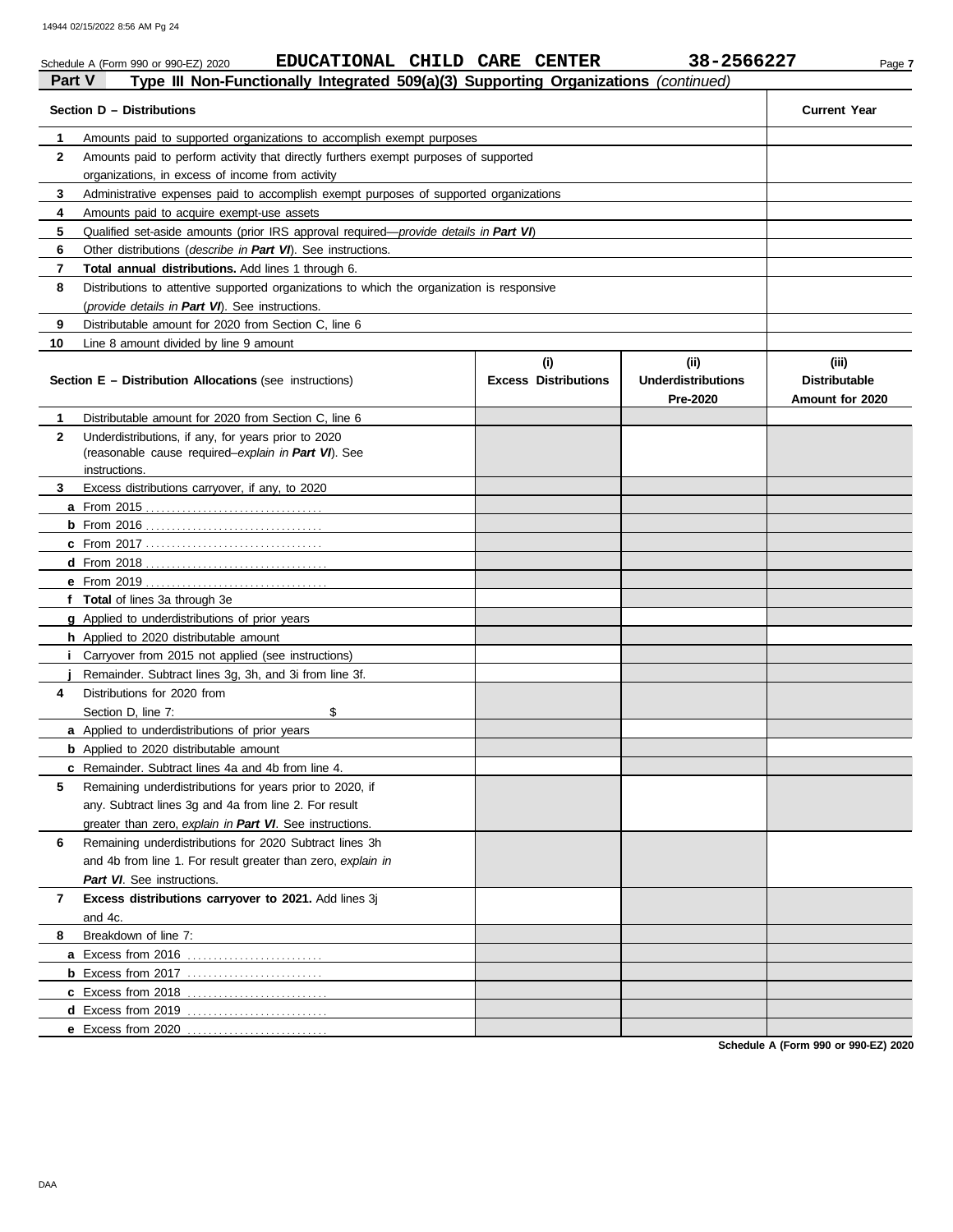| Part VI | Schedule A (Form 990 or 990-EZ) 2020 | EDUCATIONAL CHILD CARE CENTER<br>Supplemental Information. Provide the explanations required by Part II, line 10; Part II, line 17a or 17b; Part<br>III, line 12; Part IV, Section A, lines 1, 2, 3b, 3c, 4b, 4c, 5a, 6, 9a, 9b, 9c, 11a, 11b, and 11c; Part IV, Section<br>B, lines 1 and 2; Part IV, Section C, line 1; Part IV, Section D, lines 2 and 3; Part IV, Section E, lines 1c, 2a, 2b,<br>3a, and 3b; Part V, line 1; Part V, Section B, line 1e; Part V, Section D, lines 5, 6, and 8; and Part V, Section E,<br>lines 2, 5, and 6. Also complete this part for any additional information. (See instructions.) |  | 38-2566227 | Page 8 |
|---------|--------------------------------------|------------------------------------------------------------------------------------------------------------------------------------------------------------------------------------------------------------------------------------------------------------------------------------------------------------------------------------------------------------------------------------------------------------------------------------------------------------------------------------------------------------------------------------------------------------------------------------------------------------------------------|--|------------|--------|
|         |                                      |                                                                                                                                                                                                                                                                                                                                                                                                                                                                                                                                                                                                                              |  |            |        |
|         |                                      |                                                                                                                                                                                                                                                                                                                                                                                                                                                                                                                                                                                                                              |  |            |        |
|         |                                      |                                                                                                                                                                                                                                                                                                                                                                                                                                                                                                                                                                                                                              |  |            |        |
|         |                                      |                                                                                                                                                                                                                                                                                                                                                                                                                                                                                                                                                                                                                              |  |            |        |
|         |                                      |                                                                                                                                                                                                                                                                                                                                                                                                                                                                                                                                                                                                                              |  |            |        |
|         |                                      |                                                                                                                                                                                                                                                                                                                                                                                                                                                                                                                                                                                                                              |  |            |        |
|         |                                      |                                                                                                                                                                                                                                                                                                                                                                                                                                                                                                                                                                                                                              |  |            |        |
|         |                                      |                                                                                                                                                                                                                                                                                                                                                                                                                                                                                                                                                                                                                              |  |            |        |
|         |                                      |                                                                                                                                                                                                                                                                                                                                                                                                                                                                                                                                                                                                                              |  |            |        |
|         |                                      |                                                                                                                                                                                                                                                                                                                                                                                                                                                                                                                                                                                                                              |  |            |        |
|         |                                      |                                                                                                                                                                                                                                                                                                                                                                                                                                                                                                                                                                                                                              |  |            |        |
|         |                                      |                                                                                                                                                                                                                                                                                                                                                                                                                                                                                                                                                                                                                              |  |            |        |
|         |                                      |                                                                                                                                                                                                                                                                                                                                                                                                                                                                                                                                                                                                                              |  |            |        |
|         |                                      |                                                                                                                                                                                                                                                                                                                                                                                                                                                                                                                                                                                                                              |  |            |        |
|         |                                      |                                                                                                                                                                                                                                                                                                                                                                                                                                                                                                                                                                                                                              |  |            |        |
|         |                                      |                                                                                                                                                                                                                                                                                                                                                                                                                                                                                                                                                                                                                              |  |            |        |
|         |                                      |                                                                                                                                                                                                                                                                                                                                                                                                                                                                                                                                                                                                                              |  |            |        |
|         |                                      |                                                                                                                                                                                                                                                                                                                                                                                                                                                                                                                                                                                                                              |  |            |        |
|         |                                      |                                                                                                                                                                                                                                                                                                                                                                                                                                                                                                                                                                                                                              |  |            |        |
|         |                                      |                                                                                                                                                                                                                                                                                                                                                                                                                                                                                                                                                                                                                              |  |            |        |
|         |                                      |                                                                                                                                                                                                                                                                                                                                                                                                                                                                                                                                                                                                                              |  |            |        |
|         |                                      |                                                                                                                                                                                                                                                                                                                                                                                                                                                                                                                                                                                                                              |  |            |        |
|         |                                      |                                                                                                                                                                                                                                                                                                                                                                                                                                                                                                                                                                                                                              |  |            |        |
|         |                                      |                                                                                                                                                                                                                                                                                                                                                                                                                                                                                                                                                                                                                              |  |            |        |
|         |                                      |                                                                                                                                                                                                                                                                                                                                                                                                                                                                                                                                                                                                                              |  |            |        |
|         |                                      |                                                                                                                                                                                                                                                                                                                                                                                                                                                                                                                                                                                                                              |  |            |        |
|         |                                      |                                                                                                                                                                                                                                                                                                                                                                                                                                                                                                                                                                                                                              |  |            |        |
|         |                                      |                                                                                                                                                                                                                                                                                                                                                                                                                                                                                                                                                                                                                              |  |            |        |
|         |                                      |                                                                                                                                                                                                                                                                                                                                                                                                                                                                                                                                                                                                                              |  |            |        |
|         |                                      |                                                                                                                                                                                                                                                                                                                                                                                                                                                                                                                                                                                                                              |  |            |        |
|         |                                      |                                                                                                                                                                                                                                                                                                                                                                                                                                                                                                                                                                                                                              |  |            |        |
|         |                                      |                                                                                                                                                                                                                                                                                                                                                                                                                                                                                                                                                                                                                              |  |            |        |
|         |                                      |                                                                                                                                                                                                                                                                                                                                                                                                                                                                                                                                                                                                                              |  |            |        |
|         |                                      |                                                                                                                                                                                                                                                                                                                                                                                                                                                                                                                                                                                                                              |  |            |        |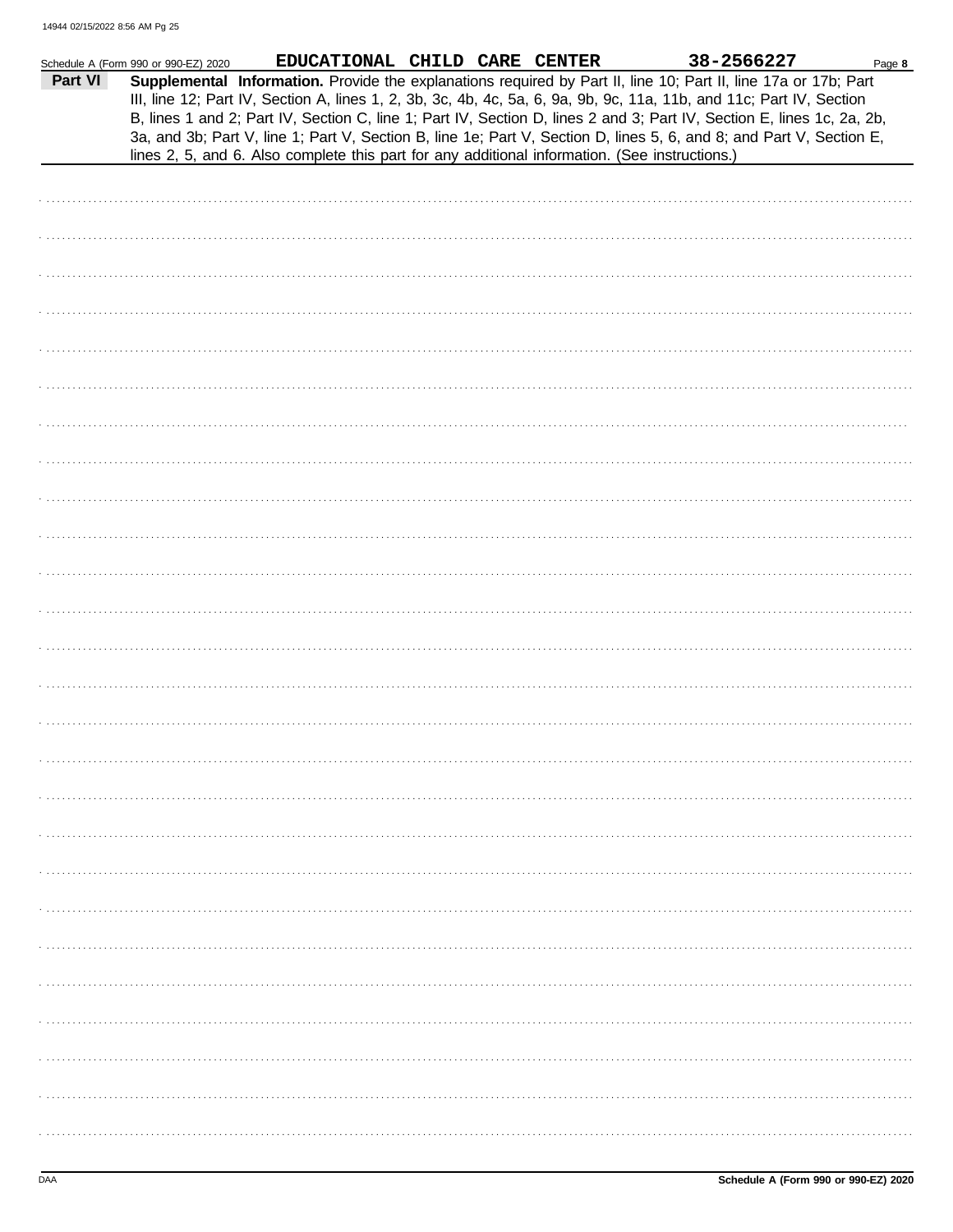**(Form 990)**

Department of the Treasury Internal Revenue Service

## **SCHEDULE D Supplemental Financial Statements**

**Part IV, line 6, 7, 8, 9, 10, 11a, 11b, 11c, 11d, 11e, 11f, 12a, or 12b.** u **Complete if the organization answered "Yes" on Form 990,**

u **Attach to Form 990.** 

u **Go to** *www.irs.gov/Form990* **for instructions and the latest information.**

**2020 Open to Public Inspection**

OMB No. 1545-0047

|   | Name of the organization                                                                                                                                                                                                       |  |                                                    |    | Employer identification number  |  |  |  |
|---|--------------------------------------------------------------------------------------------------------------------------------------------------------------------------------------------------------------------------------|--|----------------------------------------------------|----|---------------------------------|--|--|--|
|   | EDUCATIONAL CHILD CARE CENTER                                                                                                                                                                                                  |  |                                                    |    | 38-2566227                      |  |  |  |
|   | Organizations Maintaining Donor Advised Funds or Other Similar Funds or Accounts.<br>Part I<br>Complete if the organization answered "Yes" on Form 990, Part IV, line 6.                                                       |  |                                                    |    |                                 |  |  |  |
|   |                                                                                                                                                                                                                                |  | (a) Donor advised funds                            |    | (b) Funds and other accounts    |  |  |  |
|   |                                                                                                                                                                                                                                |  |                                                    |    |                                 |  |  |  |
| 1 |                                                                                                                                                                                                                                |  |                                                    |    |                                 |  |  |  |
| 2 |                                                                                                                                                                                                                                |  |                                                    |    |                                 |  |  |  |
| 3 |                                                                                                                                                                                                                                |  |                                                    |    |                                 |  |  |  |
| 4 | Aggregate value at end of year<br>Did the organization inform all donors and donor advisors in writing that the assets held in donor advised                                                                                   |  |                                                    |    |                                 |  |  |  |
| 5 |                                                                                                                                                                                                                                |  |                                                    |    | Yes<br>No                       |  |  |  |
|   | Did the organization inform all grantees, donors, and donor advisors in writing that grant funds can be used                                                                                                                   |  |                                                    |    |                                 |  |  |  |
| 6 | only for charitable purposes and not for the benefit of the donor or donor advisor, or for any other purpose                                                                                                                   |  |                                                    |    |                                 |  |  |  |
|   | conferring impermissible private benefit?                                                                                                                                                                                      |  |                                                    |    | <b>Yes</b><br>No                |  |  |  |
|   | Part II<br><b>Conservation Easements.</b>                                                                                                                                                                                      |  |                                                    |    |                                 |  |  |  |
|   | Complete if the organization answered "Yes" on Form 990, Part IV, line 7.                                                                                                                                                      |  |                                                    |    |                                 |  |  |  |
| 1 | Purpose(s) of conservation easements held by the organization (check all that apply).                                                                                                                                          |  |                                                    |    |                                 |  |  |  |
|   | Preservation of land for public use (for example, recreation or education)                                                                                                                                                     |  | Preservation of a historically important land area |    |                                 |  |  |  |
|   | Protection of natural habitat                                                                                                                                                                                                  |  | Preservation of a certified historic structure     |    |                                 |  |  |  |
|   | Preservation of open space                                                                                                                                                                                                     |  |                                                    |    |                                 |  |  |  |
| 2 | Complete lines 2a through 2d if the organization held a qualified conservation contribution in the form of a conservation                                                                                                      |  |                                                    |    |                                 |  |  |  |
|   | easement on the last day of the tax year.                                                                                                                                                                                      |  |                                                    |    | Held at the End of the Tax Year |  |  |  |
| а |                                                                                                                                                                                                                                |  |                                                    | 2a |                                 |  |  |  |
| b |                                                                                                                                                                                                                                |  |                                                    | 2b |                                 |  |  |  |
| с | Number of conservation easements on a certified historic structure included in (a) [[[[[[[[[[[[[[[[[[[[[[[[[]]]]]]]                                                                                                            |  |                                                    | 2c |                                 |  |  |  |
|   | Number of conservation easements included in (c) acquired after 7/25/06, and not on a                                                                                                                                          |  |                                                    |    |                                 |  |  |  |
|   | historic structure listed in the National Register [11] match contracts and the National Register [11] match contracts are not all the National Register [11] match contracts are not all the National Register [11] match con |  |                                                    | 2d |                                 |  |  |  |
| 3 | Number of conservation easements modified, transferred, released, extinguished, or terminated by the organization during the                                                                                                   |  |                                                    |    |                                 |  |  |  |
|   | tax year <b>u</b>                                                                                                                                                                                                              |  |                                                    |    |                                 |  |  |  |
|   | Number of states where property subject to conservation easement is located <b>u</b>                                                                                                                                           |  |                                                    |    |                                 |  |  |  |
| 5 | Does the organization have a written policy regarding the periodic monitoring, inspection, handling of                                                                                                                         |  |                                                    |    |                                 |  |  |  |
|   |                                                                                                                                                                                                                                |  |                                                    |    | <b>Yes</b><br>No                |  |  |  |
| 6 | Staff and volunteer hours devoted to monitoring, inspecting, handling of violations, and enforcing conservation easements during the year                                                                                      |  |                                                    |    |                                 |  |  |  |
|   | .                                                                                                                                                                                                                              |  |                                                    |    |                                 |  |  |  |
|   | Amount of expenses incurred in monitoring, inspecting, handling of violations, and enforcing conservation easements during the year                                                                                            |  |                                                    |    |                                 |  |  |  |
|   | u \$                                                                                                                                                                                                                           |  |                                                    |    |                                 |  |  |  |
|   | Does each conservation easement reported on line 2(d) above satisfy the requirements of section 170(h)(4)(B)(i)                                                                                                                |  |                                                    |    |                                 |  |  |  |
|   | and section $170(h)(4)(B)(ii)?$                                                                                                                                                                                                |  |                                                    |    | <b>Yes</b><br>No                |  |  |  |
| 9 | In Part XIII, describe how the organization reports conservation easements in its revenue and expense statement and                                                                                                            |  |                                                    |    |                                 |  |  |  |
|   | balance sheet, and include, if applicable, the text of the footnote to the organization's financial statements that describes the                                                                                              |  |                                                    |    |                                 |  |  |  |
|   | organization's accounting for conservation easements.                                                                                                                                                                          |  |                                                    |    |                                 |  |  |  |
|   | Organizations Maintaining Collections of Art, Historical Treasures, or Other Similar Assets.<br>Part III<br>Complete if the organization answered "Yes" on Form 990, Part IV, line 8.                                          |  |                                                    |    |                                 |  |  |  |
|   | 1a If the organization elected, as permitted under FASB ASC 958, not to report in its revenue statement and balance sheet works                                                                                                |  |                                                    |    |                                 |  |  |  |
|   | of art, historical treasures, or other similar assets held for public exhibition, education, or research in furtherance of public                                                                                              |  |                                                    |    |                                 |  |  |  |
|   | service, provide in Part XIII the text of the footnote to its financial statements that describes these items.                                                                                                                 |  |                                                    |    |                                 |  |  |  |
| b | If the organization elected, as permitted under FASB ASC 958, to report in its revenue statement and balance sheet works of                                                                                                    |  |                                                    |    |                                 |  |  |  |
|   | art, historical treasures, or other similar assets held for public exhibition, education, or research in furtherance of public service,                                                                                        |  |                                                    |    |                                 |  |  |  |
|   | provide the following amounts relating to these items:                                                                                                                                                                         |  |                                                    |    |                                 |  |  |  |
|   |                                                                                                                                                                                                                                |  |                                                    |    | u \$                            |  |  |  |
|   | (ii) Assets included in Form 990, Part X                                                                                                                                                                                       |  |                                                    |    | $u \,$ \$                       |  |  |  |
| 2 | If the organization received or held works of art, historical treasures, or other similar assets for financial gain, provide the                                                                                               |  |                                                    |    |                                 |  |  |  |
|   | following amounts required to be reported under FASB ASC 958 relating to these items:                                                                                                                                          |  |                                                    |    |                                 |  |  |  |
| а | Revenue included on Form 990, Part VIII, line 1                                                                                                                                                                                |  |                                                    |    | $\mathbf{u}$ \$                 |  |  |  |
|   | u <sub>s</sub>                                                                                                                                                                                                                 |  |                                                    |    |                                 |  |  |  |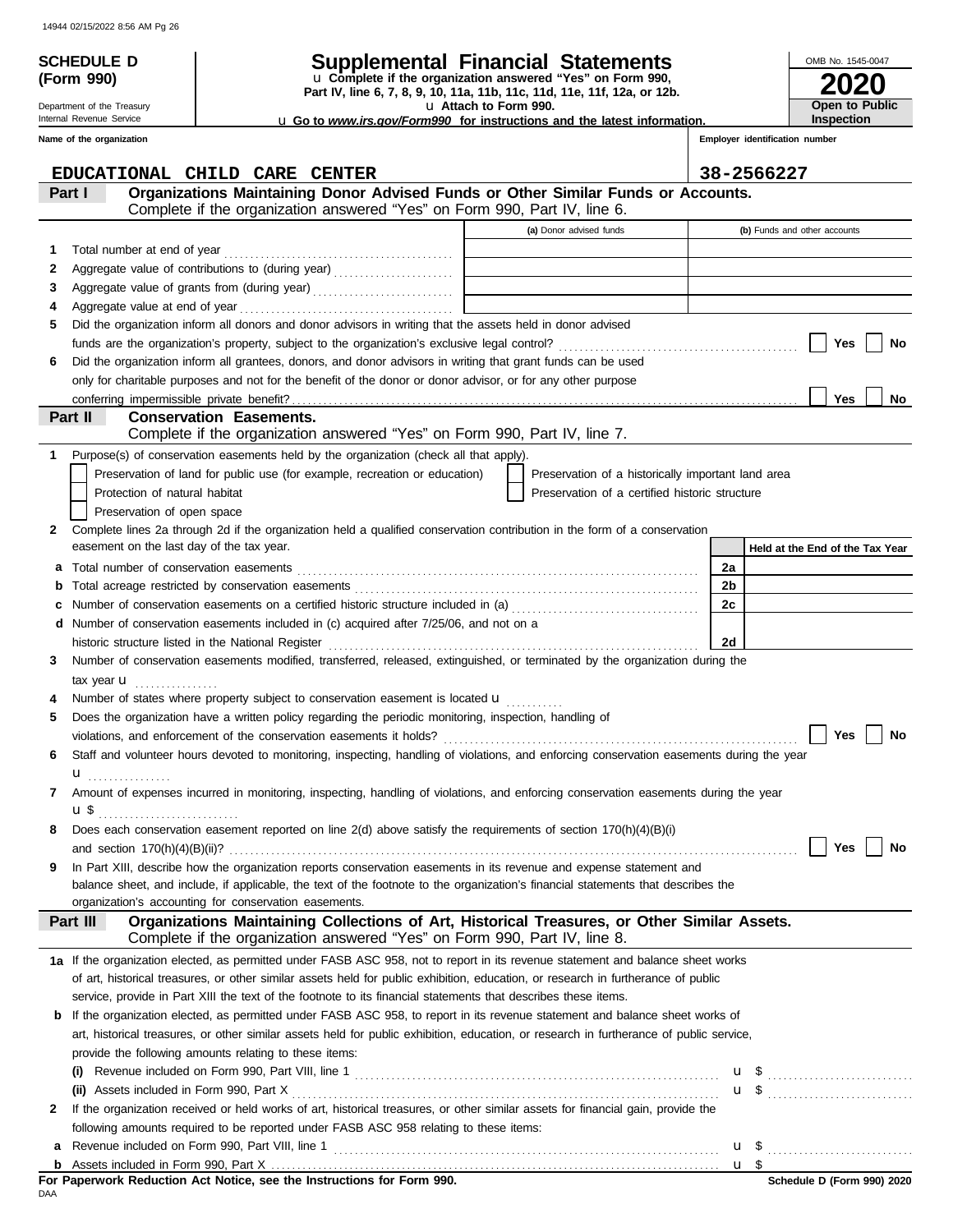|   | EDUCATIONAL CHILD CARE CENTER<br>Schedule D (Form 990) 2020                                                                                                                                                                          |                         |                          |                    | 38-2566227      |                      |   |                     |         | Page 2 |
|---|--------------------------------------------------------------------------------------------------------------------------------------------------------------------------------------------------------------------------------------|-------------------------|--------------------------|--------------------|-----------------|----------------------|---|---------------------|---------|--------|
|   | Organizations Maintaining Collections of Art, Historical Treasures, or Other Similar Assets (continued)<br>Part III                                                                                                                  |                         |                          |                    |                 |                      |   |                     |         |        |
| 3 | Using the organization's acquisition, accession, and other records, check any of the following that make significant use of its<br>collection items (check all that apply):                                                          |                         |                          |                    |                 |                      |   |                     |         |        |
| a | Public exhibition                                                                                                                                                                                                                    | d                       | Loan or exchange program |                    |                 |                      |   |                     |         |        |
| b | Scholarly research                                                                                                                                                                                                                   | е                       |                          |                    |                 |                      |   |                     |         |        |
| c | Preservation for future generations                                                                                                                                                                                                  |                         |                          |                    |                 |                      |   |                     |         |        |
|   | Provide a description of the organization's collections and explain how they further the organization's exempt purpose in Part                                                                                                       |                         |                          |                    |                 |                      |   |                     |         |        |
|   | XIII.                                                                                                                                                                                                                                |                         |                          |                    |                 |                      |   |                     |         |        |
| 5 | During the year, did the organization solicit or receive donations of art, historical treasures, or other similar                                                                                                                    |                         |                          |                    |                 |                      |   |                     |         |        |
|   |                                                                                                                                                                                                                                      |                         |                          |                    |                 |                      |   | Yes                 |         | No     |
|   | <b>Escrow and Custodial Arrangements.</b><br><b>Part IV</b>                                                                                                                                                                          |                         |                          |                    |                 |                      |   |                     |         |        |
|   | Complete if the organization answered "Yes" on Form 990, Part IV, line 9, or reported an amount on Form                                                                                                                              |                         |                          |                    |                 |                      |   |                     |         |        |
|   | 990, Part X, line 21.                                                                                                                                                                                                                |                         |                          |                    |                 |                      |   |                     |         |        |
|   | 1a Is the organization an agent, trustee, custodian or other intermediary for contributions or other assets not                                                                                                                      |                         |                          |                    |                 |                      |   |                     |         |        |
|   |                                                                                                                                                                                                                                      |                         |                          |                    |                 |                      |   | Yes                 |         | No     |
|   | <b>b</b> If "Yes," explain the arrangement in Part XIII and complete the following table:                                                                                                                                            |                         |                          |                    |                 |                      |   |                     |         |        |
|   |                                                                                                                                                                                                                                      |                         |                          |                    |                 |                      |   | Amount              |         |        |
|   |                                                                                                                                                                                                                                      |                         |                          |                    |                 | 1c                   |   |                     |         |        |
|   | c Beginning balance <b>contract the contract of the contract of the contract of the contract of the contract of the contract of the contract of the contract of the contract of the contract of the contract of the contract of </b> |                         |                          |                    |                 | 1d                   |   |                     |         |        |
|   |                                                                                                                                                                                                                                      |                         |                          |                    |                 | 1е                   |   |                     |         |        |
| е |                                                                                                                                                                                                                                      |                         |                          |                    |                 | 1f                   |   |                     |         |        |
| f | Ending balance <b>constructs</b> and constructs and constructs and constructs and constructs and constructs and constructs and constructs and constructs and constructs and constructs and constructs and constructs and constructs  |                         |                          |                    |                 |                      |   | Yes                 |         |        |
|   |                                                                                                                                                                                                                                      |                         |                          |                    |                 |                      |   |                     |         | No     |
|   | <b>Endowment Funds.</b><br><b>Part V</b>                                                                                                                                                                                             |                         |                          |                    |                 |                      |   |                     |         |        |
|   | Complete if the organization answered "Yes" on Form 990, Part IV, line 10.                                                                                                                                                           |                         |                          |                    |                 |                      |   |                     |         |        |
|   |                                                                                                                                                                                                                                      |                         |                          |                    |                 | (d) Three years back |   | (e) Four years back |         |        |
|   |                                                                                                                                                                                                                                      | (a) Current year        | (b) Prior year           | (c) Two years back |                 |                      |   |                     |         |        |
|   | 1a Beginning of year balance                                                                                                                                                                                                         |                         |                          |                    |                 |                      |   |                     |         |        |
|   | <b>b</b> Contributions <b>contributions</b>                                                                                                                                                                                          |                         |                          |                    |                 |                      |   |                     |         |        |
|   | c Net investment earnings, gains, and                                                                                                                                                                                                |                         |                          |                    |                 |                      |   |                     |         |        |
|   |                                                                                                                                                                                                                                      |                         |                          |                    |                 |                      |   |                     |         |        |
|   | d Grants or scholarships                                                                                                                                                                                                             |                         |                          |                    |                 |                      |   |                     |         |        |
|   | e Other expenditures for facilities and                                                                                                                                                                                              |                         |                          |                    |                 |                      |   |                     |         |        |
|   |                                                                                                                                                                                                                                      |                         |                          |                    |                 |                      |   |                     |         |        |
|   | f Administrative expenses                                                                                                                                                                                                            |                         |                          |                    |                 |                      |   |                     |         |        |
| g |                                                                                                                                                                                                                                      |                         |                          |                    |                 |                      |   |                     |         |        |
| 2 | Provide the estimated percentage of the current year end balance (line 1g, column (a)) held as:                                                                                                                                      |                         |                          |                    |                 |                      |   |                     |         |        |
|   | a Board designated or quasi-endowment u                                                                                                                                                                                              |                         |                          |                    |                 |                      |   |                     |         |        |
| b | Permanent endowment <b>u</b> %                                                                                                                                                                                                       |                         |                          |                    |                 |                      |   |                     |         |        |
|   | <b>c</b> Term endowment $\mathbf{u}$                                                                                                                                                                                                 |                         |                          |                    |                 |                      |   |                     |         |        |
|   | The percentages on lines 2a, 2b, and 2c should equal 100%.                                                                                                                                                                           |                         |                          |                    |                 |                      |   |                     |         |        |
|   | 3a Are there endowment funds not in the possession of the organization that are held and administered for the                                                                                                                        |                         |                          |                    |                 |                      |   |                     |         |        |
|   | organization by:                                                                                                                                                                                                                     |                         |                          |                    |                 |                      |   |                     | Yes     | No     |
|   |                                                                                                                                                                                                                                      |                         |                          |                    |                 |                      |   | 3a(i)               |         |        |
|   |                                                                                                                                                                                                                                      |                         |                          |                    |                 |                      |   | 3a(ii)              |         |        |
|   |                                                                                                                                                                                                                                      |                         |                          |                    |                 |                      |   | 3b                  |         |        |
|   | Describe in Part XIII the intended uses of the organization's endowment funds.                                                                                                                                                       |                         |                          |                    |                 |                      |   |                     |         |        |
|   | Land, Buildings, and Equipment.<br><b>Part VI</b>                                                                                                                                                                                    |                         |                          |                    |                 |                      |   |                     |         |        |
|   | Complete if the organization answered "Yes" on Form 990, Part IV, line 11a. See Form 990, Part X, line 10.                                                                                                                           |                         |                          |                    |                 |                      |   |                     |         |        |
|   | Description of property                                                                                                                                                                                                              | (a) Cost or other basis | (b) Cost or other basis  |                    | (c) Accumulated |                      |   | (d) Book value      |         |        |
|   |                                                                                                                                                                                                                                      | (investment)            | (other)                  |                    | depreciation    |                      |   |                     |         |        |
|   |                                                                                                                                                                                                                                      |                         |                          | 33,750             |                 |                      |   |                     | 33,750  |        |
|   |                                                                                                                                                                                                                                      |                         |                          | 704,036            |                 | 352,205              |   |                     | 351,831 |        |
|   | c Leasehold improvements                                                                                                                                                                                                             |                         |                          |                    |                 |                      |   |                     |         |        |
| d |                                                                                                                                                                                                                                      |                         |                          |                    |                 |                      |   |                     |         |        |
|   |                                                                                                                                                                                                                                      |                         |                          |                    |                 |                      |   |                     |         |        |
|   | Total. Add lines 1a through 1e. (Column (d) must equal Form 990, Part X, column (B), line 10c.)                                                                                                                                      |                         |                          |                    |                 |                      | u |                     | 385,581 |        |

**Schedule D (Form 990) 2020**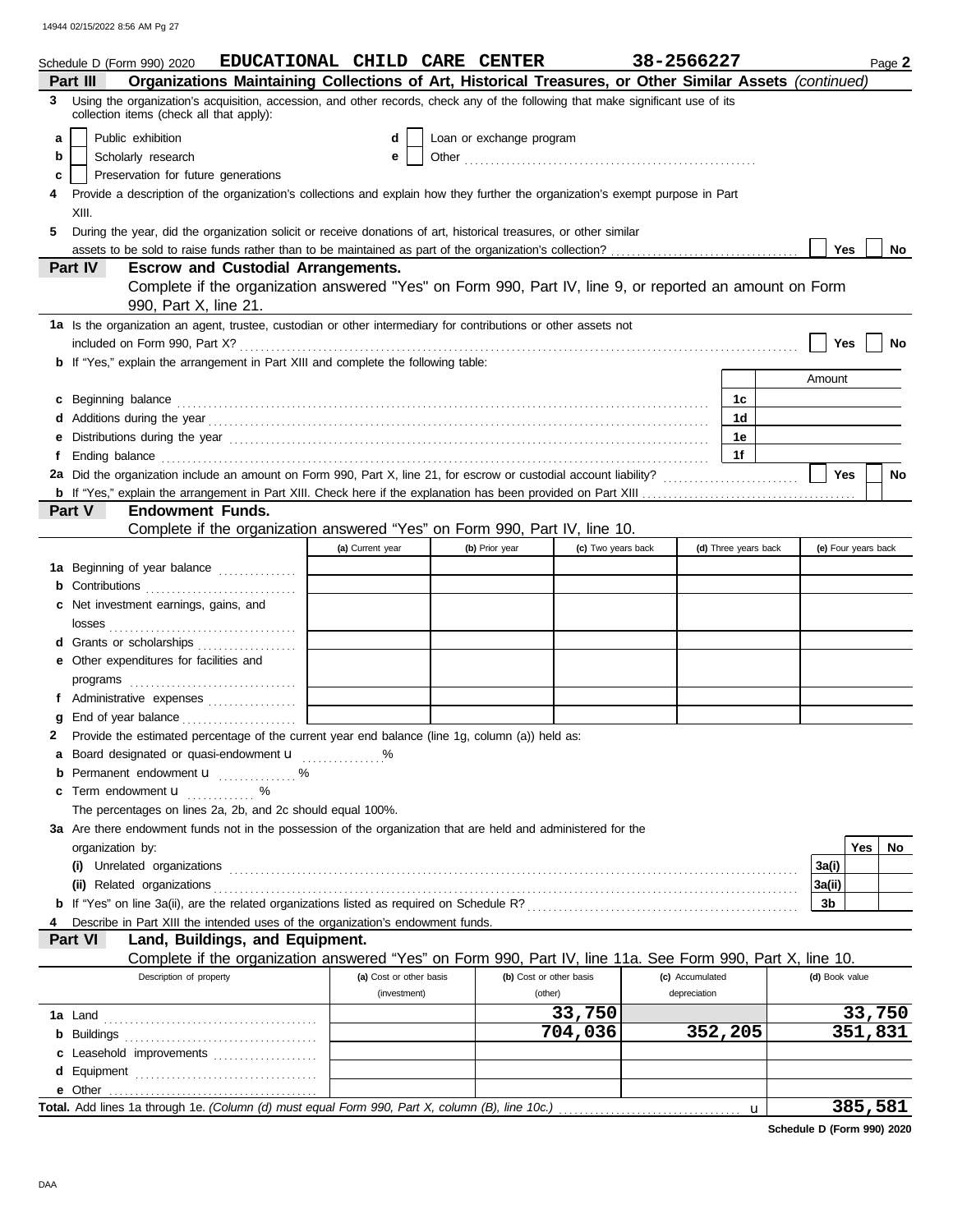|                             |                                                                                                                                                                                                                            |   |                | 38-2566227                                                   | Page 3         |
|-----------------------------|----------------------------------------------------------------------------------------------------------------------------------------------------------------------------------------------------------------------------|---|----------------|--------------------------------------------------------------|----------------|
| <b>Part VII</b>             | <b>Investments - Other Securities.</b>                                                                                                                                                                                     |   |                |                                                              |                |
|                             | Complete if the organization answered "Yes" on Form 990, Part IV, line 11b. See Form 990, Part X, line 12.                                                                                                                 |   |                |                                                              |                |
|                             | (a) Description of security or category<br>(including name of security)                                                                                                                                                    |   | (b) Book value | (c) Method of valuation:<br>Cost or end-of-year market value |                |
|                             |                                                                                                                                                                                                                            |   |                |                                                              |                |
| (1) Financial derivatives   |                                                                                                                                                                                                                            |   |                |                                                              |                |
|                             |                                                                                                                                                                                                                            |   |                |                                                              |                |
| $(3)$ Other                 |                                                                                                                                                                                                                            |   |                |                                                              |                |
| $(A)$                       |                                                                                                                                                                                                                            |   |                |                                                              |                |
| (C)                         | (B)                                                                                                                                                                                                                        |   |                |                                                              |                |
|                             |                                                                                                                                                                                                                            |   |                |                                                              |                |
|                             |                                                                                                                                                                                                                            |   |                |                                                              |                |
| (F)                         |                                                                                                                                                                                                                            |   |                |                                                              |                |
| (G)                         |                                                                                                                                                                                                                            |   |                |                                                              |                |
| (H)                         |                                                                                                                                                                                                                            |   |                |                                                              |                |
|                             | Total. (Column (b) must equal Form 990, Part X, col. (B) line 12.)                                                                                                                                                         | u |                |                                                              |                |
| Part VIII                   | Investments - Program Related.                                                                                                                                                                                             |   |                |                                                              |                |
|                             | Complete if the organization answered "Yes" on Form 990, Part IV, line 11c. See Form 990, Part X, line 13.                                                                                                                 |   |                |                                                              |                |
|                             | (a) Description of investment                                                                                                                                                                                              |   | (b) Book value | (c) Method of valuation:                                     |                |
|                             |                                                                                                                                                                                                                            |   |                | Cost or end-of-year market value                             |                |
| (1)                         |                                                                                                                                                                                                                            |   |                |                                                              |                |
| (2)                         |                                                                                                                                                                                                                            |   |                |                                                              |                |
| (3)                         |                                                                                                                                                                                                                            |   |                |                                                              |                |
| (4)                         |                                                                                                                                                                                                                            |   |                |                                                              |                |
| (5)                         |                                                                                                                                                                                                                            |   |                |                                                              |                |
| (6)                         |                                                                                                                                                                                                                            |   |                |                                                              |                |
| (7)                         |                                                                                                                                                                                                                            |   |                |                                                              |                |
| (8)                         |                                                                                                                                                                                                                            |   |                |                                                              |                |
| (9)                         |                                                                                                                                                                                                                            |   |                |                                                              |                |
| Part IX                     | Total. (Column (b) must equal Form 990, Part X, col. (B) line 13.)<br><b>Other Assets.</b>                                                                                                                                 |   |                |                                                              |                |
|                             | Complete if the organization answered "Yes" on Form 990, Part IV, line 11d. See Form 990, Part X, line 15.                                                                                                                 |   |                |                                                              |                |
|                             | (a) Description                                                                                                                                                                                                            |   |                |                                                              | (b) Book value |
| (1)                         |                                                                                                                                                                                                                            |   |                |                                                              |                |
| (2)                         |                                                                                                                                                                                                                            |   |                |                                                              |                |
| (3)                         |                                                                                                                                                                                                                            |   |                |                                                              |                |
| (4)                         |                                                                                                                                                                                                                            |   |                |                                                              |                |
| (5)                         |                                                                                                                                                                                                                            |   |                |                                                              |                |
| (6)                         |                                                                                                                                                                                                                            |   |                |                                                              |                |
| (7)                         |                                                                                                                                                                                                                            |   |                |                                                              |                |
| (8)                         |                                                                                                                                                                                                                            |   |                |                                                              |                |
| (9)                         |                                                                                                                                                                                                                            |   |                |                                                              |                |
|                             | Total. (Column (b) must equal Form 990, Part X, col. (B) line 15.)                                                                                                                                                         |   |                | u                                                            |                |
| Part X                      | Other Liabilities.                                                                                                                                                                                                         |   |                |                                                              |                |
|                             | Complete if the organization answered "Yes" on Form 990, Part IV, line 11e or 11f. See Form 990, Part X,<br>line $25$ .                                                                                                    |   |                |                                                              |                |
| 1.                          | (a) Description of liability                                                                                                                                                                                               |   |                |                                                              | (b) Book value |
| (1)<br>Federal income taxes |                                                                                                                                                                                                                            |   |                |                                                              |                |
| (2)                         |                                                                                                                                                                                                                            |   |                |                                                              |                |
| (3)                         |                                                                                                                                                                                                                            |   |                |                                                              |                |
| (4)                         |                                                                                                                                                                                                                            |   |                |                                                              |                |
| (5)                         |                                                                                                                                                                                                                            |   |                |                                                              |                |
| (6)                         |                                                                                                                                                                                                                            |   |                |                                                              |                |
| (7)                         |                                                                                                                                                                                                                            |   |                |                                                              |                |
| (8)                         |                                                                                                                                                                                                                            |   |                |                                                              |                |
| (9)                         |                                                                                                                                                                                                                            |   |                |                                                              |                |
|                             | Total. (Column (b) must equal Form 990, Part X, col. (B) line 25.)<br>2. Liability for uncertain tax positions. In Part XIII, provide the text of the footnote to the organization's financial statements that reports the |   |                | u                                                            |                |

organization's liability for uncertain tax positions under FASB ASC 740. Check here if the text of the footnote has been provided in Part XIII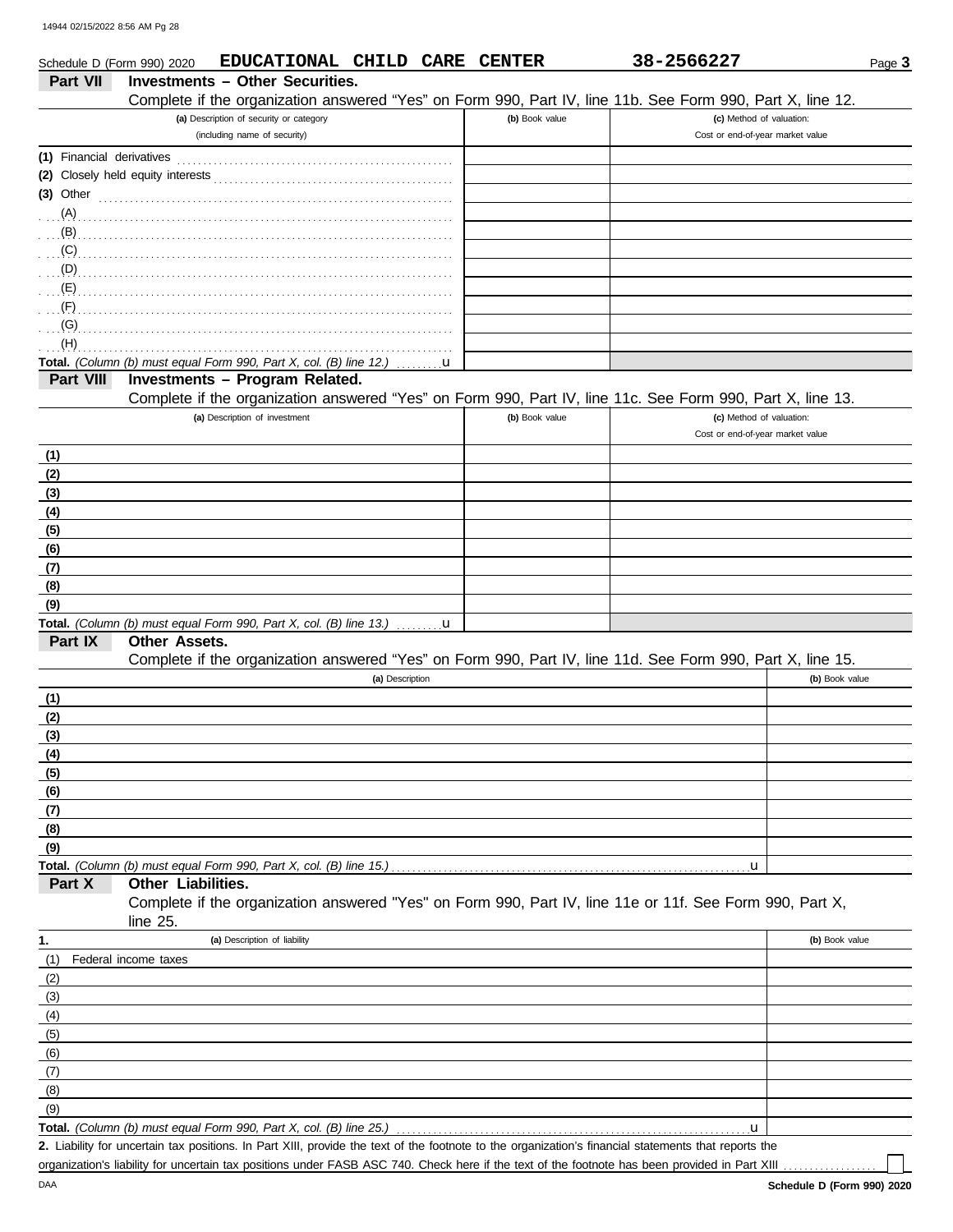|          | Schedule D (Form 990) 2020 EDUCATIONAL CHILD CARE CENTER                                                                                                                                                                                                                              |                | 38-2566227   | Page 4 |
|----------|---------------------------------------------------------------------------------------------------------------------------------------------------------------------------------------------------------------------------------------------------------------------------------------|----------------|--------------|--------|
| Part XI  | Reconciliation of Revenue per Audited Financial Statements With Revenue per Return.                                                                                                                                                                                                   |                |              |        |
|          | Complete if the organization answered "Yes" on Form 990, Part IV, line 12a.                                                                                                                                                                                                           |                |              |        |
| 1.       |                                                                                                                                                                                                                                                                                       |                | $\mathbf{1}$ |        |
| 2        | Amounts included on line 1 but not on Form 990, Part VIII, line 12:                                                                                                                                                                                                                   |                |              |        |
| а        |                                                                                                                                                                                                                                                                                       | 2a             |              |        |
| b        |                                                                                                                                                                                                                                                                                       | 2 <sub>b</sub> |              |        |
| c        |                                                                                                                                                                                                                                                                                       | 2c             |              |        |
| d        |                                                                                                                                                                                                                                                                                       | 2d             |              |        |
| е        | Add lines 2a through 2d <b>contained a contained a contained a contained a contained a contained a contained a contained a contained a contained a contained a contained a contained a contained a contained a contained a conta</b>                                                  |                | 2e           |        |
| З        |                                                                                                                                                                                                                                                                                       |                | 3            |        |
| 4        | Amounts included on Form 990, Part VIII, line 12, but not on line 1:                                                                                                                                                                                                                  |                |              |        |
|          |                                                                                                                                                                                                                                                                                       | 4a             |              |        |
| b        |                                                                                                                                                                                                                                                                                       | 4b             |              |        |
| c        | Add lines 4a and 4b <b>contract and 4b</b> and 4b and 200 minutes are the contract of the contract of the contract of the contract of the contract of the contract of the contract of the contract of the contract of the contract                                                    |                | 4c           |        |
| 5        |                                                                                                                                                                                                                                                                                       |                | 5            |        |
| Part XII | Reconciliation of Expenses per Audited Financial Statements With Expenses per Return.                                                                                                                                                                                                 |                |              |        |
|          | Complete if the organization answered "Yes" on Form 990, Part IV, line 12a.                                                                                                                                                                                                           |                |              |        |
| 1        |                                                                                                                                                                                                                                                                                       |                | $\mathbf{1}$ |        |
| 2        | Amounts included on line 1 but not on Form 990, Part IX, line 25:                                                                                                                                                                                                                     |                |              |        |
| а        |                                                                                                                                                                                                                                                                                       | 2a             |              |        |
| b        |                                                                                                                                                                                                                                                                                       | 2 <sub>b</sub> |              |        |
| c        |                                                                                                                                                                                                                                                                                       | 2c             |              |        |
| d        |                                                                                                                                                                                                                                                                                       | 2d             |              |        |
| е        | Add lines 2a through 2d [11] Additional Property and Property and Property and Property and Property and Property and Property and Property and Property and Property and Property and Property and Property and Property and                                                         |                | 2e           |        |
| 3.       |                                                                                                                                                                                                                                                                                       |                | 3            |        |
| 4        | Amounts included on Form 990, Part IX, line 25, but not on line 1:                                                                                                                                                                                                                    |                |              |        |
|          |                                                                                                                                                                                                                                                                                       | 4a             |              |        |
| b        |                                                                                                                                                                                                                                                                                       | 4b             |              |        |
|          | c Add lines 4a and 4b (a) and $\frac{1}{2}$ and $\frac{1}{2}$ and $\frac{1}{2}$ and $\frac{1}{2}$ and $\frac{1}{2}$ and $\frac{1}{2}$ and $\frac{1}{2}$ and $\frac{1}{2}$ and $\frac{1}{2}$ and $\frac{1}{2}$ and $\frac{1}{2}$ and $\frac{1}{2}$ and $\frac{1}{2}$ and $\frac{1}{2}$ |                | 4c<br>5      |        |
|          |                                                                                                                                                                                                                                                                                       |                |              |        |
|          | Part XIII Supplemental Information.                                                                                                                                                                                                                                                   |                |              |        |
|          | Provide the descriptions required for Part II, lines 3, 5, and 9; Part III, lines 1a and 4; Part IV, lines 1b and 2b; Part V, line 4; Part X, line                                                                                                                                    |                |              |        |
|          | 2; Part XI, lines 2d and 4b; and Part XII, lines 2d and 4b. Also complete this part to provide any additional information.                                                                                                                                                            |                |              |        |
|          |                                                                                                                                                                                                                                                                                       |                |              |        |
|          |                                                                                                                                                                                                                                                                                       |                |              |        |
|          |                                                                                                                                                                                                                                                                                       |                |              |        |
|          |                                                                                                                                                                                                                                                                                       |                |              |        |
|          |                                                                                                                                                                                                                                                                                       |                |              |        |
|          |                                                                                                                                                                                                                                                                                       |                |              |        |
|          |                                                                                                                                                                                                                                                                                       |                |              |        |
|          |                                                                                                                                                                                                                                                                                       |                |              |        |
|          |                                                                                                                                                                                                                                                                                       |                |              |        |
|          |                                                                                                                                                                                                                                                                                       |                |              |        |
|          |                                                                                                                                                                                                                                                                                       |                |              |        |
|          |                                                                                                                                                                                                                                                                                       |                |              |        |
|          |                                                                                                                                                                                                                                                                                       |                |              |        |
|          |                                                                                                                                                                                                                                                                                       |                |              |        |
|          |                                                                                                                                                                                                                                                                                       |                |              |        |
|          |                                                                                                                                                                                                                                                                                       |                |              |        |
|          |                                                                                                                                                                                                                                                                                       |                |              |        |
|          |                                                                                                                                                                                                                                                                                       |                |              |        |
|          |                                                                                                                                                                                                                                                                                       |                |              |        |
|          |                                                                                                                                                                                                                                                                                       |                |              |        |
|          |                                                                                                                                                                                                                                                                                       |                |              |        |
|          |                                                                                                                                                                                                                                                                                       |                |              |        |
|          |                                                                                                                                                                                                                                                                                       |                |              |        |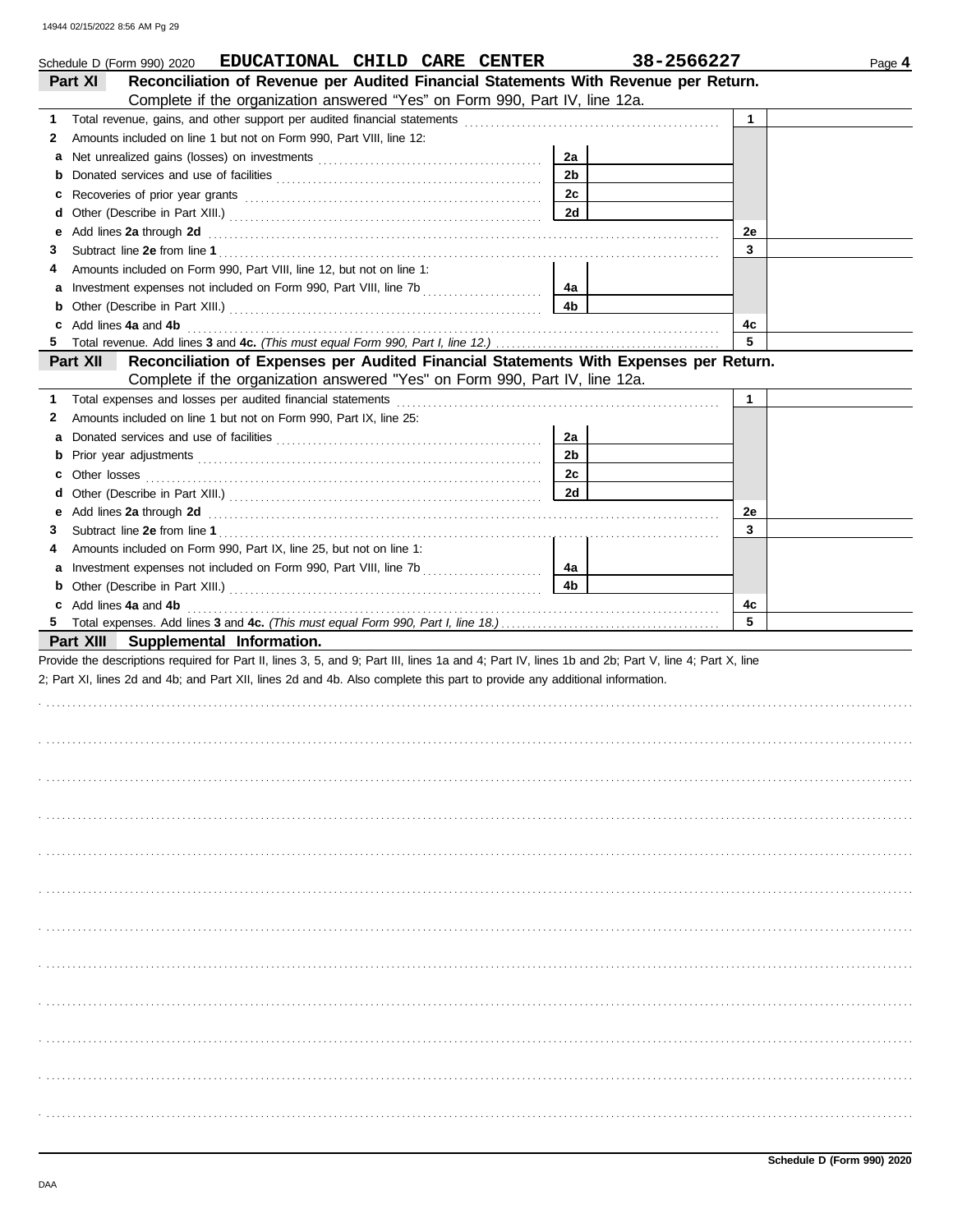|  | Schedule D (Form 990) 2020 EDUCATIONAL CHILD CARE CENTER<br>Part XIII Supplemental Information (continued) |  | 38-2566227 | Page 5 |
|--|------------------------------------------------------------------------------------------------------------|--|------------|--------|
|  |                                                                                                            |  |            |        |
|  |                                                                                                            |  |            |        |
|  |                                                                                                            |  |            |        |
|  |                                                                                                            |  |            |        |
|  |                                                                                                            |  |            |        |
|  |                                                                                                            |  |            |        |
|  |                                                                                                            |  |            |        |
|  |                                                                                                            |  |            |        |
|  |                                                                                                            |  |            |        |
|  |                                                                                                            |  |            |        |
|  |                                                                                                            |  |            |        |
|  |                                                                                                            |  |            |        |
|  |                                                                                                            |  |            |        |
|  |                                                                                                            |  |            |        |
|  |                                                                                                            |  |            |        |
|  |                                                                                                            |  |            |        |
|  |                                                                                                            |  |            |        |
|  |                                                                                                            |  |            |        |
|  |                                                                                                            |  |            |        |
|  |                                                                                                            |  |            |        |
|  |                                                                                                            |  |            |        |
|  |                                                                                                            |  |            |        |
|  |                                                                                                            |  |            |        |
|  |                                                                                                            |  |            |        |
|  |                                                                                                            |  |            |        |
|  |                                                                                                            |  |            |        |
|  |                                                                                                            |  |            |        |
|  |                                                                                                            |  |            |        |
|  |                                                                                                            |  |            |        |
|  |                                                                                                            |  |            |        |
|  |                                                                                                            |  |            |        |
|  |                                                                                                            |  |            |        |
|  |                                                                                                            |  |            |        |
|  |                                                                                                            |  |            |        |
|  |                                                                                                            |  |            |        |
|  |                                                                                                            |  |            |        |
|  |                                                                                                            |  |            |        |
|  |                                                                                                            |  |            | .      |
|  |                                                                                                            |  |            |        |
|  |                                                                                                            |  |            |        |

| $\sim$ |
|--------|
|        |
|        |
|        |
|        |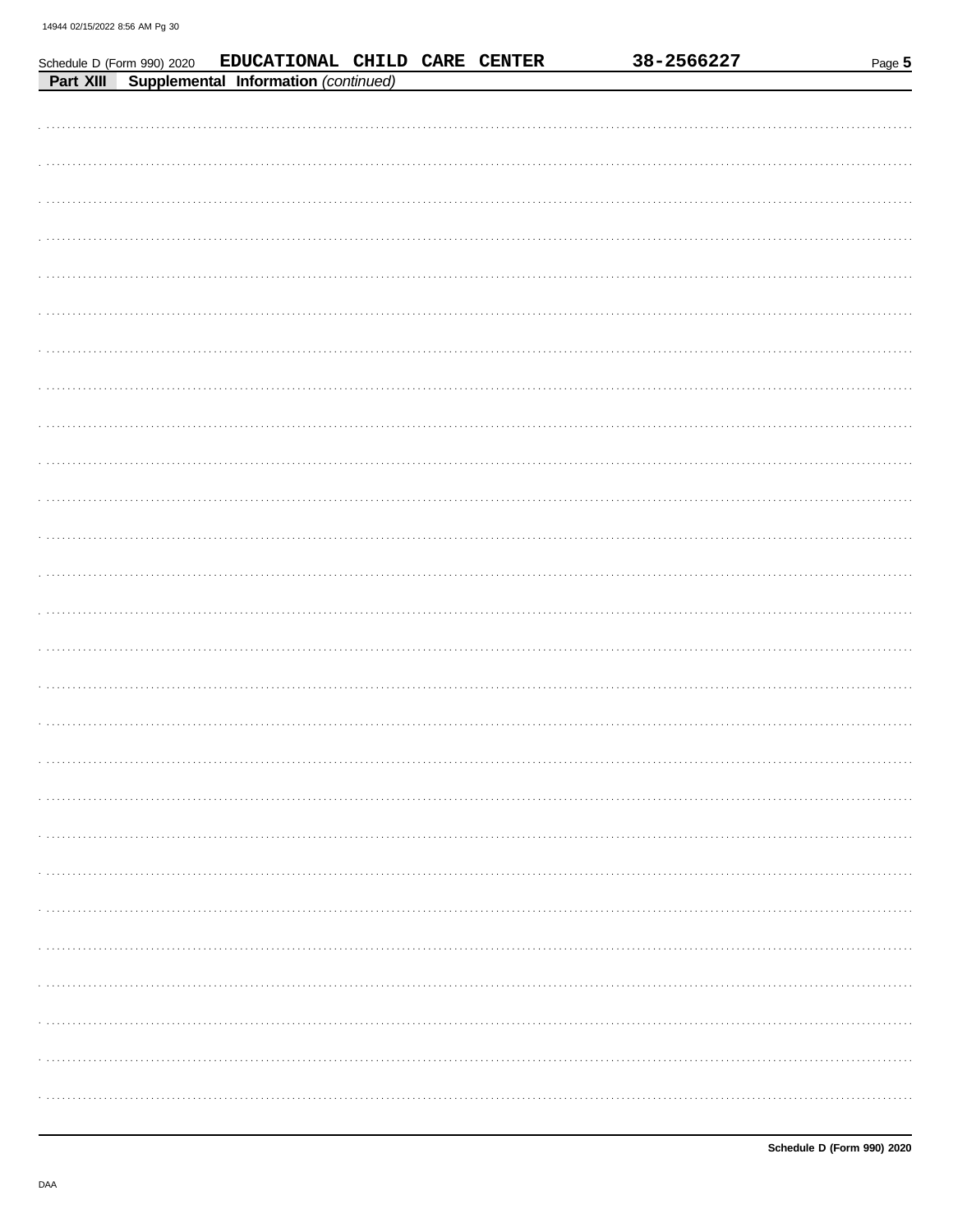|              | <b>SCHEDULE E</b>                                    | Schools                                                                                                                                                                                                                                                                                                                                                                                                                                                                           |                                | OMB No. 1545-0047     |            |             |
|--------------|------------------------------------------------------|-----------------------------------------------------------------------------------------------------------------------------------------------------------------------------------------------------------------------------------------------------------------------------------------------------------------------------------------------------------------------------------------------------------------------------------------------------------------------------------|--------------------------------|-----------------------|------------|-------------|
|              | (Form 990 or 990-EZ)                                 | u Complete if the organization answered "Yes" on Form 990,<br>Part IV, line 13, or Form 990-EZ, Part VI, line 48.                                                                                                                                                                                                                                                                                                                                                                 |                                |                       |            |             |
|              | Department of the Treasury                           | La Attach to Form 990 or Form 990-EZ.                                                                                                                                                                                                                                                                                                                                                                                                                                             |                                | <b>Open to Public</b> |            |             |
|              | Internal Revenue Service<br>Name of the organization | u Go to www.irs.gov/Form990 for the latest information.                                                                                                                                                                                                                                                                                                                                                                                                                           | Employer identification number | <b>Inspection</b>     |            |             |
|              |                                                      | EDUCATIONAL CHILD CARE CENTER                                                                                                                                                                                                                                                                                                                                                                                                                                                     | 38-2566227                     |                       |            |             |
|              | Part I                                               |                                                                                                                                                                                                                                                                                                                                                                                                                                                                                   |                                |                       | <b>YES</b> | <b>NO</b>   |
| 1            |                                                      | Does the organization have a racially nondiscriminatory policy toward students by statement in its charter,<br>bylaws, other governing instrument, or in a resolution of its governing body?                                                                                                                                                                                                                                                                                      |                                | $\mathbf{1}$          | x          |             |
| $\mathbf{2}$ |                                                      | Does the organization include a statement of its racially nondiscriminatory policy toward students in all its brochures,<br>catalogues, and other written communications with the public dealing with student admissions, programs, and scholarships?                                                                                                                                                                                                                             |                                | $\mathbf{2}$          | x          |             |
| 3            |                                                      | Has the organization publicized its racially nondiscriminatory policy on its primary publicly accessible Internet<br>homepage at all times during its taxable year in a manner reasonably expected to be noticed by visitors to the<br>homepage, or through newspaper or broadcast media during the period of solicitation for students, or during the<br>registration period if it has no solicitation program, in a way that makes the policy known to all parts of the general |                                |                       |            |             |
|              |                                                      | community it serves? If "Yes," please describe. If "No," please explain. If you need more space, use Part II<br>EDUCATIONAL CHILD CARE CENTER PROVIDES THEIR NONDISCRIMINATORY<br>POLICY IN BOTH THEIR STAFF HANDBOOK AND PARENT HANDBOOK.                                                                                                                                                                                                                                        |                                | 3                     | x          |             |
|              |                                                      |                                                                                                                                                                                                                                                                                                                                                                                                                                                                                   |                                |                       |            |             |
| 4            |                                                      | Does the organization maintain the following?                                                                                                                                                                                                                                                                                                                                                                                                                                     |                                |                       |            |             |
| a<br>b       |                                                      | Records documenting that scholarships and other financial assistance are awarded on a racially                                                                                                                                                                                                                                                                                                                                                                                    |                                | 4a<br>4b              | х<br>X     |             |
| C            |                                                      | Copies of all catalogues, brochures, announcements, and other written communications to the public dealing<br>with student admissions, programs, and scholarships?                                                                                                                                                                                                                                                                                                                |                                | 4c                    | х          |             |
| d            |                                                      | If you answered "No" to any of the above, please explain. If you need more space, use Part II.                                                                                                                                                                                                                                                                                                                                                                                    |                                | 4d                    | X          |             |
|              |                                                      |                                                                                                                                                                                                                                                                                                                                                                                                                                                                                   |                                |                       |            |             |
| 5<br>a       |                                                      | Does the organization discriminate by race in any way with respect to:                                                                                                                                                                                                                                                                                                                                                                                                            |                                | 5a                    |            | x           |
|              | Admissions policies?                                 |                                                                                                                                                                                                                                                                                                                                                                                                                                                                                   |                                | 5b                    |            | x           |
|              |                                                      |                                                                                                                                                                                                                                                                                                                                                                                                                                                                                   |                                | 5c                    |            | X           |
| d            |                                                      |                                                                                                                                                                                                                                                                                                                                                                                                                                                                                   |                                | 5d                    |            | X           |
| е            |                                                      |                                                                                                                                                                                                                                                                                                                                                                                                                                                                                   |                                | 5e                    |            | X           |
| f            |                                                      |                                                                                                                                                                                                                                                                                                                                                                                                                                                                                   |                                | 5f                    |            | X           |
| g            |                                                      |                                                                                                                                                                                                                                                                                                                                                                                                                                                                                   |                                | 5g                    |            | x           |
| h.           | Other extracurricular activities?                    | If you answered "Yes" to any of the above, please explain. If you need more space, use Part II.                                                                                                                                                                                                                                                                                                                                                                                   |                                | 5h                    |            | x           |
|              |                                                      |                                                                                                                                                                                                                                                                                                                                                                                                                                                                                   |                                |                       |            |             |
| 6а           |                                                      |                                                                                                                                                                                                                                                                                                                                                                                                                                                                                   |                                | 6a                    | X          |             |
| b            |                                                      |                                                                                                                                                                                                                                                                                                                                                                                                                                                                                   |                                | 6b                    |            | $\mathbf x$ |
|              |                                                      | If you answered "Yes" on either line 6a or line 6b, explain on Part II.                                                                                                                                                                                                                                                                                                                                                                                                           |                                |                       |            |             |
| 7            |                                                      | Does the organization certify that it has complied with the applicable requirements of sections 4.01 through                                                                                                                                                                                                                                                                                                                                                                      |                                | $\overline{7}$        | x          |             |

**For Paperwork Reduction Act Notice, see the Instructions for Form 990 or Form 990-EZ.**

**Schedule E (Form 990 or 990-EZ) 2020**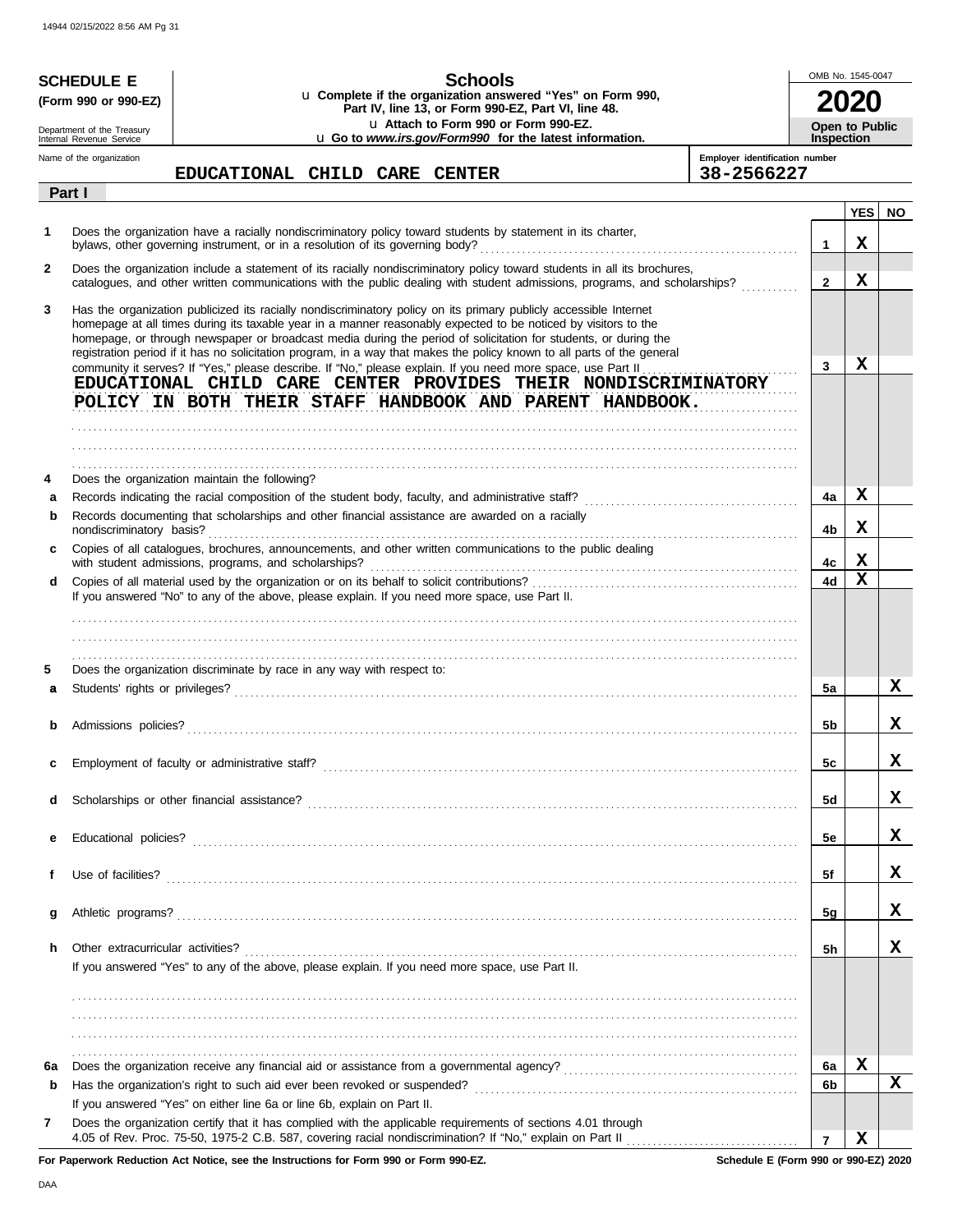|         | Schedule E (Form 990 or 990-EZ) 2020 |  | EDUCATIONAL CHILD CARE CENTER                                                                                                                                                         |  | 38-2566227 | Page 2 |
|---------|--------------------------------------|--|---------------------------------------------------------------------------------------------------------------------------------------------------------------------------------------|--|------------|--------|
| Part II |                                      |  | Supplemental Information. Provide the explanations required by Part I, lines 3, 4d, 5h, 6b, and 7, as<br>applicable. Also provide any other additional information. See instructions. |  |            |        |
|         |                                      |  | SCH E - FINANCIAL AID OR GOVERNMENT ASSISTANCE EXPLANATION                                                                                                                            |  |            |        |
|         |                                      |  | ENTITY RECEIVED GRANT MONEY FROM SEVERAL GOVERNMENTAL AGENCIES.                                                                                                                       |  |            |        |
|         |                                      |  |                                                                                                                                                                                       |  |            |        |
|         |                                      |  |                                                                                                                                                                                       |  |            |        |
|         |                                      |  |                                                                                                                                                                                       |  |            |        |
|         |                                      |  |                                                                                                                                                                                       |  |            |        |
|         |                                      |  |                                                                                                                                                                                       |  |            |        |
|         |                                      |  |                                                                                                                                                                                       |  |            |        |
|         |                                      |  |                                                                                                                                                                                       |  |            |        |
|         |                                      |  |                                                                                                                                                                                       |  |            |        |
|         |                                      |  |                                                                                                                                                                                       |  |            |        |
|         |                                      |  |                                                                                                                                                                                       |  |            |        |
|         |                                      |  |                                                                                                                                                                                       |  |            |        |
|         |                                      |  |                                                                                                                                                                                       |  |            |        |
|         |                                      |  |                                                                                                                                                                                       |  |            |        |
|         |                                      |  |                                                                                                                                                                                       |  |            |        |
|         |                                      |  |                                                                                                                                                                                       |  |            |        |
|         |                                      |  |                                                                                                                                                                                       |  |            |        |
|         |                                      |  |                                                                                                                                                                                       |  |            |        |
|         |                                      |  |                                                                                                                                                                                       |  |            |        |
|         |                                      |  |                                                                                                                                                                                       |  |            |        |
|         |                                      |  |                                                                                                                                                                                       |  |            |        |
|         |                                      |  |                                                                                                                                                                                       |  |            |        |
|         |                                      |  |                                                                                                                                                                                       |  |            |        |
|         |                                      |  |                                                                                                                                                                                       |  |            |        |
|         |                                      |  |                                                                                                                                                                                       |  |            |        |
|         |                                      |  |                                                                                                                                                                                       |  |            |        |
|         |                                      |  |                                                                                                                                                                                       |  |            |        |
|         |                                      |  |                                                                                                                                                                                       |  |            |        |
|         |                                      |  |                                                                                                                                                                                       |  |            |        |
|         |                                      |  |                                                                                                                                                                                       |  |            |        |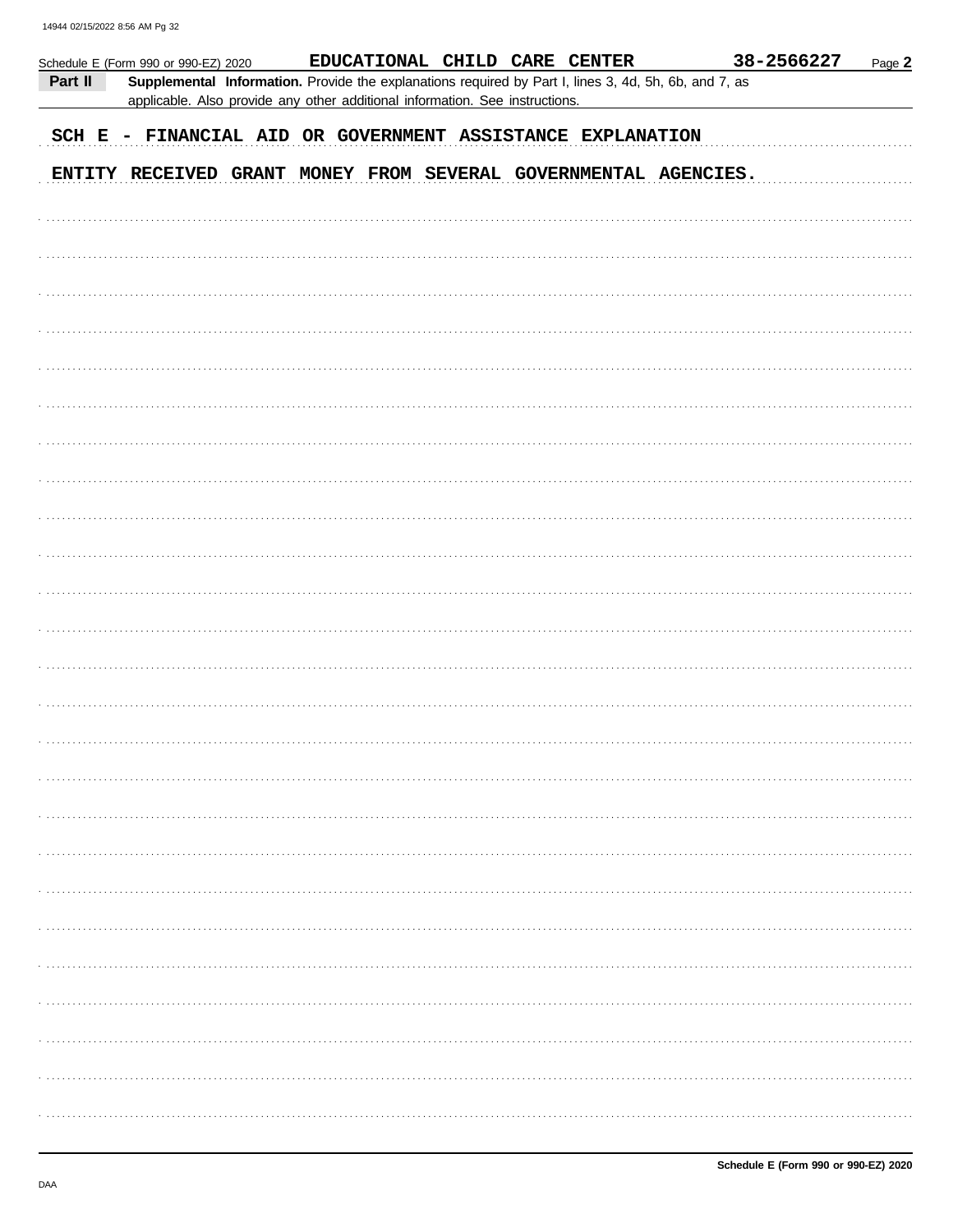**SCHEDULE O** (Form 990 or 990-EZ)

### Supplemental Information to Form 990 or 990-EZ

Complete to provide information for responses to specific questions on Form 990 or 990-EZ or to provide any additional information. u Attach to Form 990 or 990-EZ.

u Go to www.irs.gov/Form990 for the latest information.

2020

OMB No 1545-0047

Open to Public Inspection

### Department of the Treasury Internal Revenue Service Name of the organization

### EDUCATIONAL CHILD CARE CENTER

Employer identification number 38-2566227

FORM 990, PART VI, LINE 11B - ORGANIZATION'S PROCESS TO REVIEW FORM 990 EC3 FOLLOWS A STANDARD PROCESS TO ALLOW MEMBERS OF ITS GOVERNING BODY (BOARD OF DIRECTORS) TO REVIEW FORM 990 AND SIMILAR MANDATED/REGULATORY FORMS. EC3'S EXECUTIVE OFFICER PREPARES THE FORMS AND PRESENTS THEM TO THE BOARD PRIOR TO FILING. THIS PRESENTATION OCCURS EITHER AT A BOARD MEETING OR VIA SECURE CORRESPONDENCE. IF ANY BOARD MEMBER TAKES ISSUE WITH SOMETHING IN THE FILING, IT IS TAKEN UP AT THE NEXT SCHEDULED BOARD MEETING.

FORM 990, PART VI, LINE 12C - ENFORCEMENT OF CONFLICTS POLICY BUSINESS RELATIONSHIPS BETWEEN EC3 AND BOARD MEMBERS ARE DISCUSSED IN COMMITTEE, AND IF APPROVED, MUST BE SUBMITTED TO AND APPROVED BY THE FULL **BOARD** 

FORM 990, PART VI, LINE 15A - COMPENSATION PROCESS FOR TOP OFFICIAL FOR THE EXECUTIVE OFFICER, THE BOARD USES COMPARABILITY DATA AND PERFORMANCE OUTCOMES TO DETERMINE SALARY LEVEL.

FORM 990, PART VI, LINE 15B - COMPENSATION PROCESS FOR OFFICERS AND OTHER KEY EMPLOYEES, THE EXECUTIVE OFFICER USES COMPARABILITY DATA AND PERFORMANCE OUTCOMES TO DETERMINE SALARY LEVEL AND CHANGES.

FORM 990, PART VI, LINE 19 - GOVERNING DOCUMENTS DISCLOSURE EXPLANATION EC3 MAKES ITS GOVERNING DOCUMENTS, POLICIES, AND FINANCIAL STATEMENTS AVAILABLE TO THE PUBLIC ON ITS WEBSITE AND UPON WRITTEN OR VERBAL REQUEST.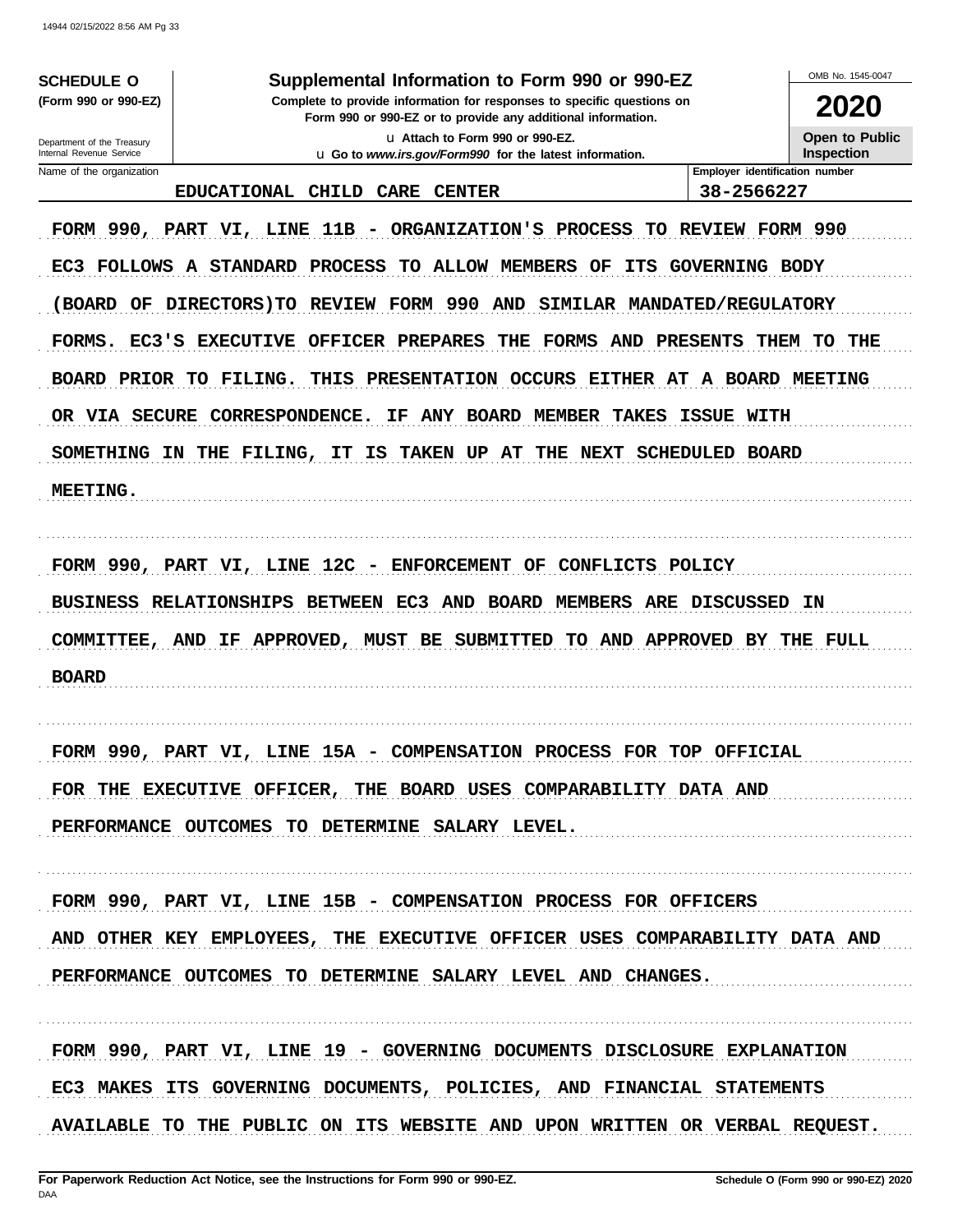14944 Educational Child Care Center 02/15/2022 8:56 AM

## 38-2566227 **Federal Asset Report** Page 1

FYE: 9/30/2021 **Form 990, Page 1**

| <b>15-year GDS Property:</b><br>54 Playground Replacements and Improvement 6/15/21<br>285<br>11,384<br>11,384 15 MQ S/L<br>0<br>285<br>$\overline{0}$<br>11,384<br>11,384<br>20-year GDS Property:<br>7/09/21<br>3,000<br>3,000 20 MQ S/L<br>0<br>19<br>56 Kitchen Cabinets<br>55<br>58<br>Ait Purifiers<br>7/31/21<br>8,820<br>20 MQ S/L<br>$\theta$<br>8,820<br>74<br>11,820<br>$\overline{0}$<br>11,820<br>25-year GDS Property:<br>55 Sign (Front of Building)<br>7/07/21<br>6,428<br>25 MQ S/L<br>0<br>27<br>6,428<br>8/25/21<br>57 Parking Lot (Tearout and Replace)<br>52,995<br>52,995<br>25 MQ S/L<br>$\theta$<br>265<br>$\mathbf{0}$<br>292<br>59,423<br>59,423<br><b>Other Depreciation:</b><br>Building (Malcolm X St)<br>6/19/06<br>303,750<br>303,750 39 MO S/L<br>121,046<br>7,788<br>1<br>2<br>Play Sense - Playground Clim<br>9,030<br>11/04/11<br>15,190<br>1,012<br>15.190 15 MO S/L<br>3<br>Tiger Room Renovation (Lion)<br>17,557<br>17,557 15 MO S/L<br>1,170<br>12/06/11<br>10,339<br>Parking Lot Resurfacing<br>6/09/15<br>15 MO S/L<br>360<br>4<br>5,400<br>5,400<br>1,920<br>Sold/Scrapped: 9/30/21<br>AC Compressor<br>7/13/15<br>10,265<br>15 MO S/L<br>684<br>5<br>10,265<br>3,593<br>Condenser Motor, Fuses<br>8/16/16<br>760<br>760 15 MO S/L<br>215<br>51<br>6<br>7/11/02<br>7<br>1,950<br>1,950<br>15 MO S/L<br>1,073<br>130<br>Fence<br>390<br>8<br>Parking Lot Repairs<br>7/13/12<br>3,895<br>$10$ MO S/L<br>3,213<br>3,895<br>Sold/Scrapped: 9/30/21<br>Lighting Upgrade<br>1/01/13<br>29,645<br>20 MO S/L<br>1,483<br>9<br>29,645<br>11,487<br>10<br>New TOP Roof System<br>6/01/14<br>73,028<br>73,028<br>2,434<br>30 MO S/L<br>15,417<br>Window Blinds<br>5/22/15<br>2,094<br>2,094<br>5 MO S/L<br>2,094<br>11<br>$\theta$<br>3,222<br>3,222<br>5 MO S/L<br>12<br>12/18/15<br>3,222<br>$\mathbf{0}$<br>Otter Room Conversion<br>1,644<br>13<br>Bear Room Sink<br>7/18/16<br>1,644<br>5 MO S/L<br>1,644<br>$\mathbf{0}$<br>2,539<br>2,539<br>14<br>9/13/16<br>5 MO S/L<br>2,031<br>508<br>Bear Room Carpet<br>1,876<br>15<br>9/13/16<br>9,382<br>9,382<br>5 MO S/L<br>7,506<br>Bear Room Tile<br>Office Improvement (Door)<br>5/16/17<br>610<br>610<br>10 MO S/L<br>61<br>16<br>203<br>234<br>17<br>10/11/17<br>1,170<br>1,170<br>5 MO S/L<br>702<br>Security System<br>18<br>EC3 Commercial Refrigerator<br>7/03/19<br>3,025<br>3,025<br>7 MO S/L<br>540<br>432<br>19<br>Boiler<br>1/12/07<br>4,000<br>4,000<br>15 MO S/L<br>3,658<br>267<br>20<br>Carpet<br>5/02/08<br>13,864<br>13,864<br>5 MO S/L<br>13,864<br>$\overline{0}$<br>21<br>Steam Air Compressor<br>10/31/08<br>2,500<br>2,500<br>15 MO S/L<br>1,986<br>167<br>78<br>28<br>Gym Door (External)<br>2,334<br>2,256<br>2/01/11<br>2,334<br>$10$ MO S/L<br>29<br>125<br>3,754<br>3,754 10 MO S/L<br>3,629<br>Sprinkler System<br>2/03/11<br>39 Playground Climber<br>$\overline{0}$<br>6/28/03<br>25,163<br>25,163 10 MO S/L<br>25,163<br>78,900<br>78,900 15 MO S/L<br>72,314<br>5,260<br>40<br>Boiler<br>1/01/07<br>42<br>Gym Mat<br>4/24/15<br>909<br>909<br>5 MO S/L<br>909<br>$\theta$<br>2 Infant Tables<br>6/10/15<br>1,102<br>1,102<br>5 MO S/L<br>43<br>1,102<br>$\boldsymbol{0}$<br>7/09/15<br>1,864<br>1,864<br>5 MO S/L<br>1,864<br>$\boldsymbol{0}$<br>44<br>New Buggies<br>7/12/15<br>1,500<br>1,500<br>5 MO S/L<br>1,500<br>$\boldsymbol{0}$<br>45<br>PA System<br>8/19/15<br>5 MO S/L<br>47<br>Office Furniture<br>2,721<br>2,721<br>2,721<br>$\boldsymbol{0}$<br>576<br>Refrigerator, dishwasher<br>8/05/16<br>3,456<br>3,456<br>5 MO S/L<br>49<br>2,880<br>5 MO S/L<br>9/28/16<br>304<br>304<br>61<br>50<br>Otter Room Changing<br>243<br>2/28/17<br>2,810<br>2,810<br>5 MO S/L<br>2,014<br>562<br>51<br>IPad Mini $(12)$<br>5/04/17<br>397<br>5 MO S/L<br>79<br>52<br>Stack Chairs (12)<br>397<br>271<br>53<br>Land (Malcolm X St)<br>6/19/06<br>33,750<br>33,750<br>$\mathbf{0}$<br>$0 -$ Land<br>0<br><b>Total Other Depreciation</b><br>664,454<br>331,649<br>25,788<br>664,454<br><b>Total ACRS and Other Depreciation</b><br>664,454<br>331,649<br>25,788<br>664,454 | Asset | Description | Date<br>In Service | Cost | Bus Sec<br>%<br>179 Bonus | Basis<br>for Depr | PerConv Meth | Prior | Current |
|-----------------------------------------------------------------------------------------------------------------------------------------------------------------------------------------------------------------------------------------------------------------------------------------------------------------------------------------------------------------------------------------------------------------------------------------------------------------------------------------------------------------------------------------------------------------------------------------------------------------------------------------------------------------------------------------------------------------------------------------------------------------------------------------------------------------------------------------------------------------------------------------------------------------------------------------------------------------------------------------------------------------------------------------------------------------------------------------------------------------------------------------------------------------------------------------------------------------------------------------------------------------------------------------------------------------------------------------------------------------------------------------------------------------------------------------------------------------------------------------------------------------------------------------------------------------------------------------------------------------------------------------------------------------------------------------------------------------------------------------------------------------------------------------------------------------------------------------------------------------------------------------------------------------------------------------------------------------------------------------------------------------------------------------------------------------------------------------------------------------------------------------------------------------------------------------------------------------------------------------------------------------------------------------------------------------------------------------------------------------------------------------------------------------------------------------------------------------------------------------------------------------------------------------------------------------------------------------------------------------------------------------------------------------------------------------------------------------------------------------------------------------------------------------------------------------------------------------------------------------------------------------------------------------------------------------------------------------------------------------------------------------------------------------------------------------------------------------------------------------------------------------------------------------------------------------------------------------------------------------------------------------------------------------------------------------------------------------------------------------------------------------------------------------------------------------------------------------------------------------------------------------------------------------------------------------------------------------------------------------------------------------------------------------------------------------------------------------------------------------------------------------------------------------------------------------------------------------------------------------------------------------------------------------------------------------------------------------------------------------------------------------------------------------------------------------------------------------------|-------|-------------|--------------------|------|---------------------------|-------------------|--------------|-------|---------|
|                                                                                                                                                                                                                                                                                                                                                                                                                                                                                                                                                                                                                                                                                                                                                                                                                                                                                                                                                                                                                                                                                                                                                                                                                                                                                                                                                                                                                                                                                                                                                                                                                                                                                                                                                                                                                                                                                                                                                                                                                                                                                                                                                                                                                                                                                                                                                                                                                                                                                                                                                                                                                                                                                                                                                                                                                                                                                                                                                                                                                                                                                                                                                                                                                                                                                                                                                                                                                                                                                                                                                                                                                                                                                                                                                                                                                                                                                                                                                                                                                                                                                               |       |             |                    |      |                           |                   |              |       |         |
|                                                                                                                                                                                                                                                                                                                                                                                                                                                                                                                                                                                                                                                                                                                                                                                                                                                                                                                                                                                                                                                                                                                                                                                                                                                                                                                                                                                                                                                                                                                                                                                                                                                                                                                                                                                                                                                                                                                                                                                                                                                                                                                                                                                                                                                                                                                                                                                                                                                                                                                                                                                                                                                                                                                                                                                                                                                                                                                                                                                                                                                                                                                                                                                                                                                                                                                                                                                                                                                                                                                                                                                                                                                                                                                                                                                                                                                                                                                                                                                                                                                                                               |       |             |                    |      |                           |                   |              |       |         |
|                                                                                                                                                                                                                                                                                                                                                                                                                                                                                                                                                                                                                                                                                                                                                                                                                                                                                                                                                                                                                                                                                                                                                                                                                                                                                                                                                                                                                                                                                                                                                                                                                                                                                                                                                                                                                                                                                                                                                                                                                                                                                                                                                                                                                                                                                                                                                                                                                                                                                                                                                                                                                                                                                                                                                                                                                                                                                                                                                                                                                                                                                                                                                                                                                                                                                                                                                                                                                                                                                                                                                                                                                                                                                                                                                                                                                                                                                                                                                                                                                                                                                               |       |             |                    |      |                           |                   |              |       |         |
|                                                                                                                                                                                                                                                                                                                                                                                                                                                                                                                                                                                                                                                                                                                                                                                                                                                                                                                                                                                                                                                                                                                                                                                                                                                                                                                                                                                                                                                                                                                                                                                                                                                                                                                                                                                                                                                                                                                                                                                                                                                                                                                                                                                                                                                                                                                                                                                                                                                                                                                                                                                                                                                                                                                                                                                                                                                                                                                                                                                                                                                                                                                                                                                                                                                                                                                                                                                                                                                                                                                                                                                                                                                                                                                                                                                                                                                                                                                                                                                                                                                                                               |       |             |                    |      |                           |                   |              |       |         |
|                                                                                                                                                                                                                                                                                                                                                                                                                                                                                                                                                                                                                                                                                                                                                                                                                                                                                                                                                                                                                                                                                                                                                                                                                                                                                                                                                                                                                                                                                                                                                                                                                                                                                                                                                                                                                                                                                                                                                                                                                                                                                                                                                                                                                                                                                                                                                                                                                                                                                                                                                                                                                                                                                                                                                                                                                                                                                                                                                                                                                                                                                                                                                                                                                                                                                                                                                                                                                                                                                                                                                                                                                                                                                                                                                                                                                                                                                                                                                                                                                                                                                               |       |             |                    |      |                           |                   |              |       |         |
|                                                                                                                                                                                                                                                                                                                                                                                                                                                                                                                                                                                                                                                                                                                                                                                                                                                                                                                                                                                                                                                                                                                                                                                                                                                                                                                                                                                                                                                                                                                                                                                                                                                                                                                                                                                                                                                                                                                                                                                                                                                                                                                                                                                                                                                                                                                                                                                                                                                                                                                                                                                                                                                                                                                                                                                                                                                                                                                                                                                                                                                                                                                                                                                                                                                                                                                                                                                                                                                                                                                                                                                                                                                                                                                                                                                                                                                                                                                                                                                                                                                                                               |       |             |                    |      |                           |                   |              |       |         |
|                                                                                                                                                                                                                                                                                                                                                                                                                                                                                                                                                                                                                                                                                                                                                                                                                                                                                                                                                                                                                                                                                                                                                                                                                                                                                                                                                                                                                                                                                                                                                                                                                                                                                                                                                                                                                                                                                                                                                                                                                                                                                                                                                                                                                                                                                                                                                                                                                                                                                                                                                                                                                                                                                                                                                                                                                                                                                                                                                                                                                                                                                                                                                                                                                                                                                                                                                                                                                                                                                                                                                                                                                                                                                                                                                                                                                                                                                                                                                                                                                                                                                               |       |             |                    |      |                           |                   |              |       |         |
|                                                                                                                                                                                                                                                                                                                                                                                                                                                                                                                                                                                                                                                                                                                                                                                                                                                                                                                                                                                                                                                                                                                                                                                                                                                                                                                                                                                                                                                                                                                                                                                                                                                                                                                                                                                                                                                                                                                                                                                                                                                                                                                                                                                                                                                                                                                                                                                                                                                                                                                                                                                                                                                                                                                                                                                                                                                                                                                                                                                                                                                                                                                                                                                                                                                                                                                                                                                                                                                                                                                                                                                                                                                                                                                                                                                                                                                                                                                                                                                                                                                                                               |       |             |                    |      |                           |                   |              |       |         |
|                                                                                                                                                                                                                                                                                                                                                                                                                                                                                                                                                                                                                                                                                                                                                                                                                                                                                                                                                                                                                                                                                                                                                                                                                                                                                                                                                                                                                                                                                                                                                                                                                                                                                                                                                                                                                                                                                                                                                                                                                                                                                                                                                                                                                                                                                                                                                                                                                                                                                                                                                                                                                                                                                                                                                                                                                                                                                                                                                                                                                                                                                                                                                                                                                                                                                                                                                                                                                                                                                                                                                                                                                                                                                                                                                                                                                                                                                                                                                                                                                                                                                               |       |             |                    |      |                           |                   |              |       |         |
|                                                                                                                                                                                                                                                                                                                                                                                                                                                                                                                                                                                                                                                                                                                                                                                                                                                                                                                                                                                                                                                                                                                                                                                                                                                                                                                                                                                                                                                                                                                                                                                                                                                                                                                                                                                                                                                                                                                                                                                                                                                                                                                                                                                                                                                                                                                                                                                                                                                                                                                                                                                                                                                                                                                                                                                                                                                                                                                                                                                                                                                                                                                                                                                                                                                                                                                                                                                                                                                                                                                                                                                                                                                                                                                                                                                                                                                                                                                                                                                                                                                                                               |       |             |                    |      |                           |                   |              |       |         |
|                                                                                                                                                                                                                                                                                                                                                                                                                                                                                                                                                                                                                                                                                                                                                                                                                                                                                                                                                                                                                                                                                                                                                                                                                                                                                                                                                                                                                                                                                                                                                                                                                                                                                                                                                                                                                                                                                                                                                                                                                                                                                                                                                                                                                                                                                                                                                                                                                                                                                                                                                                                                                                                                                                                                                                                                                                                                                                                                                                                                                                                                                                                                                                                                                                                                                                                                                                                                                                                                                                                                                                                                                                                                                                                                                                                                                                                                                                                                                                                                                                                                                               |       |             |                    |      |                           |                   |              |       |         |
|                                                                                                                                                                                                                                                                                                                                                                                                                                                                                                                                                                                                                                                                                                                                                                                                                                                                                                                                                                                                                                                                                                                                                                                                                                                                                                                                                                                                                                                                                                                                                                                                                                                                                                                                                                                                                                                                                                                                                                                                                                                                                                                                                                                                                                                                                                                                                                                                                                                                                                                                                                                                                                                                                                                                                                                                                                                                                                                                                                                                                                                                                                                                                                                                                                                                                                                                                                                                                                                                                                                                                                                                                                                                                                                                                                                                                                                                                                                                                                                                                                                                                               |       |             |                    |      |                           |                   |              |       |         |
|                                                                                                                                                                                                                                                                                                                                                                                                                                                                                                                                                                                                                                                                                                                                                                                                                                                                                                                                                                                                                                                                                                                                                                                                                                                                                                                                                                                                                                                                                                                                                                                                                                                                                                                                                                                                                                                                                                                                                                                                                                                                                                                                                                                                                                                                                                                                                                                                                                                                                                                                                                                                                                                                                                                                                                                                                                                                                                                                                                                                                                                                                                                                                                                                                                                                                                                                                                                                                                                                                                                                                                                                                                                                                                                                                                                                                                                                                                                                                                                                                                                                                               |       |             |                    |      |                           |                   |              |       |         |
|                                                                                                                                                                                                                                                                                                                                                                                                                                                                                                                                                                                                                                                                                                                                                                                                                                                                                                                                                                                                                                                                                                                                                                                                                                                                                                                                                                                                                                                                                                                                                                                                                                                                                                                                                                                                                                                                                                                                                                                                                                                                                                                                                                                                                                                                                                                                                                                                                                                                                                                                                                                                                                                                                                                                                                                                                                                                                                                                                                                                                                                                                                                                                                                                                                                                                                                                                                                                                                                                                                                                                                                                                                                                                                                                                                                                                                                                                                                                                                                                                                                                                               |       |             |                    |      |                           |                   |              |       |         |
|                                                                                                                                                                                                                                                                                                                                                                                                                                                                                                                                                                                                                                                                                                                                                                                                                                                                                                                                                                                                                                                                                                                                                                                                                                                                                                                                                                                                                                                                                                                                                                                                                                                                                                                                                                                                                                                                                                                                                                                                                                                                                                                                                                                                                                                                                                                                                                                                                                                                                                                                                                                                                                                                                                                                                                                                                                                                                                                                                                                                                                                                                                                                                                                                                                                                                                                                                                                                                                                                                                                                                                                                                                                                                                                                                                                                                                                                                                                                                                                                                                                                                               |       |             |                    |      |                           |                   |              |       |         |
|                                                                                                                                                                                                                                                                                                                                                                                                                                                                                                                                                                                                                                                                                                                                                                                                                                                                                                                                                                                                                                                                                                                                                                                                                                                                                                                                                                                                                                                                                                                                                                                                                                                                                                                                                                                                                                                                                                                                                                                                                                                                                                                                                                                                                                                                                                                                                                                                                                                                                                                                                                                                                                                                                                                                                                                                                                                                                                                                                                                                                                                                                                                                                                                                                                                                                                                                                                                                                                                                                                                                                                                                                                                                                                                                                                                                                                                                                                                                                                                                                                                                                               |       |             |                    |      |                           |                   |              |       |         |
|                                                                                                                                                                                                                                                                                                                                                                                                                                                                                                                                                                                                                                                                                                                                                                                                                                                                                                                                                                                                                                                                                                                                                                                                                                                                                                                                                                                                                                                                                                                                                                                                                                                                                                                                                                                                                                                                                                                                                                                                                                                                                                                                                                                                                                                                                                                                                                                                                                                                                                                                                                                                                                                                                                                                                                                                                                                                                                                                                                                                                                                                                                                                                                                                                                                                                                                                                                                                                                                                                                                                                                                                                                                                                                                                                                                                                                                                                                                                                                                                                                                                                               |       |             |                    |      |                           |                   |              |       |         |
|                                                                                                                                                                                                                                                                                                                                                                                                                                                                                                                                                                                                                                                                                                                                                                                                                                                                                                                                                                                                                                                                                                                                                                                                                                                                                                                                                                                                                                                                                                                                                                                                                                                                                                                                                                                                                                                                                                                                                                                                                                                                                                                                                                                                                                                                                                                                                                                                                                                                                                                                                                                                                                                                                                                                                                                                                                                                                                                                                                                                                                                                                                                                                                                                                                                                                                                                                                                                                                                                                                                                                                                                                                                                                                                                                                                                                                                                                                                                                                                                                                                                                               |       |             |                    |      |                           |                   |              |       |         |
|                                                                                                                                                                                                                                                                                                                                                                                                                                                                                                                                                                                                                                                                                                                                                                                                                                                                                                                                                                                                                                                                                                                                                                                                                                                                                                                                                                                                                                                                                                                                                                                                                                                                                                                                                                                                                                                                                                                                                                                                                                                                                                                                                                                                                                                                                                                                                                                                                                                                                                                                                                                                                                                                                                                                                                                                                                                                                                                                                                                                                                                                                                                                                                                                                                                                                                                                                                                                                                                                                                                                                                                                                                                                                                                                                                                                                                                                                                                                                                                                                                                                                               |       |             |                    |      |                           |                   |              |       |         |
|                                                                                                                                                                                                                                                                                                                                                                                                                                                                                                                                                                                                                                                                                                                                                                                                                                                                                                                                                                                                                                                                                                                                                                                                                                                                                                                                                                                                                                                                                                                                                                                                                                                                                                                                                                                                                                                                                                                                                                                                                                                                                                                                                                                                                                                                                                                                                                                                                                                                                                                                                                                                                                                                                                                                                                                                                                                                                                                                                                                                                                                                                                                                                                                                                                                                                                                                                                                                                                                                                                                                                                                                                                                                                                                                                                                                                                                                                                                                                                                                                                                                                               |       |             |                    |      |                           |                   |              |       |         |
|                                                                                                                                                                                                                                                                                                                                                                                                                                                                                                                                                                                                                                                                                                                                                                                                                                                                                                                                                                                                                                                                                                                                                                                                                                                                                                                                                                                                                                                                                                                                                                                                                                                                                                                                                                                                                                                                                                                                                                                                                                                                                                                                                                                                                                                                                                                                                                                                                                                                                                                                                                                                                                                                                                                                                                                                                                                                                                                                                                                                                                                                                                                                                                                                                                                                                                                                                                                                                                                                                                                                                                                                                                                                                                                                                                                                                                                                                                                                                                                                                                                                                               |       |             |                    |      |                           |                   |              |       |         |
|                                                                                                                                                                                                                                                                                                                                                                                                                                                                                                                                                                                                                                                                                                                                                                                                                                                                                                                                                                                                                                                                                                                                                                                                                                                                                                                                                                                                                                                                                                                                                                                                                                                                                                                                                                                                                                                                                                                                                                                                                                                                                                                                                                                                                                                                                                                                                                                                                                                                                                                                                                                                                                                                                                                                                                                                                                                                                                                                                                                                                                                                                                                                                                                                                                                                                                                                                                                                                                                                                                                                                                                                                                                                                                                                                                                                                                                                                                                                                                                                                                                                                               |       |             |                    |      |                           |                   |              |       |         |
|                                                                                                                                                                                                                                                                                                                                                                                                                                                                                                                                                                                                                                                                                                                                                                                                                                                                                                                                                                                                                                                                                                                                                                                                                                                                                                                                                                                                                                                                                                                                                                                                                                                                                                                                                                                                                                                                                                                                                                                                                                                                                                                                                                                                                                                                                                                                                                                                                                                                                                                                                                                                                                                                                                                                                                                                                                                                                                                                                                                                                                                                                                                                                                                                                                                                                                                                                                                                                                                                                                                                                                                                                                                                                                                                                                                                                                                                                                                                                                                                                                                                                               |       |             |                    |      |                           |                   |              |       |         |
|                                                                                                                                                                                                                                                                                                                                                                                                                                                                                                                                                                                                                                                                                                                                                                                                                                                                                                                                                                                                                                                                                                                                                                                                                                                                                                                                                                                                                                                                                                                                                                                                                                                                                                                                                                                                                                                                                                                                                                                                                                                                                                                                                                                                                                                                                                                                                                                                                                                                                                                                                                                                                                                                                                                                                                                                                                                                                                                                                                                                                                                                                                                                                                                                                                                                                                                                                                                                                                                                                                                                                                                                                                                                                                                                                                                                                                                                                                                                                                                                                                                                                               |       |             |                    |      |                           |                   |              |       |         |
|                                                                                                                                                                                                                                                                                                                                                                                                                                                                                                                                                                                                                                                                                                                                                                                                                                                                                                                                                                                                                                                                                                                                                                                                                                                                                                                                                                                                                                                                                                                                                                                                                                                                                                                                                                                                                                                                                                                                                                                                                                                                                                                                                                                                                                                                                                                                                                                                                                                                                                                                                                                                                                                                                                                                                                                                                                                                                                                                                                                                                                                                                                                                                                                                                                                                                                                                                                                                                                                                                                                                                                                                                                                                                                                                                                                                                                                                                                                                                                                                                                                                                               |       |             |                    |      |                           |                   |              |       |         |
|                                                                                                                                                                                                                                                                                                                                                                                                                                                                                                                                                                                                                                                                                                                                                                                                                                                                                                                                                                                                                                                                                                                                                                                                                                                                                                                                                                                                                                                                                                                                                                                                                                                                                                                                                                                                                                                                                                                                                                                                                                                                                                                                                                                                                                                                                                                                                                                                                                                                                                                                                                                                                                                                                                                                                                                                                                                                                                                                                                                                                                                                                                                                                                                                                                                                                                                                                                                                                                                                                                                                                                                                                                                                                                                                                                                                                                                                                                                                                                                                                                                                                               |       |             |                    |      |                           |                   |              |       |         |
|                                                                                                                                                                                                                                                                                                                                                                                                                                                                                                                                                                                                                                                                                                                                                                                                                                                                                                                                                                                                                                                                                                                                                                                                                                                                                                                                                                                                                                                                                                                                                                                                                                                                                                                                                                                                                                                                                                                                                                                                                                                                                                                                                                                                                                                                                                                                                                                                                                                                                                                                                                                                                                                                                                                                                                                                                                                                                                                                                                                                                                                                                                                                                                                                                                                                                                                                                                                                                                                                                                                                                                                                                                                                                                                                                                                                                                                                                                                                                                                                                                                                                               |       |             |                    |      |                           |                   |              |       |         |
|                                                                                                                                                                                                                                                                                                                                                                                                                                                                                                                                                                                                                                                                                                                                                                                                                                                                                                                                                                                                                                                                                                                                                                                                                                                                                                                                                                                                                                                                                                                                                                                                                                                                                                                                                                                                                                                                                                                                                                                                                                                                                                                                                                                                                                                                                                                                                                                                                                                                                                                                                                                                                                                                                                                                                                                                                                                                                                                                                                                                                                                                                                                                                                                                                                                                                                                                                                                                                                                                                                                                                                                                                                                                                                                                                                                                                                                                                                                                                                                                                                                                                               |       |             |                    |      |                           |                   |              |       |         |
|                                                                                                                                                                                                                                                                                                                                                                                                                                                                                                                                                                                                                                                                                                                                                                                                                                                                                                                                                                                                                                                                                                                                                                                                                                                                                                                                                                                                                                                                                                                                                                                                                                                                                                                                                                                                                                                                                                                                                                                                                                                                                                                                                                                                                                                                                                                                                                                                                                                                                                                                                                                                                                                                                                                                                                                                                                                                                                                                                                                                                                                                                                                                                                                                                                                                                                                                                                                                                                                                                                                                                                                                                                                                                                                                                                                                                                                                                                                                                                                                                                                                                               |       |             |                    |      |                           |                   |              |       |         |
|                                                                                                                                                                                                                                                                                                                                                                                                                                                                                                                                                                                                                                                                                                                                                                                                                                                                                                                                                                                                                                                                                                                                                                                                                                                                                                                                                                                                                                                                                                                                                                                                                                                                                                                                                                                                                                                                                                                                                                                                                                                                                                                                                                                                                                                                                                                                                                                                                                                                                                                                                                                                                                                                                                                                                                                                                                                                                                                                                                                                                                                                                                                                                                                                                                                                                                                                                                                                                                                                                                                                                                                                                                                                                                                                                                                                                                                                                                                                                                                                                                                                                               |       |             |                    |      |                           |                   |              |       |         |
|                                                                                                                                                                                                                                                                                                                                                                                                                                                                                                                                                                                                                                                                                                                                                                                                                                                                                                                                                                                                                                                                                                                                                                                                                                                                                                                                                                                                                                                                                                                                                                                                                                                                                                                                                                                                                                                                                                                                                                                                                                                                                                                                                                                                                                                                                                                                                                                                                                                                                                                                                                                                                                                                                                                                                                                                                                                                                                                                                                                                                                                                                                                                                                                                                                                                                                                                                                                                                                                                                                                                                                                                                                                                                                                                                                                                                                                                                                                                                                                                                                                                                               |       |             |                    |      |                           |                   |              |       |         |
|                                                                                                                                                                                                                                                                                                                                                                                                                                                                                                                                                                                                                                                                                                                                                                                                                                                                                                                                                                                                                                                                                                                                                                                                                                                                                                                                                                                                                                                                                                                                                                                                                                                                                                                                                                                                                                                                                                                                                                                                                                                                                                                                                                                                                                                                                                                                                                                                                                                                                                                                                                                                                                                                                                                                                                                                                                                                                                                                                                                                                                                                                                                                                                                                                                                                                                                                                                                                                                                                                                                                                                                                                                                                                                                                                                                                                                                                                                                                                                                                                                                                                               |       |             |                    |      |                           |                   |              |       |         |
|                                                                                                                                                                                                                                                                                                                                                                                                                                                                                                                                                                                                                                                                                                                                                                                                                                                                                                                                                                                                                                                                                                                                                                                                                                                                                                                                                                                                                                                                                                                                                                                                                                                                                                                                                                                                                                                                                                                                                                                                                                                                                                                                                                                                                                                                                                                                                                                                                                                                                                                                                                                                                                                                                                                                                                                                                                                                                                                                                                                                                                                                                                                                                                                                                                                                                                                                                                                                                                                                                                                                                                                                                                                                                                                                                                                                                                                                                                                                                                                                                                                                                               |       |             |                    |      |                           |                   |              |       |         |
|                                                                                                                                                                                                                                                                                                                                                                                                                                                                                                                                                                                                                                                                                                                                                                                                                                                                                                                                                                                                                                                                                                                                                                                                                                                                                                                                                                                                                                                                                                                                                                                                                                                                                                                                                                                                                                                                                                                                                                                                                                                                                                                                                                                                                                                                                                                                                                                                                                                                                                                                                                                                                                                                                                                                                                                                                                                                                                                                                                                                                                                                                                                                                                                                                                                                                                                                                                                                                                                                                                                                                                                                                                                                                                                                                                                                                                                                                                                                                                                                                                                                                               |       |             |                    |      |                           |                   |              |       |         |
|                                                                                                                                                                                                                                                                                                                                                                                                                                                                                                                                                                                                                                                                                                                                                                                                                                                                                                                                                                                                                                                                                                                                                                                                                                                                                                                                                                                                                                                                                                                                                                                                                                                                                                                                                                                                                                                                                                                                                                                                                                                                                                                                                                                                                                                                                                                                                                                                                                                                                                                                                                                                                                                                                                                                                                                                                                                                                                                                                                                                                                                                                                                                                                                                                                                                                                                                                                                                                                                                                                                                                                                                                                                                                                                                                                                                                                                                                                                                                                                                                                                                                               |       |             |                    |      |                           |                   |              |       |         |
|                                                                                                                                                                                                                                                                                                                                                                                                                                                                                                                                                                                                                                                                                                                                                                                                                                                                                                                                                                                                                                                                                                                                                                                                                                                                                                                                                                                                                                                                                                                                                                                                                                                                                                                                                                                                                                                                                                                                                                                                                                                                                                                                                                                                                                                                                                                                                                                                                                                                                                                                                                                                                                                                                                                                                                                                                                                                                                                                                                                                                                                                                                                                                                                                                                                                                                                                                                                                                                                                                                                                                                                                                                                                                                                                                                                                                                                                                                                                                                                                                                                                                               |       |             |                    |      |                           |                   |              |       |         |
|                                                                                                                                                                                                                                                                                                                                                                                                                                                                                                                                                                                                                                                                                                                                                                                                                                                                                                                                                                                                                                                                                                                                                                                                                                                                                                                                                                                                                                                                                                                                                                                                                                                                                                                                                                                                                                                                                                                                                                                                                                                                                                                                                                                                                                                                                                                                                                                                                                                                                                                                                                                                                                                                                                                                                                                                                                                                                                                                                                                                                                                                                                                                                                                                                                                                                                                                                                                                                                                                                                                                                                                                                                                                                                                                                                                                                                                                                                                                                                                                                                                                                               |       |             |                    |      |                           |                   |              |       |         |
|                                                                                                                                                                                                                                                                                                                                                                                                                                                                                                                                                                                                                                                                                                                                                                                                                                                                                                                                                                                                                                                                                                                                                                                                                                                                                                                                                                                                                                                                                                                                                                                                                                                                                                                                                                                                                                                                                                                                                                                                                                                                                                                                                                                                                                                                                                                                                                                                                                                                                                                                                                                                                                                                                                                                                                                                                                                                                                                                                                                                                                                                                                                                                                                                                                                                                                                                                                                                                                                                                                                                                                                                                                                                                                                                                                                                                                                                                                                                                                                                                                                                                               |       |             |                    |      |                           |                   |              |       |         |
|                                                                                                                                                                                                                                                                                                                                                                                                                                                                                                                                                                                                                                                                                                                                                                                                                                                                                                                                                                                                                                                                                                                                                                                                                                                                                                                                                                                                                                                                                                                                                                                                                                                                                                                                                                                                                                                                                                                                                                                                                                                                                                                                                                                                                                                                                                                                                                                                                                                                                                                                                                                                                                                                                                                                                                                                                                                                                                                                                                                                                                                                                                                                                                                                                                                                                                                                                                                                                                                                                                                                                                                                                                                                                                                                                                                                                                                                                                                                                                                                                                                                                               |       |             |                    |      |                           |                   |              |       |         |
|                                                                                                                                                                                                                                                                                                                                                                                                                                                                                                                                                                                                                                                                                                                                                                                                                                                                                                                                                                                                                                                                                                                                                                                                                                                                                                                                                                                                                                                                                                                                                                                                                                                                                                                                                                                                                                                                                                                                                                                                                                                                                                                                                                                                                                                                                                                                                                                                                                                                                                                                                                                                                                                                                                                                                                                                                                                                                                                                                                                                                                                                                                                                                                                                                                                                                                                                                                                                                                                                                                                                                                                                                                                                                                                                                                                                                                                                                                                                                                                                                                                                                               |       |             |                    |      |                           |                   |              |       |         |
|                                                                                                                                                                                                                                                                                                                                                                                                                                                                                                                                                                                                                                                                                                                                                                                                                                                                                                                                                                                                                                                                                                                                                                                                                                                                                                                                                                                                                                                                                                                                                                                                                                                                                                                                                                                                                                                                                                                                                                                                                                                                                                                                                                                                                                                                                                                                                                                                                                                                                                                                                                                                                                                                                                                                                                                                                                                                                                                                                                                                                                                                                                                                                                                                                                                                                                                                                                                                                                                                                                                                                                                                                                                                                                                                                                                                                                                                                                                                                                                                                                                                                               |       |             |                    |      |                           |                   |              |       |         |
|                                                                                                                                                                                                                                                                                                                                                                                                                                                                                                                                                                                                                                                                                                                                                                                                                                                                                                                                                                                                                                                                                                                                                                                                                                                                                                                                                                                                                                                                                                                                                                                                                                                                                                                                                                                                                                                                                                                                                                                                                                                                                                                                                                                                                                                                                                                                                                                                                                                                                                                                                                                                                                                                                                                                                                                                                                                                                                                                                                                                                                                                                                                                                                                                                                                                                                                                                                                                                                                                                                                                                                                                                                                                                                                                                                                                                                                                                                                                                                                                                                                                                               |       |             |                    |      |                           |                   |              |       |         |
|                                                                                                                                                                                                                                                                                                                                                                                                                                                                                                                                                                                                                                                                                                                                                                                                                                                                                                                                                                                                                                                                                                                                                                                                                                                                                                                                                                                                                                                                                                                                                                                                                                                                                                                                                                                                                                                                                                                                                                                                                                                                                                                                                                                                                                                                                                                                                                                                                                                                                                                                                                                                                                                                                                                                                                                                                                                                                                                                                                                                                                                                                                                                                                                                                                                                                                                                                                                                                                                                                                                                                                                                                                                                                                                                                                                                                                                                                                                                                                                                                                                                                               |       |             |                    |      |                           |                   |              |       |         |
|                                                                                                                                                                                                                                                                                                                                                                                                                                                                                                                                                                                                                                                                                                                                                                                                                                                                                                                                                                                                                                                                                                                                                                                                                                                                                                                                                                                                                                                                                                                                                                                                                                                                                                                                                                                                                                                                                                                                                                                                                                                                                                                                                                                                                                                                                                                                                                                                                                                                                                                                                                                                                                                                                                                                                                                                                                                                                                                                                                                                                                                                                                                                                                                                                                                                                                                                                                                                                                                                                                                                                                                                                                                                                                                                                                                                                                                                                                                                                                                                                                                                                               |       |             |                    |      |                           |                   |              |       |         |
|                                                                                                                                                                                                                                                                                                                                                                                                                                                                                                                                                                                                                                                                                                                                                                                                                                                                                                                                                                                                                                                                                                                                                                                                                                                                                                                                                                                                                                                                                                                                                                                                                                                                                                                                                                                                                                                                                                                                                                                                                                                                                                                                                                                                                                                                                                                                                                                                                                                                                                                                                                                                                                                                                                                                                                                                                                                                                                                                                                                                                                                                                                                                                                                                                                                                                                                                                                                                                                                                                                                                                                                                                                                                                                                                                                                                                                                                                                                                                                                                                                                                                               |       |             |                    |      |                           |                   |              |       |         |
|                                                                                                                                                                                                                                                                                                                                                                                                                                                                                                                                                                                                                                                                                                                                                                                                                                                                                                                                                                                                                                                                                                                                                                                                                                                                                                                                                                                                                                                                                                                                                                                                                                                                                                                                                                                                                                                                                                                                                                                                                                                                                                                                                                                                                                                                                                                                                                                                                                                                                                                                                                                                                                                                                                                                                                                                                                                                                                                                                                                                                                                                                                                                                                                                                                                                                                                                                                                                                                                                                                                                                                                                                                                                                                                                                                                                                                                                                                                                                                                                                                                                                               |       |             |                    |      |                           |                   |              |       |         |
|                                                                                                                                                                                                                                                                                                                                                                                                                                                                                                                                                                                                                                                                                                                                                                                                                                                                                                                                                                                                                                                                                                                                                                                                                                                                                                                                                                                                                                                                                                                                                                                                                                                                                                                                                                                                                                                                                                                                                                                                                                                                                                                                                                                                                                                                                                                                                                                                                                                                                                                                                                                                                                                                                                                                                                                                                                                                                                                                                                                                                                                                                                                                                                                                                                                                                                                                                                                                                                                                                                                                                                                                                                                                                                                                                                                                                                                                                                                                                                                                                                                                                               |       |             |                    |      |                           |                   |              |       |         |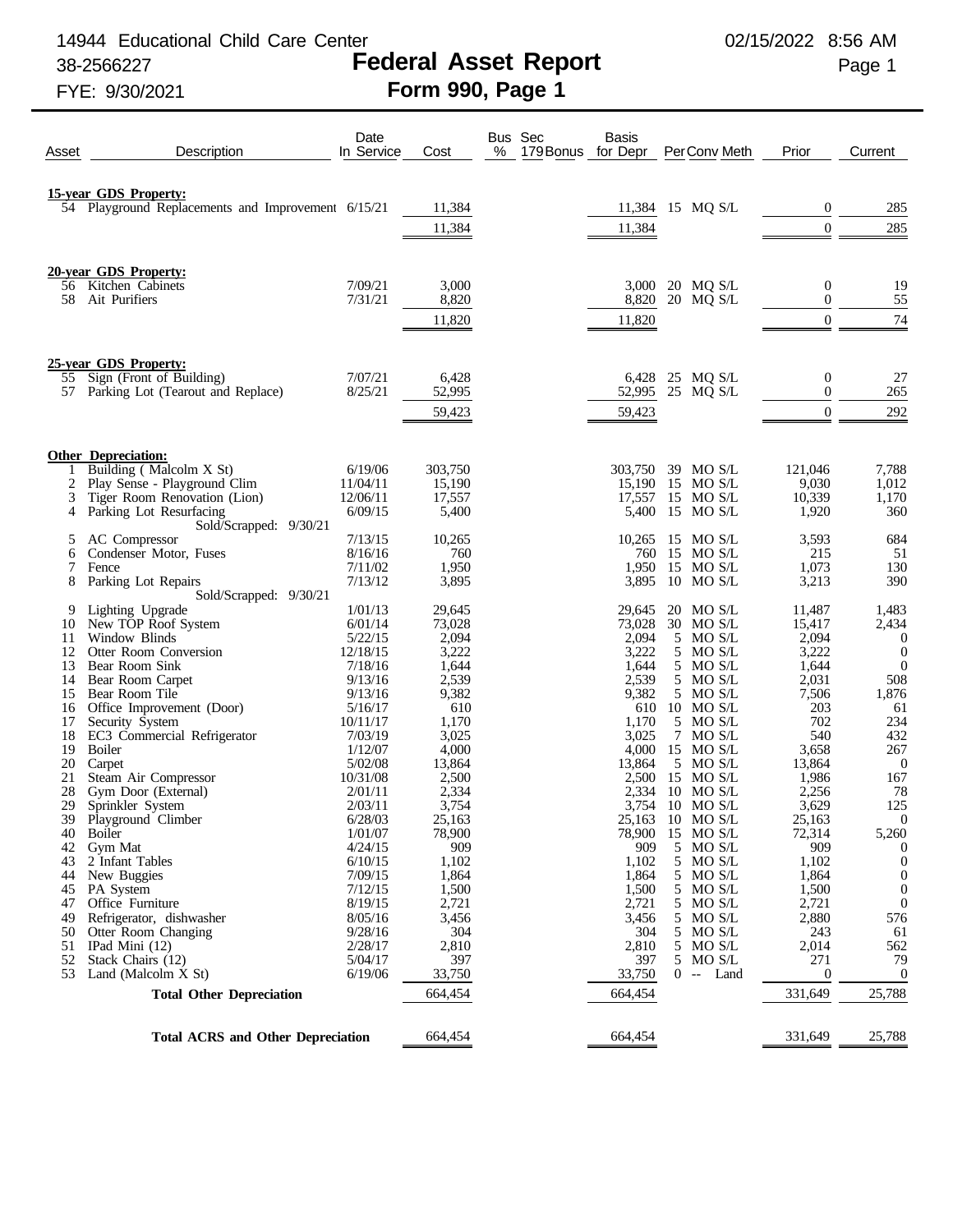14944 Educational Child Care Center 02/15/2022 8:56 AM

## 38-2566227 **Federal Asset Report** Page 2 FYE: 9/30/2021 **Form 990, Page 1**

## Date Bus Sec Basis<br>In Service Cost % 179Bonus for Dep Asset \_\_\_\_\_\_\_\_\_\_\_\_Description \_\_\_\_\_\_\_\_\_\_\_\_\_ In Service Cost \_\_\_ % 179Bonus for Depr PerConv Meth \_\_Prior \_\_ Current **Grand Totals** 26,439 26,439 2747,081 747,081 26,439 26,439 26,439 **Less: Dispositions and Transfers** 9,295 9,295 9,295 5,133 750 **Less: Start-up/Org Expense** 0 0 0 0 **Net Grand Totals** 737,786 737,786 737,786 326,516 25,689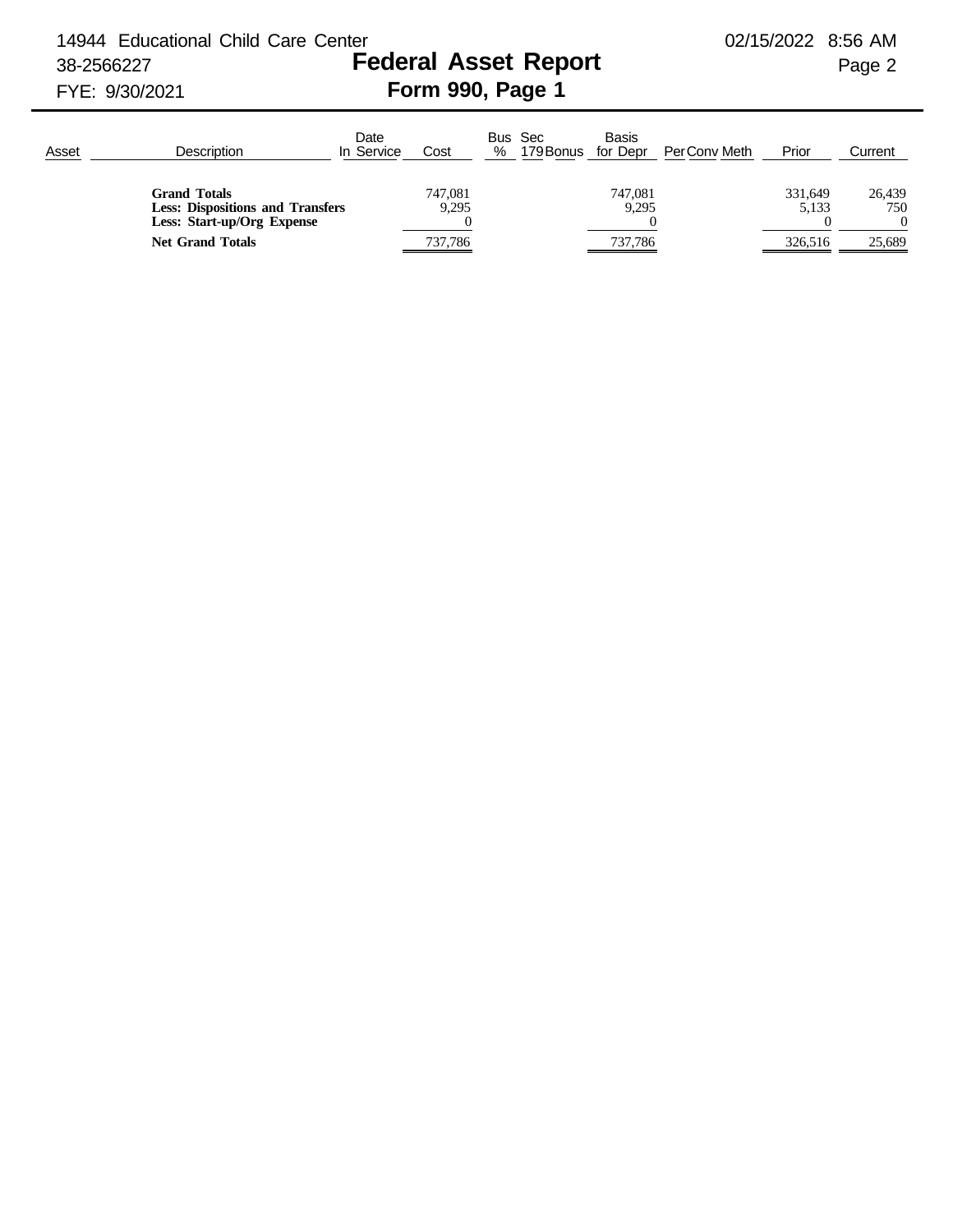## **Taxable Interest on Investments**

| Description |  |  |
|-------------|--|--|
|             |  |  |

|                    |  | Amount | <b>Business</b> | Code | Code | Unrelated Exclusion Postal Acquired after<br>6/30/75 | Obs $(\$$ or $%$ |
|--------------------|--|--------|-----------------|------|------|------------------------------------------------------|------------------|
| INTEREST<br>INCOME |  |        |                 |      |      |                                                      |                  |
|                    |  | 165    |                 | l 4  |      |                                                      |                  |
| TOTAL              |  | 165    |                 |      |      |                                                      |                  |